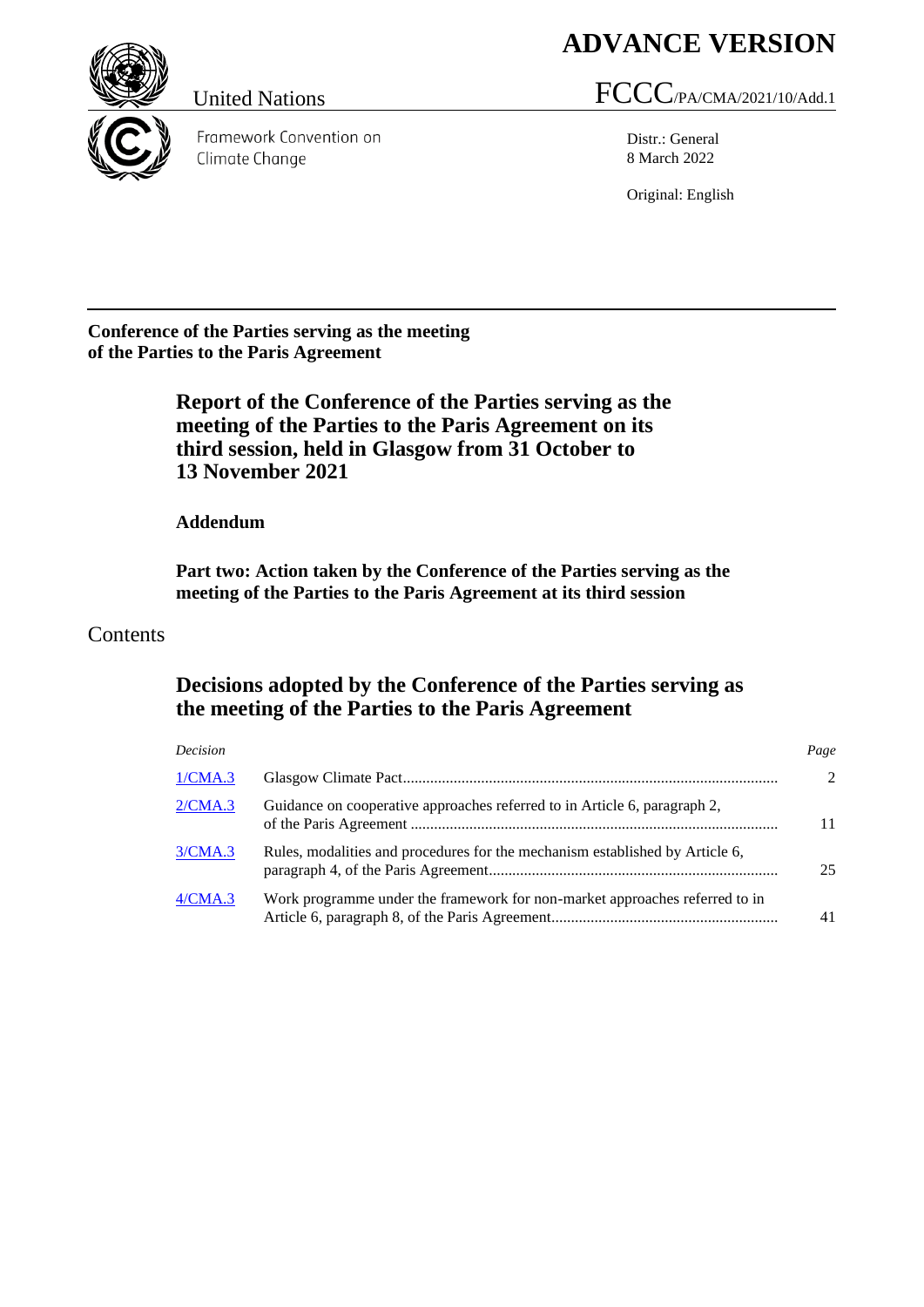## <span id="page-1-0"></span>**Decision 1/CMA.3**

## **Glasgow Climate Pact**

*The Conference of the Parties serving as the meeting of the Parties to the Paris Agreement*,

*Recalling* Article 2 of the Paris Agreement,

*Also recalling* decisions 3/CMA.1 and 1/CMA.2,

*Noting* decision 1/CP.26,

*Recognizing* the role of multilateralism in addressing climate change and promoting regional and international cooperation in order to strengthen climate action in the context of sustainable development and efforts to eradicate poverty,

*Acknowledging* the devastating impacts of the coronavirus disease 2019 pandemic and the importance of ensuring a sustainable, resilient and inclusive global recovery, showing solidarity particularly with developing country Parties,

*Also acknowledging* that climate change is a common concern of humankind, Parties should, when taking action to address climate change, respect, promote and consider their respective obligations on human rights, the right to health, the rights of indigenous peoples, local communities, migrants, children, persons with disabilities and people in vulnerable situations and the right to development, as well as gender equality, empowerment of women and intergenerational equity,

*Noting* the importance of ensuring the integrity of all ecosystems, including in forests, the ocean and the cryosphere, and the protection of biodiversity, recognized by some cultures as Mother Earth, and *also noting* the importance for some of the concept of 'climate justice', when taking action to address climate change,

*Expressing appreciation* to the Heads of State and Government who participated in the World Leaders Summit in Glasgow and for the increased targets and actions announced and the commitments made to work together and with non-Party stakeholders to accelerate sectoral action by 2030,

*Recognizing* the important role of indigenous peoples, local communities and civil society, including youth and children, in addressing and responding to climate change and *highlighting* the urgent need for multilevel and cooperative action,

## **I. Science and urgency**

1. *Recognizes* the importance of the best available science for effective climate action and policymaking;

2. *Welcomes* the contribution of Working Group I to the Intergovernmental Panel on Climate Change Sixth Assessment Report<sup>1</sup> and the recent global and regional reports on the state of the climate from the World Meteorological Organization and *invites* the Intergovernmental Panel on Climate Change to present its forthcoming reports to the Subsidiary Body for Scientific and Technological Advice in 2022;

3. *Expresses alarm and utmost concern* that human activities have caused around 1.1 °C of warming to date, that impacts are already being felt in every region and that carbon budgets consistent with achieving the Paris Agreement temperature goal are now small and being rapidly depleted;

<sup>1</sup> Intergovernmental Panel on Climate Change. 2021. *Climate Change 2021: The Physical Science Basis. Contribution of Working Group I to the Sixth Assessment Report of the Intergovernmental Panel on Climate Change*. V Masson-Delmotte, P Zhai, A Pirani, et al. (eds.). Cambridge: Cambridge University Press. Available at [https://www.ipcc.ch/report/ar6/wg1/.](https://www.ipcc.ch/report/ar6/wg1/)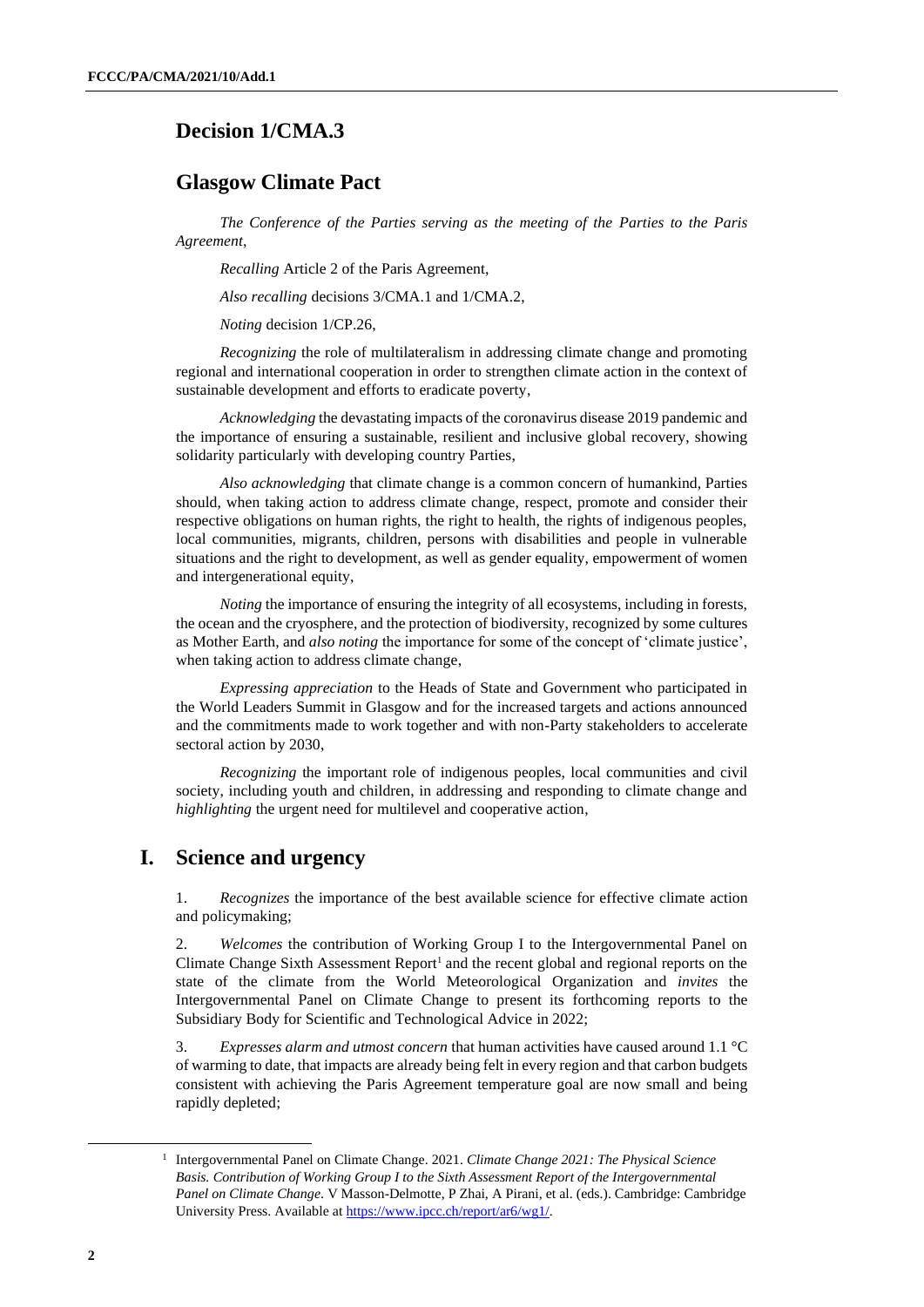4. *Recalls* Article 2, paragraph 2, of the Paris Agreement, which provides that the Paris Agreement will be implemented to reflect equity and the principle of common but differentiated responsibilities and respective capabilities in the light of different national circumstances;

5. *Stresses* the urgency of enhancing ambition and action in relation to mitigation, adaptation and finance in this critical decade to address the gaps in the implementation of the goals of the Paris Agreement;

## **II. Adaptation**

6. *Notes with serious concern* the findings from the contribution of Working Group I to the Intergovernmental Panel on Climate Change Sixth Assessment Report, including that climate and weather extremes and their adverse impacts on people and nature will continue to increase with every additional increment of rising temperatures;

7. *Emphasizes* the urgency of scaling up action and support, including finance, capacitybuilding and technology transfer, to enhance adaptive capacity, strengthen resilience and reduce vulnerability to climate change in line with the best available science, taking into account the priorities and needs of developing country Parties;

8. *Welcomes* the adaptation communications and national adaptation plans submitted to date, which enhance the understanding and implementation of adaptation actions and priorities;

9. *Urges* Parties to further integrate adaptation into local, national and regional planning;

10. *Requests* Parties that have not yet done so to submit their adaptation communications in accordance with decision 9/CMA.1 ahead of the fourth session of the Conference of the Parties serving as the meeting of the Parties to the Paris Agreement (November 2022) so as to provide timely input to the global stocktake;

11. *Recognizes* the importance of the global goal on adaptation for the effective implementation of the Paris Agreement and *welcomes* the launch of the comprehensive two-year Glasgow–Sharm el-Sheikh work programme on the global goal on adaptation;

12. *Notes* that the implementation of the Glasgow–Sharm el-Sheikh work programme will start immediately after the third session of the Conference of the Parties serving as the meeting of the Parties to the Paris Agreement;

13. *Invites* the Intergovernmental Panel on Climate Change to present to the Conference of the Parties serving as the meeting of the Parties to the Paris Agreement at its fourth session the findings from the contribution of Working Group II to its Sixth Assessment Report, including those relevant to assessing adaptation needs, and *calls upon* the research community to further the understanding of global, regional and local impacts of climate change, response options and adaptation needs;

## **III. Adaptation finance**

14. *Notes with concern* that the current provision of climate finance for adaptation remains insufficient to respond to worsening climate change impacts in developing country Parties;

15. *Urges* developed country Parties to urgently and significantly scale up their provision of climate finance, technology transfer and capacity-building for adaptation so as to respond to the needs of developing country Parties as part of a global effort, including for the formulation and implementation of national adaptation plans and adaptation communications;

16. *Recognizes* the importance of the adequacy and predictability of adaptation finance, including the value of the Adaptation Fund in delivering dedicated support for adaptation, and *invites* developed country Parties to consider multi-annual pledges;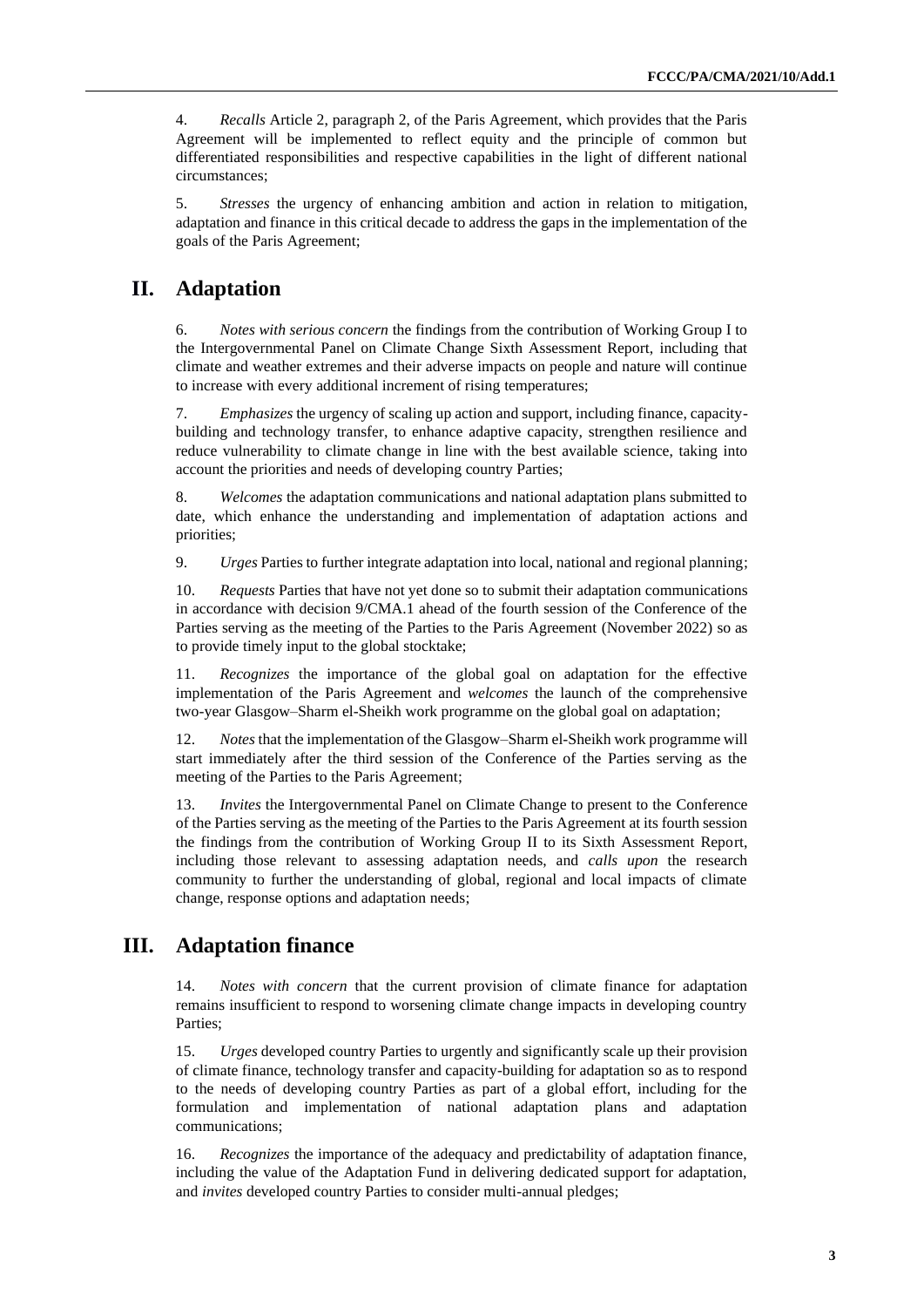17. *Welcomes* the recent pledges made by many developed country Parties to increase their provision of climate finance to support adaptation in developing country Parties in response to their growing needs, including contributions made to the Adaptation Fund and the Least Developed Countries Fund, which represent significant progress compared with previous efforts;

18. *Urges* developed country Parties to at least double their collective provision of climate finance for adaptation to developing country Parties from 2019 levels by 2025, in the context of achieving a balance between mitigation and adaptation in the provision of scaled-up financial resources, recalling Article 9, paragraph 4, of the Paris Agreement;

19. *Calls upon* multilateral development banks, other financial institutions and the private sector to enhance finance mobilization in order to deliver the scale of resources needed to achieve climate plans, particularly for adaptation, and *encourages* Parties to continue to explore innovative approaches and instruments for mobilizing finance for adaptation from private sources;

## **IV. Mitigation**

20. *Reaffirms* the Paris Agreement temperature goal of holding the increase in the global average temperature to well below 2 °C above pre-industrial levels and pursuing efforts to limit the temperature increase to 1.5 °C above pre-industrial levels;

21. *Recognizes* that the impacts of climate change will be much lower at the temperature increase of 1.5 °C compared with 2 °C and *resolves* to pursue efforts to limit the temperature increase to 1.5 °C;

22. *Recognizes* that limiting global warming to 1.5 °C requires rapid, deep and sustained reductions in global greenhouse gas emissions, including reducing global carbon dioxide emissions by 45 per cent by 2030 relative to the 2010 level and to net zero around midcentury as well as deep reductions in other greenhouse gases;

23. *Also recognizes* that this requires accelerated action in this critical decade, on the basis of the best available scientific knowledge and equity, reflecting common but differentiated responsibilities and respective capabilities in the light of different national circumstances and in the context of sustainable development and efforts to eradicate poverty;

24. *Welcomes* efforts by Parties to communicate new or updated nationally determined contributions, long-term low greenhouse gas emission development strategies and other actions that demonstrate progress towards achievement of the Paris Agreement temperature goal;

25. *Notes with serious concern* the findings of the synthesis report on nationally determined contributions under the Paris Agreement,<sup>2</sup> according to which the aggregate greenhouse gas emission level, taking into account implementation of all submitted nationally determined contributions, is estimated to be 13.7 per cent above the 2010 level in 2030;

26. *Emphasizes* the urgent need for Parties to increase their efforts to collectively reduce emissions through accelerated action and implementation of domestic mitigation measures in accordance with Article 4, paragraph 2, of the Paris Agreement;

27. *Decides* to establish a work programme to urgently scale up mitigation ambition and implementation in this critical decade and *requests* the Subsidiary Body for Implementation and the Subsidiary Body for Scientific and Technological Advice to recommend a draft decision on this matter for consideration and adoption by the Conference of the Parties serving as the meeting of the Parties to the Paris Agreement at its fourth session, in a manner that complements the global stocktake;

<sup>2</sup> See document FCCC/PA/CMA/2021/8/Rev.1 and [https://unfccc.int/sites/default/files/resource/message\\_to\\_parties\\_and\\_observers\\_on\\_ndc\\_numbers.pdf.](https://unfccc.int/sites/default/files/resource/message_to_parties_and_observers_on_ndc_numbers.pdf)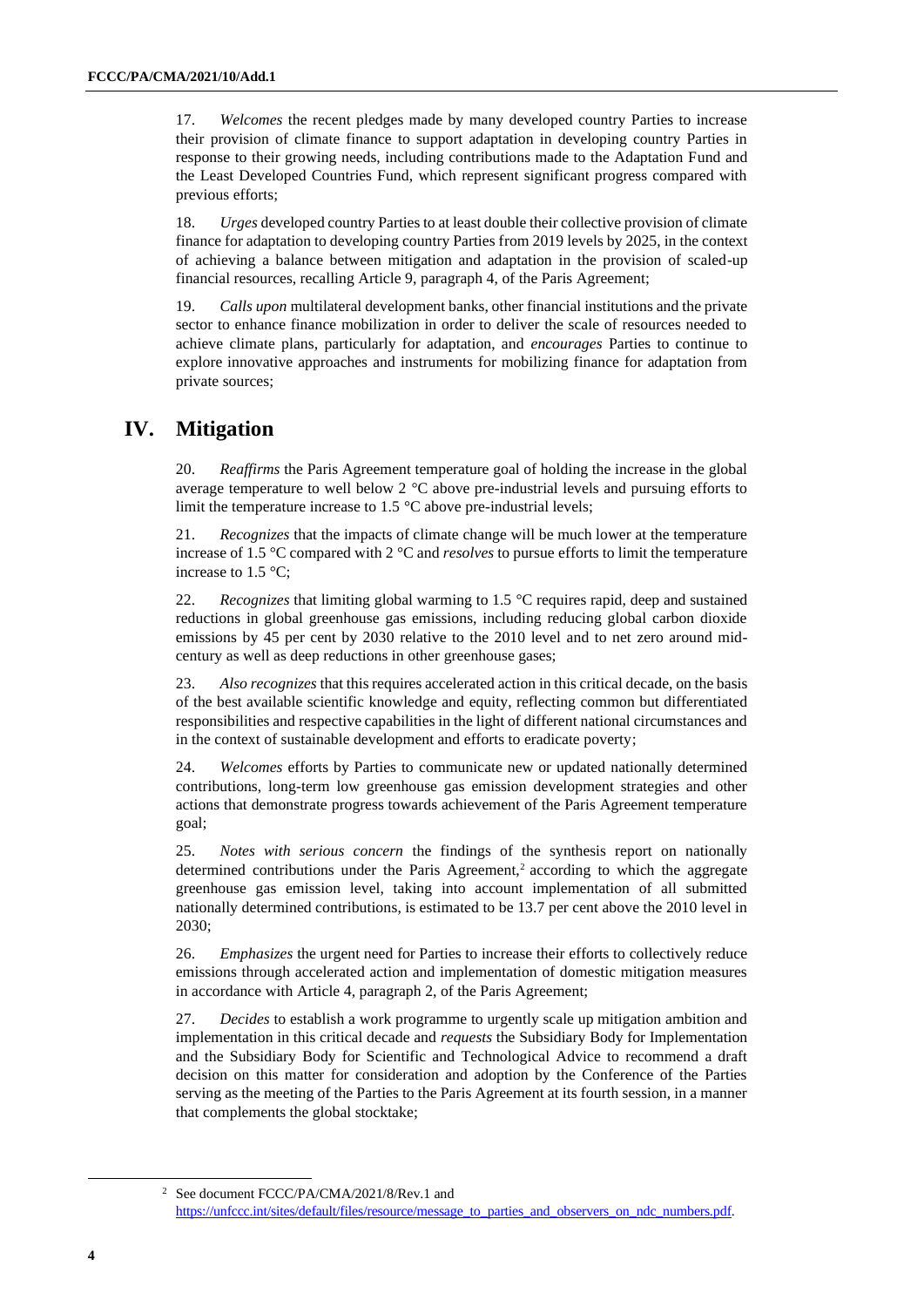28. *Urges* Parties that have not yet communicated new or updated nationally determined contributions to do so as soon as possible in advance of the fourth session of the Conference of the Parties serving as the meeting of the Parties to the Paris Agreement;

29. *Recalls* Article 3 and Article 4, paragraphs 3, 4, 5 and 11, of the Paris Agreement and *requests* Parties to revisit and strengthen the 2030 targets in their nationally determined contributions as necessary to align with the Paris Agreement temperature goal by the end of 2022, taking into account different national circumstances;

30. *Also requests* the secretariat to annually update the synthesis report on nationally determined contributions under the Paris Agreement, referred to in decision 1/CMA.2, paragraph 10, to be made available to the Conference of the Parties serving as the meeting of the Parties to the Paris Agreement at each of its sessions;

31. *Decides* to convene an annual high-level ministerial round table on pre-2030 ambition, beginning at the fourth session of the Conference of the Parties serving as the meeting of the Parties to the Paris Agreement;

32. *Urges* Parties that have not yet done so to communicate, by the fourth session of the Conference of the Parties serving as the meeting of the Parties to the Paris Agreement, longterm low greenhouse gas emission development strategies referred to in Article 4, paragraph 19, of the Paris Agreement towards just transitions to net zero emissions by or around midcentury, taking into account different national circumstances;

33. *Invites* Parties to update the strategies referred to in paragraph 32 above regularly, as appropriate, in line with the best available science;

34. *Requests* the secretariat to prepare a synthesis report on long-term low greenhouse gas emission development strategies referred to in Article 4, paragraph 19, of the Paris Agreement to be made available to the Conference of the Parties serving as the meeting of the Parties to the Paris Agreement at its fourth session;

35. *Notes* the importance of aligning nationally determined contributions with long-term low greenhouse gas emission development strategies;

36. *Calls upon* Parties to accelerate the development, deployment and dissemination of technologies, and the adoption of policies, to transition towards low-emission energy systems, including by rapidly scaling up the deployment of clean power generation and energy efficiency measures, including accelerating efforts towards the phasedown of unabated coal power and phase-out of inefficient fossil fuel subsidies, while providing targeted support to the poorest and most vulnerable in line with national circumstances and recognizing the need for support towards a just transition;

37. *Invites* Parties to consider further actions to reduce by 2030 non-carbon dioxide greenhouse gas emissions, including methane;

38. *Emphasizes* the importance of protecting, conserving and restoring nature and ecosystems to achieve the Paris Agreement temperature goal, including through forests and other terrestrial and marine ecosystems acting as sinks and reservoirs of greenhouse gases and by protecting biodiversity, while ensuring social and environmental safeguards;

39. *Recognizes* that enhanced support for developing country Parties will allow for higher ambition in their actions;

## **V. Finance, technology transfer and capacity-building for mitigation and adaptation**

40. *Urges* developed country Parties to provide enhanced support, including through financial resources, technology transfer and capacity-building, to assist developing country Parties with respect to both mitigation and adaptation, in continuation of their existing obligations under the Convention and the Paris Agreement, and *encourages* other Parties to provide or continue to provide such support voluntarily;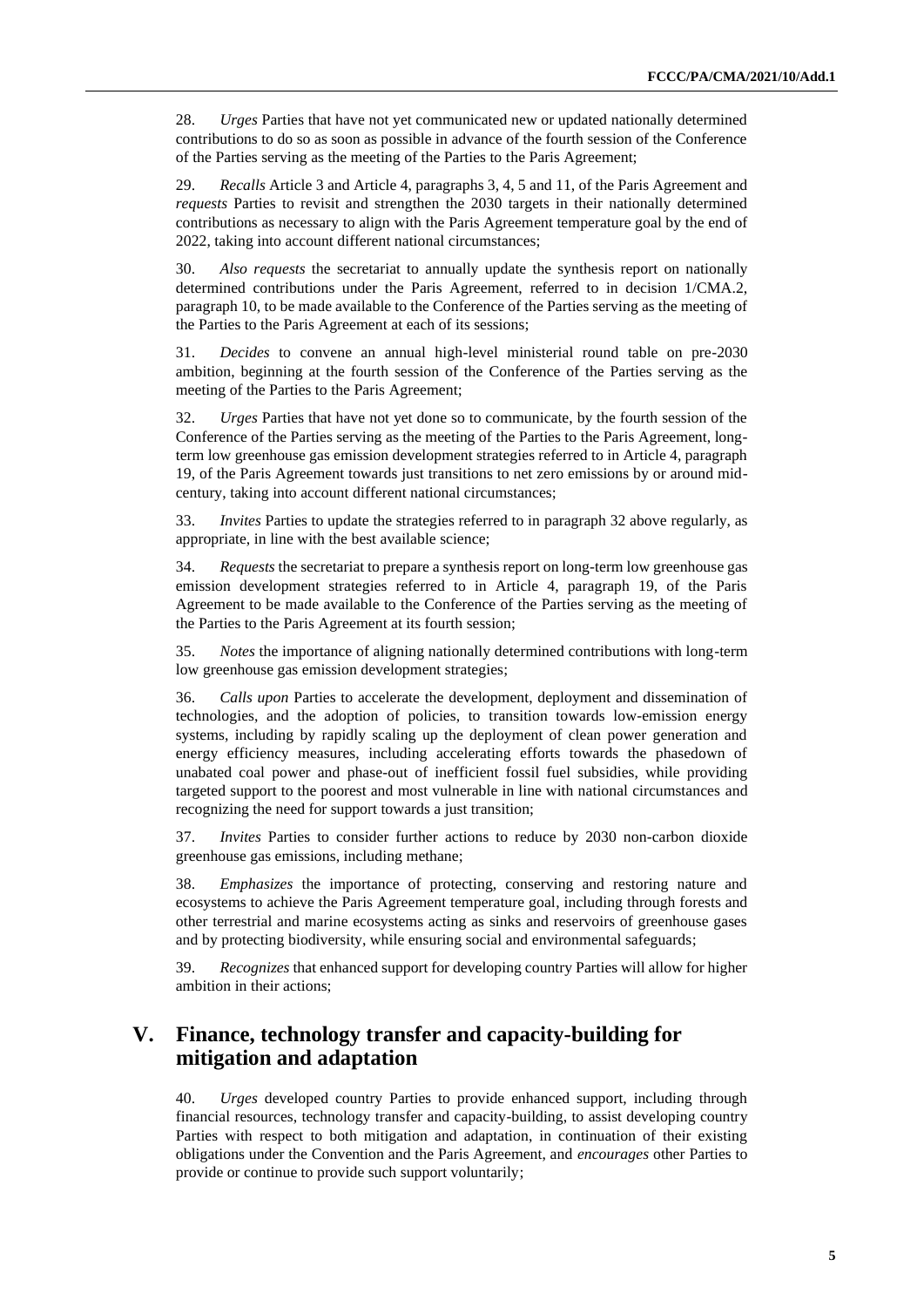41. *Notes with concern* the growing needs of developing country Parties, in particular due to the increasing impacts of climate change and increased indebtedness as a consequence of the coronavirus disease 2019 pandemic;

42. *Welcomes* the first report on the determination of needs of developing country Parties related to implementing the Convention and the Paris Agreement<sup>3</sup> and the fourth Biennial Assessment and Overview of Climate Finance Flows<sup>4</sup> by the Standing Committee on Finance;

43. *Emphasizes* the need to mobilize climate finance from all sources to reach the level needed to achieve the goals of the Paris Agreement, including significantly increasing support for developing country Parties, beyond USD 100 billion per year;

44. *Notes with deep regret* that the goal of developed country Parties to mobilize jointly USD 100 billion per year by 2020 in the context of meaningful mitigation actions and transparency on implementation has not yet been met and *welcomes* the increased pledges made by many developed country Parties and the *Climate Finance Delivery Plan: Meeting the US\$100 Billion Goal*<sup>5</sup> and the collective actions contained therein;

45. *Calls upon* developed country Parties to provide greater clarity on their pledges referred to in paragraph 44 above through their next biennial communications under Article 9, paragraph 5, of the Paris Agreement;

46. *Urges* developed country Parties to fully deliver on the USD 100 billion goal urgently and through to 2025 and *emphasizes* the importance of transparency in the implementation of their pledges;

47. *Urges* the operating entities of the Financial Mechanism, multilateral development banks and other financial institutions to further scale up investments in climate action and *calls for* a continued increase in the scale and effectiveness of climate finance from all sources globally, including grants and other highly concessional forms of finance;

48. *Re-emphasizes* the need for scaled-up financial resources to take into account the needs of those countries particularly vulnerable to the adverse effects of climate change and in this regard *encourages* relevant multilateral institutions to consider how climate vulnerabilities should be reflected in the provision and mobilization of concessional financial resources and other forms of support, including special drawing rights;

49. *Welcomes with appreciation* the initiation of deliberations on a new collective quantified goal on climate finance and *looks forward* to the ad hoc work programme established under decision 9/CMA.3 and to engaging constructively in the actions contained therein;

50. *Underscores* the importance of the deliberations referred to in paragraph 49 above being informed by the need to strengthen the global response to the threat of climate change in the context of sustainable development and efforts to eradicate poverty and to make finance flows consistent with a pathway towards low greenhouse gas emission and climate-resilient development taking into account the needs and priorities of developing countries and building on the work of the Standing Committee on Finance;

51. *Emphasizes* the challenges faced by many developing country Parties in accessing finance and *encourages* further efforts to enhance access to finance, including by the operating entities of the Financial Mechanism;

52. *Notes* the specific concerns raised with regard to eligibility and ability to access concessional forms of climate finance and *re-emphasizes* the importance of the provision of scaled-up financial resources, taking into account the needs of developing country Parties that are particularly vulnerable to the adverse effects of climate change;

<sup>&</sup>lt;sup>3</sup> See document FCCC/CP/2021/10/Add.2–FCCC/PA/CMA/2021/7/Add.2.

<sup>4</sup> See document FCCC/CP/2021/10/Add.1–FCCC/PA/CMA/2021/7/Add.1.

<sup>5</sup> Se[e https://ukcop26.org/wp-content/uploads/2021/10/Climate-Finance-Delivery-Plan-1.pdf.](https://ukcop26.org/wp-content/uploads/2021/10/Climate-Finance-Delivery-Plan-1.pdf)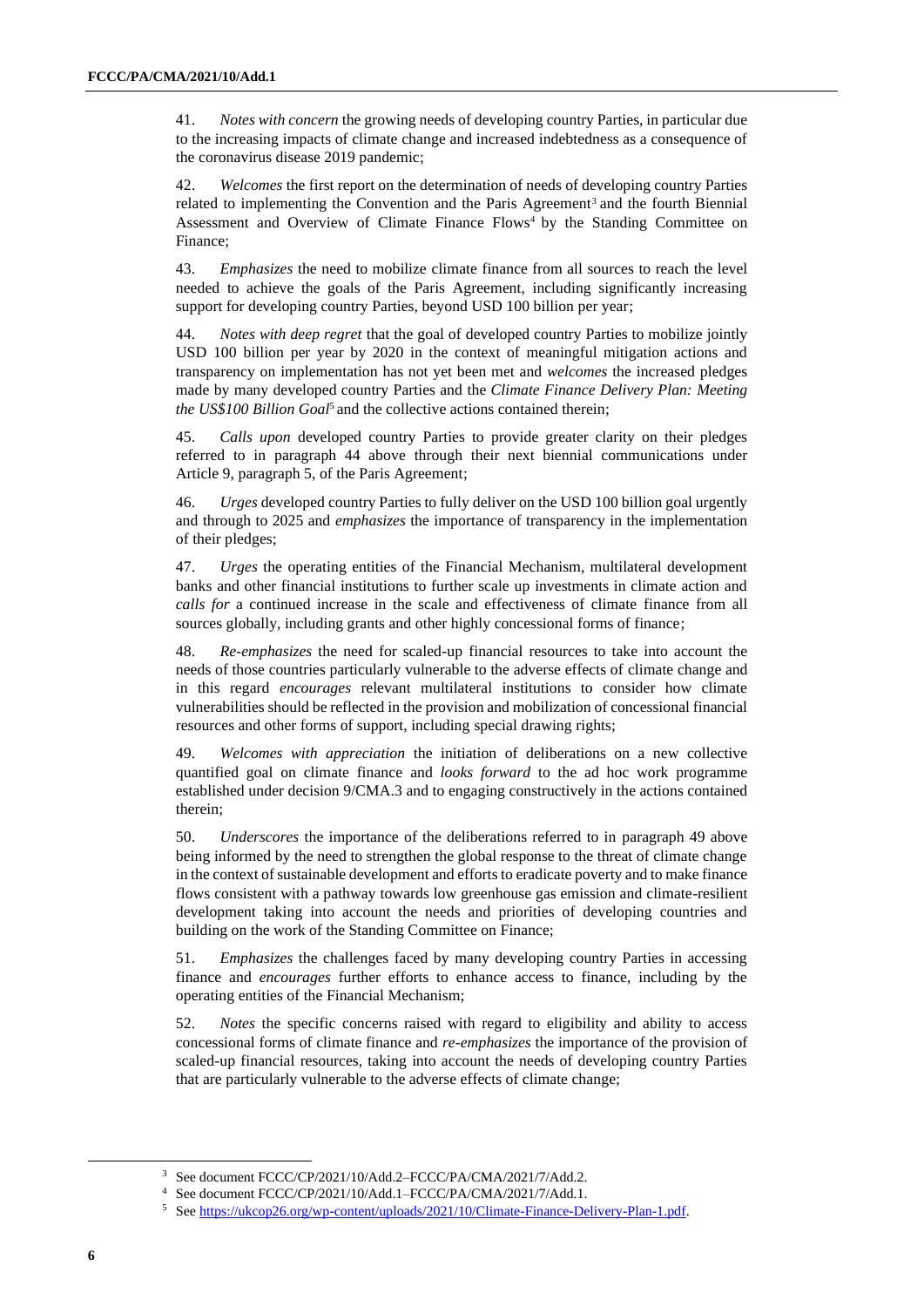53. *Encourages* relevant providers of financial support to consider how vulnerability to the adverse effects of climate change could be reflected in the provision and mobilization of concessional financial resources and how they could simplify and enhance access to finance;

54. *Underscores* the urgency of enhancing understanding and action to make finance flows consistent with a pathway towards low greenhouse gas emission and climate-resilient development in a transparent and inclusive manner in the context of sustainable development and poverty eradication;

55. *Calls upon* developed country Parties, multilateral development banks and other financial institutions to accelerate the alignment of their financing activities with the goals of the Paris Agreement;

56. *Acknowledges* the progress made on capacity-building, particularly in relation to enhancing the coherence and coordination of capacity-building activities towards the implementation of the Convention and the Paris Agreement;

57. *Recognizes* the need to continue supporting developing country Parties in identifying and addressing both current and emerging capacity-building gaps and needs, and to catalyse climate action and solutions to respond;

58. *Welcomes* the outcomes of the "COP26 Catalyst for Climate Action" and the strong commitments made by many Parties to take forward action on capacity-building;

59. *Also welcomes* the joint annual reports of the Technology Executive Committee and the Climate Technology Centre and Network for 2020 and 2021<sup>6</sup> and *invites* the two bodies to strengthen their collaboration;

60. *Emphasizes* the importance of strengthening cooperative action on technology development and transfer for the implementation of mitigation and adaptation action, including accelerating, encouraging and enabling innovation, and the importance of predictable, sustainable and adequate funding from diverse sources for the Technology Mechanism;

## **VI. Loss and damage<sup>7</sup>**

61. *Acknowledges* that climate change has already caused and will increasingly cause loss and damage and that, as temperatures rise, impacts from climate and weather extremes, as well as slow onset events, will pose an ever-greater social, economic and environmental threat;

62. *Also acknowledges* the important role of a broad range of stakeholders at the local, national and regional level, including indigenous peoples and local communities, in averting, minimizing and addressing loss and damage associated with the adverse effects of climate change;

63. *Reiterates* the urgency of scaling up action and support, as appropriate, including finance, technology transfer and capacity-building, for implementing approaches for averting, minimizing and addressing loss and damage associated with the adverse effects of climate change in developing country Parties that are particularly vulnerable to these effects;

64. *Urges* developed country Parties, the operating entities of the Financial Mechanism, United Nations entities and intergovernmental organizations and other bilateral and multilateral institutions, including non-governmental organizations and private sources, to provide enhanced and additional support for activities addressing loss and damage associated with the adverse effects of climate change;

<sup>6</sup> FCCC/SB/2020/4 and FCCC/SB/2021/5.

<sup>7</sup> It is noted that discussions related to the governance of the Warsaw International Mechanism for Loss and Damage associated with Climate Change Impacts did not produce an outcome; this is without prejudice to further consideration of this matter.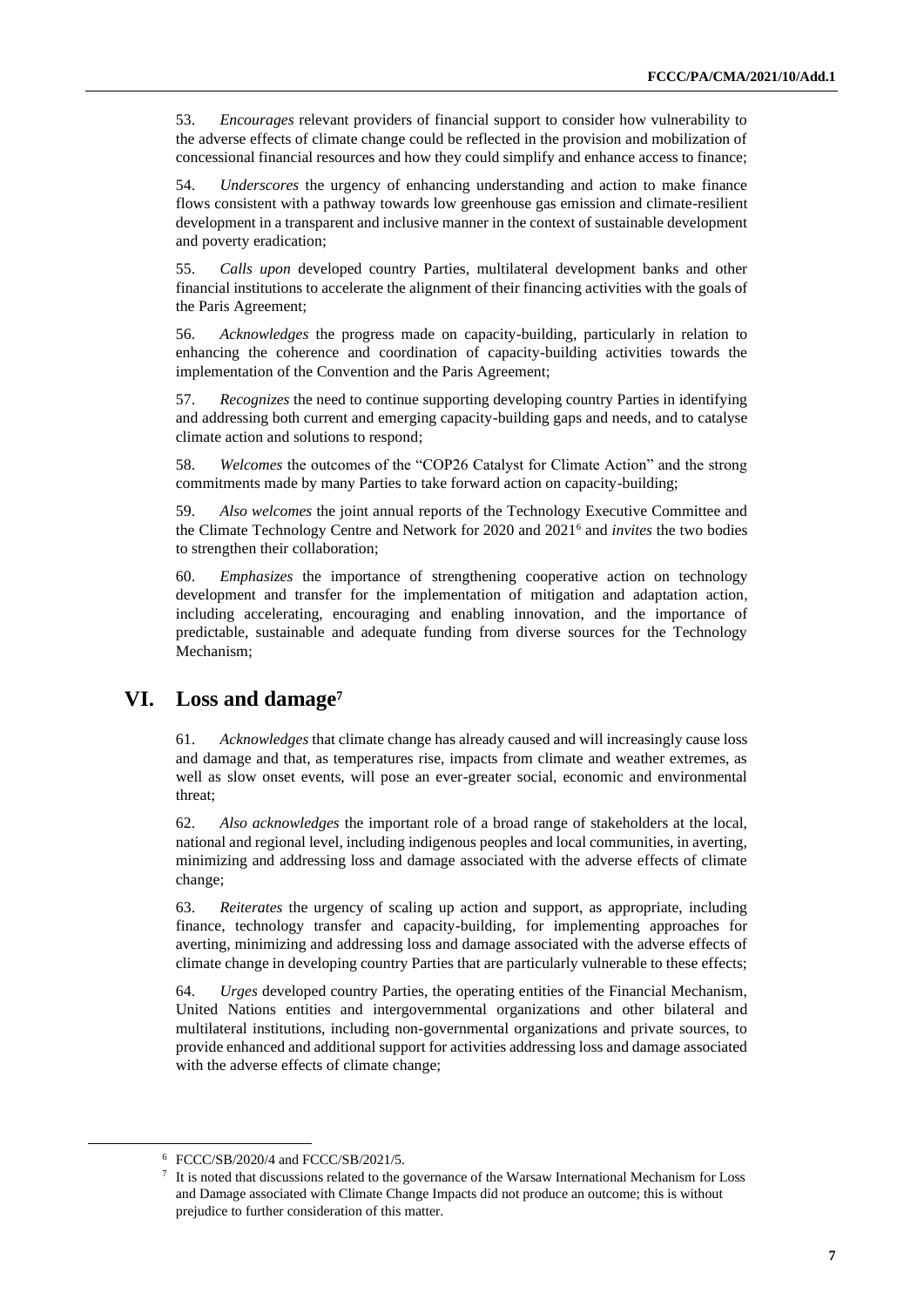65. *Recognizes* the importance of demand-driven technical assistance in building capacity to implement approaches to avert, minimize and address loss and damage associated with the adverse effects of climate change;

66. *Welcomes* the further operationalization of the Santiago network for averting, minimizing and addressing loss and damage associated with the adverse effects of climate change, including the agreement on its functions and process for further developing its institutional arrangements;

67. *Decides* that the Santiago network will be provided with funds to support technical assistance for the implementation of relevant approaches to avert, minimize and address loss and damage associated with the adverse effects of climate change in developing countries in support of the functions set out in paragraph 9 of decision 19/CMA.3;

68. *Also decides* that the modalities for the management of funds provided for technical assistance under the Santiago network and the terms for their disbursement shall be determined by the process set out in paragraph 10 of decision 19/CMA.3;

69. *Further decides* that the body providing secretarial services to facilitate work under the Santiago network to be determined in accordance with paragraph 10 of decision 19/CMA.3 will administer the funds referred to in paragraph 67 above;

70. *Urges* developed country Parties to provide funds for the operation of the Santiago network and for the provision of technical assistance as set out in paragraph 67 above;

71. *Acknowledges* the importance of coherent action to respond to the scale of needs caused by the adverse impacts of climate change;

72. *Resolves* to strengthen partnerships between developing and developed countries, funds, technical agencies, civil society and communities to enhance understanding of how approaches to averting, minimizing and addressing loss and damage can be improved;

73. *Decides* to establish the Glasgow Dialogue between Parties, relevant organizations and stakeholders to discuss the arrangements for the funding of activities to avert, minimize and address loss and damage associated with the adverse impacts of climate change, to take place each year at the first session of the Subsidiary Body for Implementation until it is concluded at its sixtieth session (June 2024);

74. *Requests* the Subsidiary Body for Implementation to organize the Glasgow Dialogue in cooperation with the Executive Committee of the Warsaw International Mechanism for Loss and Damage associated with Climate Change Impacts;

## **VII. Implementation**

75. *Resolves* to move swiftly with the full implementation of the Paris Agreement;

76. *Welcomes* the start of the global stocktake and *expresses its determination* for the process to be comprehensive, inclusive and consistent with Article 14 of the Paris Agreement and decision 19/CMA.1, in the light of paragraph 5 above;

77. *Encourages* the high-level champions to support the effective participation of non-Party stakeholders in the global stocktake;

78. *Recalls*the Katowice climate package and *welcomes with appreciation* the completion of the Paris Agreement work programme, including the adoption of decisions on the following:

(a) Common time frames for nationally determined contributions referred to in Article 4, paragraph 10, of the Paris Agreement (decision 6/CMA.3);

(b) Methodological issues relating to the enhanced transparency framework for action and support referred to in Article 13 of the Paris Agreement (decision 5/CMA.3);

(c) Modalities and procedures for the operation and use of a public registry referred to in Article 4, paragraph 12, of the Paris Agreement (decision 20/CMA.3);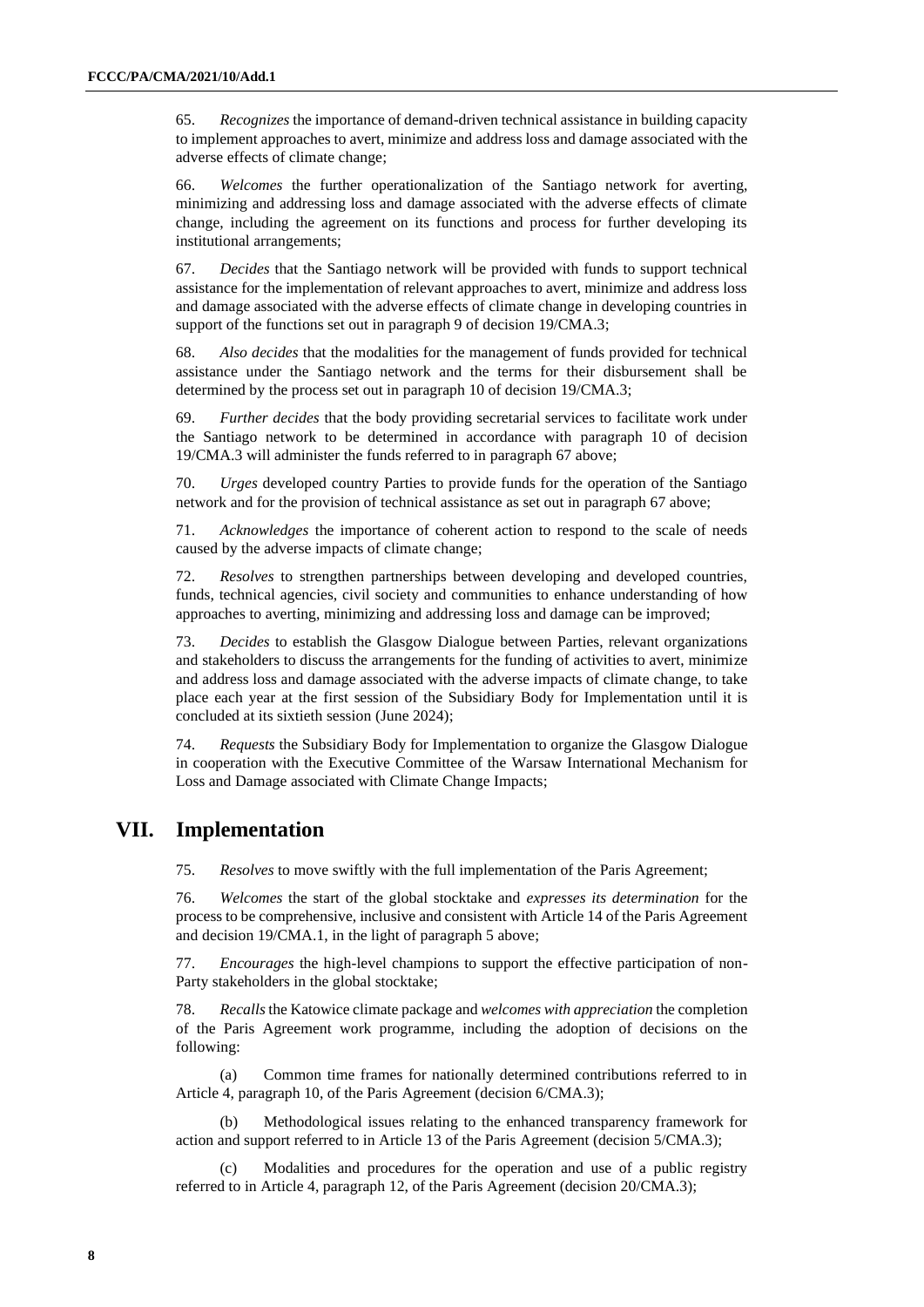(d) Modalities and procedures for the operation and use of a public registry referred to in Article 7, paragraph 12, of the Paris Agreement (decision 21/CMA.3);

(e) Guidance on cooperative approaches referred to in Article 6, paragraph 2, of the Paris Agreement (decision 2/CMA.3);

(f) Rules, modalities and procedures for the mechanism established by Article 6, paragraph 4, of the Paris Agreement (decision 3/CMA.3);

(g) Work programme under the framework for non-market approaches referred to in Article 6, paragraph 8, of the Paris Agreement (decision 4/CMA.3);

79. *Urges* Parties to swiftly make the necessary preparations for ensuring timely reporting under the enhanced transparency framework in line with Article 13 of the Paris Agreement and the timelines set out in decision 18/CMA.1;

80. *Acknowledges* the call from developing countries for increased support for the implementation of the enhanced transparency framework under Article 13 of the Paris Agreement in a timely, adequate and predictable manner;

81. *Welcomes* decision 7/CP.26, in which the Global Environment Facility is encouraged, as part of the eighth replenishment process, to duly consider ways to increase the financial resources allocated for climate, and *recognizes* that the Capacity-building Initiative for Transparency, established pursuant to decision 1/CP.21, paragraph 84, will continue to support developing country Parties, upon their request, in building their institutional and technical capacity in relation to the enhanced transparency framework;

82. *Welcomes* decision 12/CMA.3, in which the Global Environment Facility is requested to continue to facilitate improved access to the Capacity-building Initiative for Transparency by developing country Parties, and *encourages* the Global Environment Facility to work closely with other institutions and initiatives to enhance these efforts, such as the Taskforce on Access to Climate Finance and the "COP26 Catalyst for Climate Action";

83. *Takes note* of the revised terms of reference of the Consultative Group of Experts, contained in the annex to decision 14/CP.26;

84. *Recognizes* the need to take into consideration the concerns of Parties with economies most affected by the impacts of response measures, particularly developing country Parties, in line with Article 4, paragraph 15, of the Paris Agreement;

85. *Also recognizes* the need to ensure just transitions that promote sustainable development and eradication of poverty, and the creation of decent work and quality jobs, including through making financial flows consistent with a pathway towards low greenhouse gas emission and climate-resilient development, including through deployment and transfer of technology, and provision of support to developing country Parties;

## **VIII. Collaboration**

86. *Notes* the urgent need to close the gaps in implementation towards the goals of the Paris Agreement and *invites* the Secretary-General of the United Nations to convene world leaders in 2023 to consider ambition to 2030;

87. *Recognizes* the importance of international collaboration on innovative climate action, including technological advancement, across all actors of society, sectors and regions, in contributing to progress towards the goals of the Paris Agreement;

88. *Also recognizes* the important role of non-Party stakeholders, including civil society, indigenous peoples, local communities, youth, children, local and regional governments and other stakeholders, in contributing to progress towards the goals of the Paris Agreement;

89. *Welcomes* the improvement of the Marrakech Partnership for Global Climate Action<sup>8</sup> for enhancing ambition, the leadership and actions of the high-level champions, and the work

<sup>8</sup> Se[e https://unfccc.int/sites/default/files/resource/Improved%20Marrakech%20Partnership%202021-](https://unfccc.int/sites/default/files/resource/Improved%20Marrakech%20Partnership%202021-2025.pdf) [2025.pdf.](https://unfccc.int/sites/default/files/resource/Improved%20Marrakech%20Partnership%202021-2025.pdf)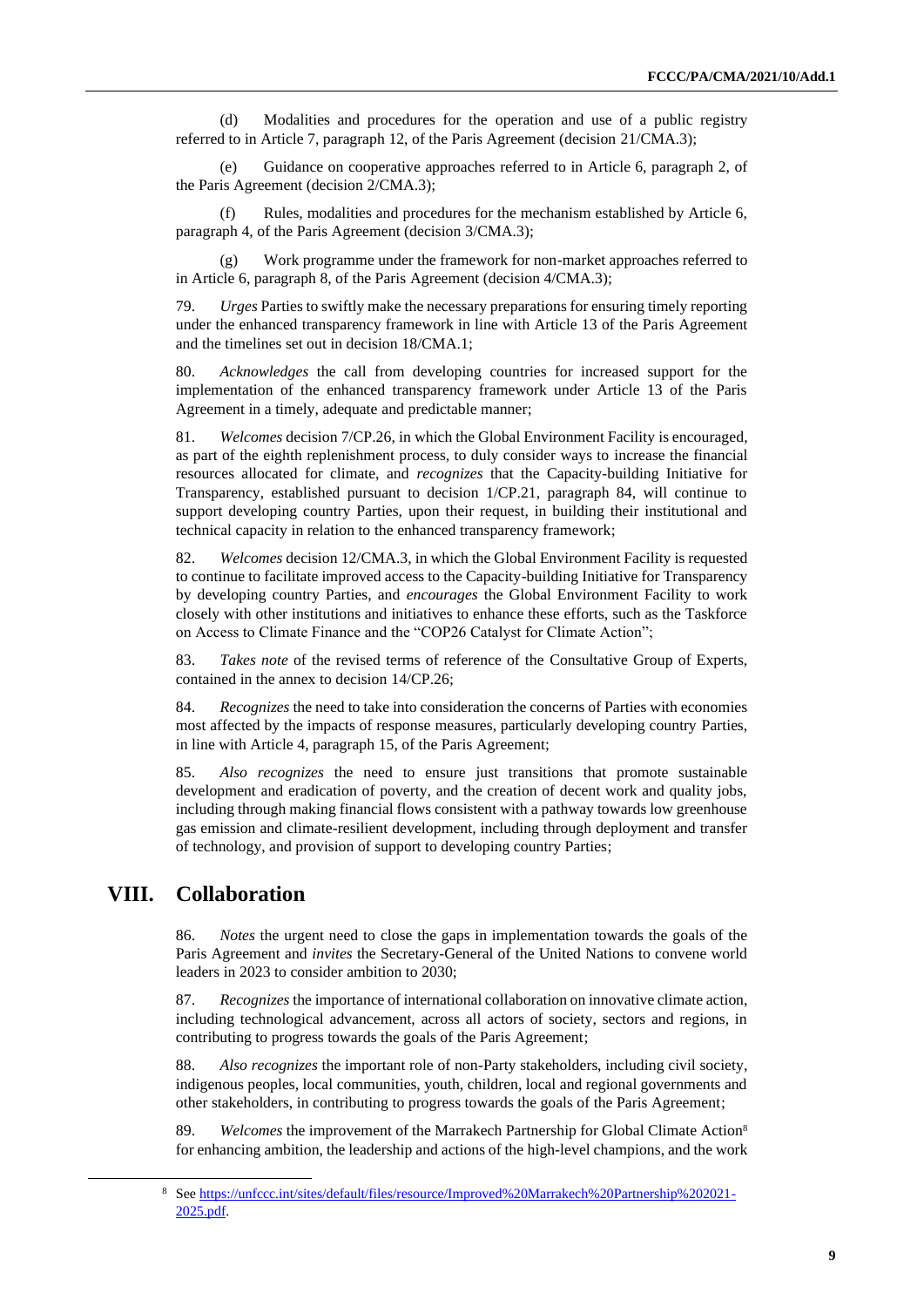of the secretariat on the Non-State Actor Zone for Climate Action platform to support accountability and track progress of voluntary initiatives;

90. *Also welcomes* the high-level communiqué<sup>9</sup> on the regional climate weeks and *encourages* the continuation of regional climate weeks where Parties and non-Party stakeholders can strengthen their credible and durable response to climate change at the regional level;

91. *Urges* Parties to swiftly begin implementing the Glasgow work programme on Action for Climate Empowerment, respecting, promoting and considering their respective obligations on human rights as well as gender equality and empowerment of women;

92. *Also urges* Parties and stakeholders to ensure meaningful youth participation and representation in multilateral, national and local decision-making processes, including under the Paris Agreement;

93. *Emphasizes* the important role of indigenous peoples' and local communities' culture and knowledge in effective action on climate change and *urges* Parties to actively involve indigenous peoples and local communities in designing and implementing climate action;

94. *Expresses its recognition* of the important role observer organizations play, including the nine non-governmental organization constituencies, in sharing their knowledge, and their calls to see ambitious action to meet the goals of the Paris Agreement and in collaborating with Parties to that end;

95. *Encourages* Parties to increase the full, meaningful and equal participation of women in climate action and to ensure gender-responsive implementation and means of implementation, which are vital for raising ambition and achieving climate goals;

96. *Takes note* of the estimated budgetary implications of the activities to be undertaken by the secretariat referred to in this decision;

97. *Requests* that the actions of the secretariat called for in this decision be undertaken subject to the availability of financial resources.

> *12th plenary meeting 13 November 2021*

<sup>9</sup> Available a[t https://unfccc.int/regional-climate-weeks/rcw-2021-cop26-communique.](https://unfccc.int/regional-climate-weeks/rcw-2021-cop26-communique)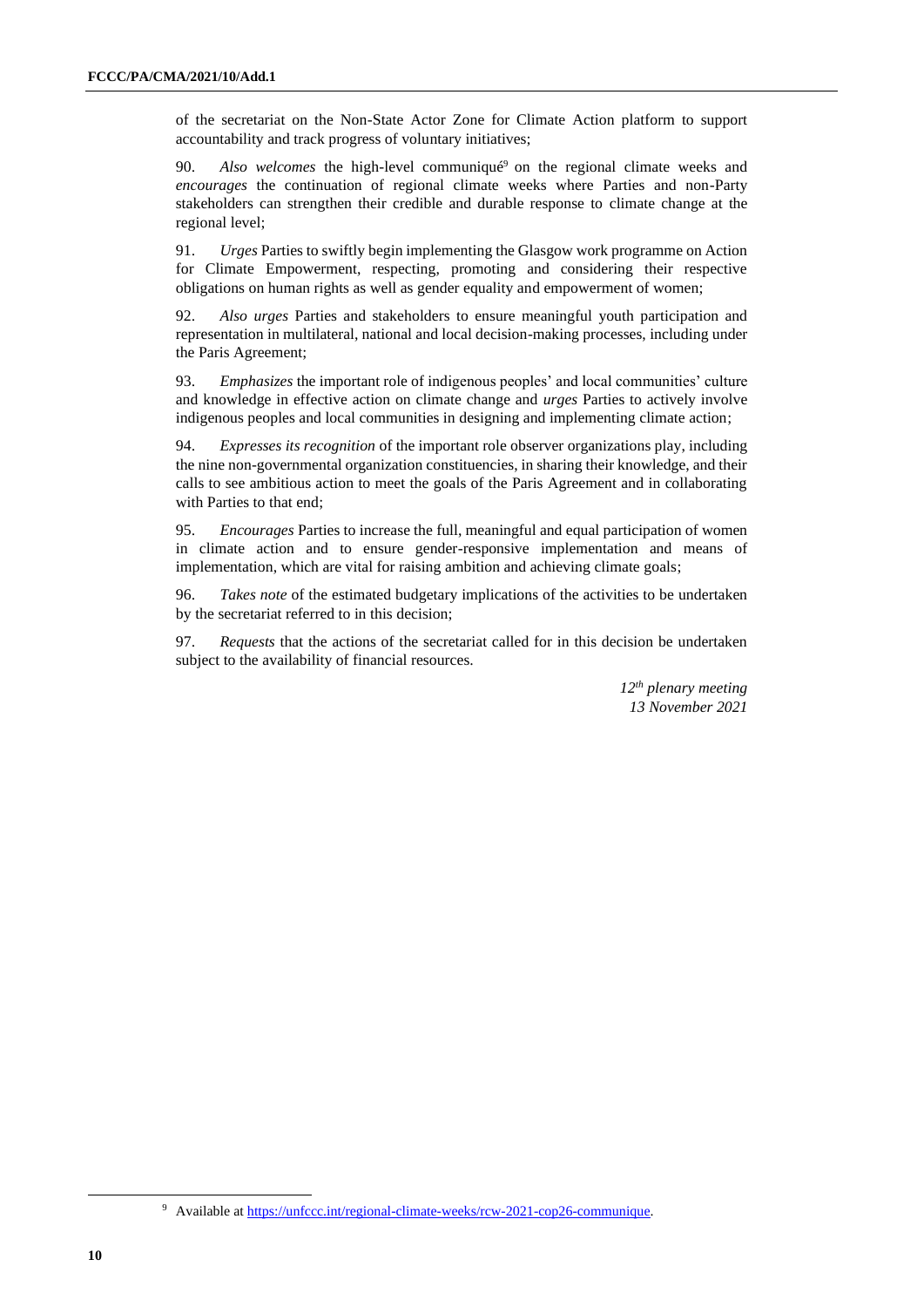## <span id="page-10-0"></span>**Decision 2/CMA.3**

## **Guidance on cooperative approaches referred to in Article 6, paragraph 2, of the Paris Agreement**

*The Conference of the Parties serving as the meeting of the Parties to the Paris Agreement*,

*Recalling* the Paris Agreement,

*Also recalling* the tenth preambular paragraph of the Paris Agreement, in which Parties take into account the imperatives of a just transition of the workforce and the creation of decent work and quality jobs in accordance with nationally defined development priorities,

*Further recalling* the eleventh preambular paragraph of the Paris Agreement, acknowledging that climate change is a common concern of humankind, Parties should, when taking action to address climate change, respect, promote and consider their respective obligations on human rights, the right to health, the rights of indigenous peoples, local communities, migrants, children, persons with disabilities and people in vulnerable situations and the right to development, as well as gender equality, empowerment of women and intergenerational equity,

*Recalling* Article 2 of the Paris Agreement and decision 1/CP.21,

*Also recalling* Article 4, paragraph 2, of the Paris Agreement,

*Further recalling* Article 6 of the Paris Agreement and decisions 1/CP.21, paragraph 36, 8/CMA.1 and 9/CMA.2,

*Cognizant* of decision 5/CMA.3,

1. *Adopts* the guidance on cooperative approaches referred to in Article<sup>1</sup> 6, paragraph 2, as contained in the annex;

2. *Clarifies* that the annex requires information to be reported in the structured summary pursuant to paragraph 77(d) of the annex to decision 18/CMA.1 (Modalities, procedures and guidelines for the transparency framework for action and support referred to in Article 13 of the Paris Agreement), including the information to be reported as per paragraph  $77(d)(iii)$ ;

3. *Requests* the Subsidiary Body for Scientific and Technological Advice to undertake the following work, on the basis of the guidance in the annex, to develop recommendations, for consideration and adoption by the Conference of the Parties serving as the meeting of the Parties to the Paris Agreement at its fourth session (November 2022), on:

(a) The special circumstances of the least developed countries and small island developing States;

(b) Elaboration of further guidance in relation to corresponding adjustments for multi-year and single-year nationally determined contributions, in a manner that ensures the avoidance of double counting, on:

(i) Methods for establishing an indicative trajectory, trajectories or budget and for averaging, including with respect to relevant indicators, and for calculating cumulative emissions by sources and removals by sinks;

(ii) Methods for demonstrating the representativeness of averaging for corresponding adjustments by quantifying how much the yearly transaction volume differs from the average for the period;

(c) Consideration of whether internationally transferred mitigation outcomes could include emission avoidance;

<sup>&</sup>lt;sup>1</sup> "Article" refers to an Article of the Paris Agreement, unless otherwise specified.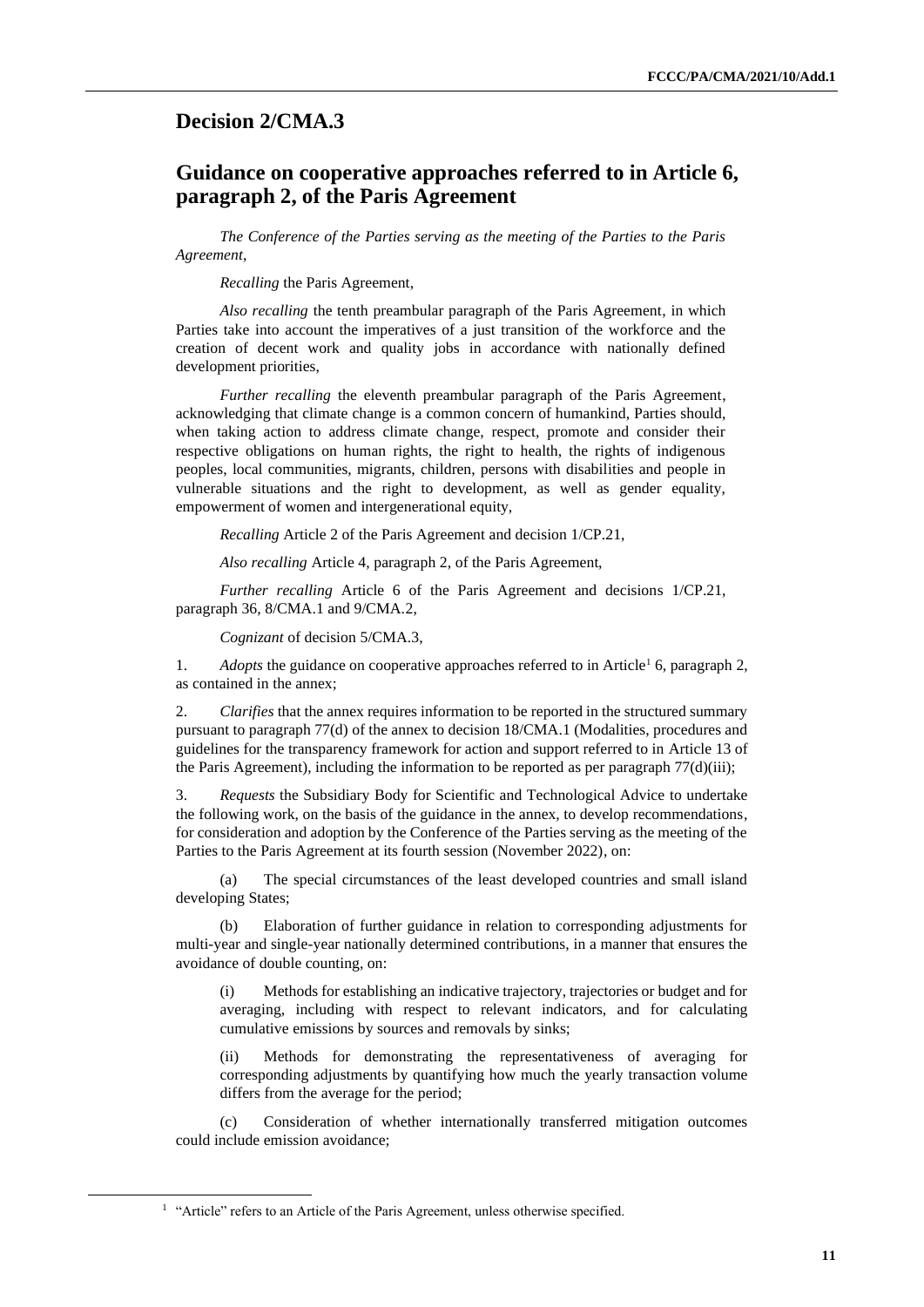4. *Invites* submissions from Parties on options for the tables and outlines for the information required pursuant to chapter IV of the annex (Reporting) by 31 March 2022 via the submission portal; 2

5. *Requests* the secretariat to organize a technical workshop, ensuring broad participation of Parties, to develop options for the tables and outlines for the information required pursuant to chapter IV of the annex (Reporting), including the agreed electronic format referred to in chapter IV.B of the annex (Annual information), on the basis of the information in those chapters, for consideration by the Subsidiary Body for Scientific and Technological Advice at its fifty-sixth session (June 2022);

6. *Also requests* the Subsidiary Body for Scientific and Technological Advice to develop tables and outlines for the information required pursuant to chapter IV of the annex (Reporting), including the agreed electronic format referred to in chapter IV.B of the annex (Annual information), on the basis of the submissions referred to in paragraph 4 above and taking into account the options developed pursuant to paragraph 5 above, for consideration and adoption by the Conference of the Parties serving as the meeting of the Parties to the Paris Agreement at its fourth session;

7. *Further requests* the Subsidiary Body for Scientific and Technological Advice to develop recommendations for guidelines for the reviews pursuant to chapter V of the annex (Review), including in relation to the Article 6 technical expert review team, in a manner that minimizes the burden on Parties and the secretariat, for consideration and adoption by the Conference of the Parties serving as the meeting of the Parties to the Paris Agreement at its fourth session, that include:

(a) Provisions ensuring that the reviews assess consistency of the information provided on the cooperative approach with that in the annex;

That reviews are desk reviews or centralized reviews (as per the descriptions in paragraphs 152 and 154 of the annex to decision 18/CMA.1) and are conducted at regular intervals each year;

(c) Development of modalities for reviewing information that is confidential;

(d) That the reviews ensure consistency between the reporting of all of the Parties participating in a cooperative approach in respect of that cooperative approach;

That the reviews specify recommended action to be taken when inconsistencies are identified, and provisions on how a Party should respond to those recommendations and the implications of non-responsiveness, if any;

The composition of the Article 6 technical expert review team, how the team interacts with the participating Party when undertaking the review, the implications of paragraph 176 of the annex to decision 18/CMA.1 in respect of the composition of Article 13 review teams, and the training programme for the Article 6 technical experts;

Coordination of the Article 6 technical expert review with the technical expert review referred to in chapter VII of the annex to decision 18/CMA.1, including ensuring that Article 6 technical expert reviews in a given review cycle are completed in advance of, and the relevant reports are provided to, the technical expert review referred to in chapter VII of the annex to decision 18/CMA.1;

8. *Invites* submissions from Parties on options for implementing the infrastructure requirements referred to in chapter VI of the annex (Recording and tracking) by 31 March 2022;

9. *Requests*the secretariat to organize a technical workshop, ensuring broad participation of Parties, to develop options for implementing the infrastructure requirements, including guidance for registries, the international registry, the Article 6 database and the centralized accounting and reporting platform referred to in chapter VI of the annex (Recording and tracking), for consideration by the Subsidiary Body for Scientific and Technological Advice at its fifty-sixth session;

<sup>2</sup> [https://www4.unfccc.int/sites/submissionsstaging/Pages/Home.aspx.](https://www4.unfccc.int/sites/submissionsstaging/Pages/Home.aspx)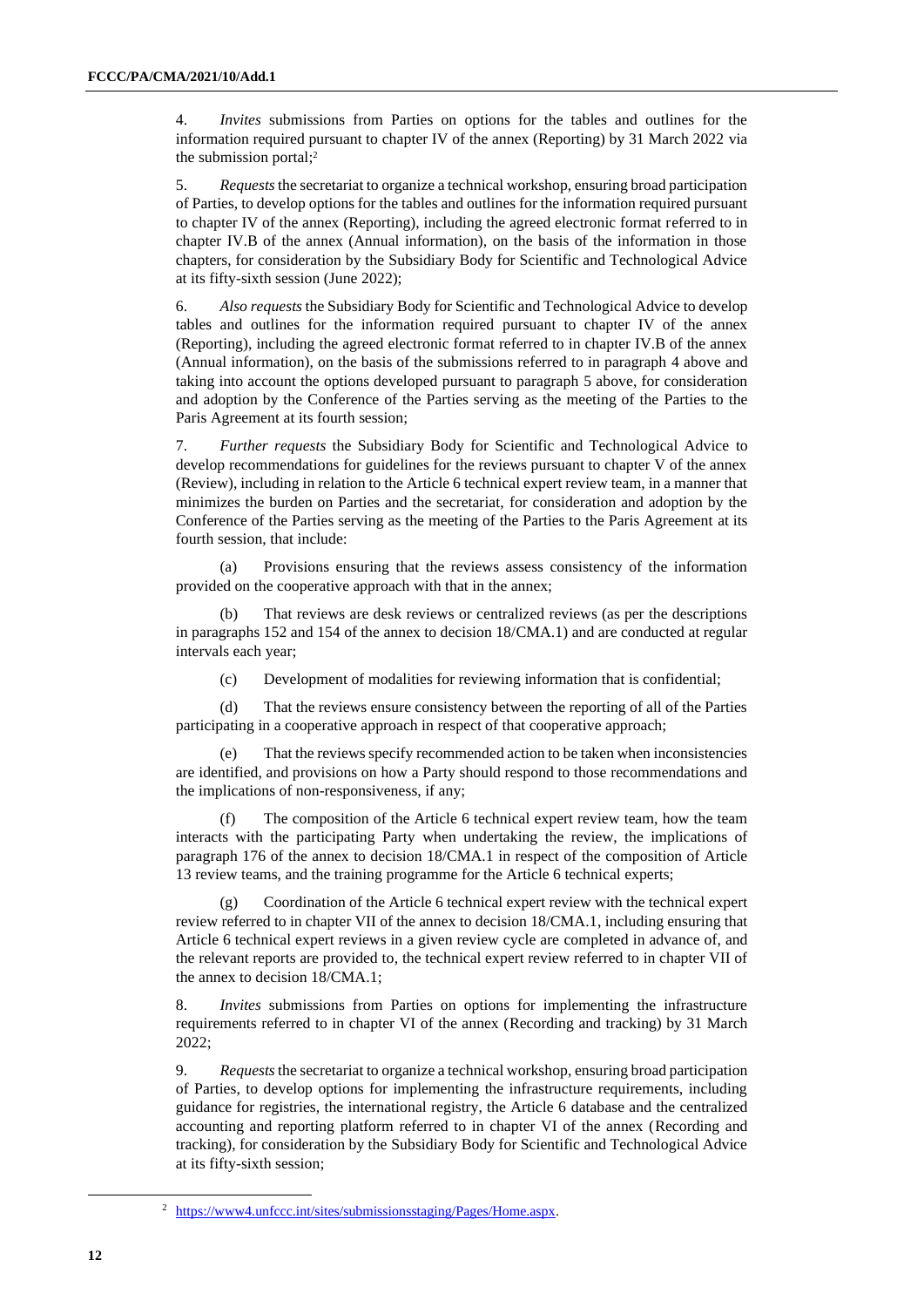10. *Also requests* the Subsidiary Body for Scientific and Technological Advice, on the basis of the submissions referred to in paragraph 8 above and taking into account the options developed pursuant to paragraph 9 above, to make recommendations relating to infrastructure, including guidance for registries, the international registry, the Article 6 database and the centralized accounting and reporting platform referred to in chapter VI of the annex (Recording and tracking), for consideration and adoption by the Conference of the Parties serving as the meeting of the Parties to the Paris Agreement at its fourth session;

11. *Affirms* that the guidance will not infringe on the nationally determined nature of nationally determined contributions;

12. *Requests* the secretariat to design and, following consultation with Parties, implement a capacity-building programme, including through its regional collaboration centres, to assist Parties, particularly developing country Parties, intending to participate in cooperative approaches, including to:

(a) Support the development of institutional arrangements, including in relation to reporting, in order to enable Parties to engage in cooperative approaches;

(b) Help Parties ensure that cooperative approaches in which they participate support ambition;

(c) Assist the least developed countries and small island developing States in meeting the participation requirements as set out in chapter II of the annex (Participation);

13. *Also requests* the secretariat to prepare annually a compilation and synthesis of the results of the Article 6 technical expert review, including identification of recurring themes and lessons learned, for consideration by the Conference of the Parties serving as the meeting of the Parties to the Paris Agreement, including in the context of its review of the guidance;

14. *Decides* to review the guidance at its tenth session (2028) and to complete the review by no later than at its twelfth session (2030) in order to coordinate the timing of the review with that of the review undertaken in accordance with paragraph 18 of decision 4/CMA.1;

15. *Requests* the Subsidiary Body for Scientific and Technological Advice to commence its work in 2028 to develop recommendations in relation to the review referred to in paragraph 14 above and *decides* that the relevant work of the Subsidiary Body for Scientific and Technological Advice shall include, but is not limited to:

(a) Participation responsibilities referred to in chapter II of the annex (Participation);

(b) Implementation of chapter III of the annex (Corresponding adjustments), including consideration of other methods in addition to those set out in chapter III.B of the annex (Application of corresponding adjustments) and elaboration of guidance to provide for a single method for corresponding adjustments, to be applied from 2031 onward;

- (c) Implementation of chapter IV of the annex (Reporting);
- (d) Implementation of chapter V of the annex (Review);

(e) Consideration of any need for safeguards and limits in addition to those already operationalized through the annex;

16. *Requests* the secretariat to support the forum on the impact of the implementation of response measures (referred to in para. 33 of decision 1/CP.21) in considering ways to address negative social or economic impacts, especially on developing country Parties, resulting from activities under Article 6, paragraph 2, as requested by the forum;

17. *Invites* the Adaptation Fund to report in its annual reports to the Conference of the Parties serving as the meeting of the Parties to the Paris Agreement on funding related to participation in cooperative approaches pursuant to paragraph 37 of chapter VII of the annex (Ambition in mitigation and adaptation actions);

18. *Takes note* of the estimated budgetary implications of the activities to be undertaken by the secretariat referred to in this decision;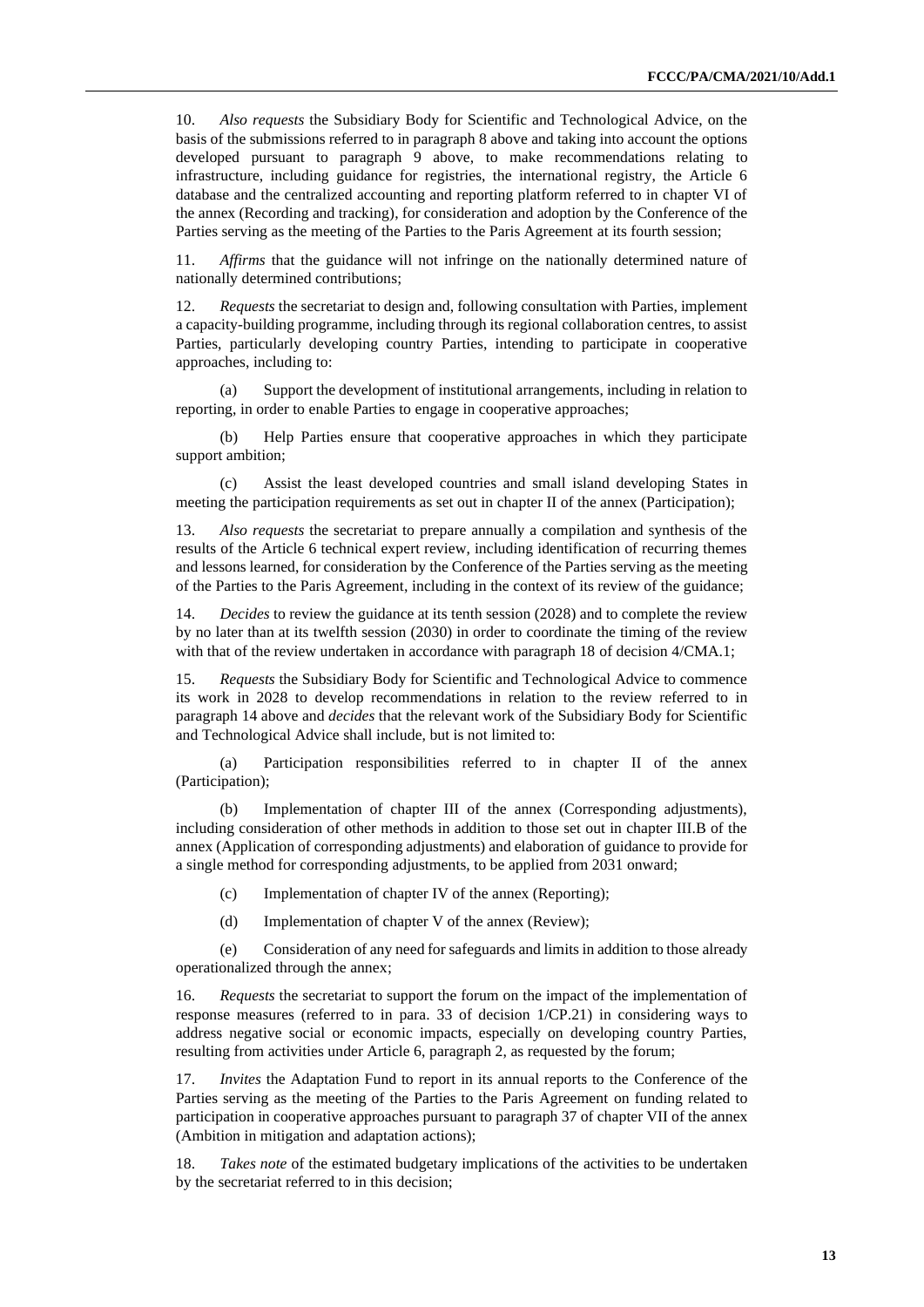19. *Requests* that the actions called for in this decision be undertaken subject to the availability of financial resources;

20. *Invites* Parties to make contributions to the Trust Fund for Supplementary Activities for operationalizing the guidance and for supporting the workshops referred to in paragraphs 5 and 9 above and the capacity-building programme referred to in paragraph 12 above.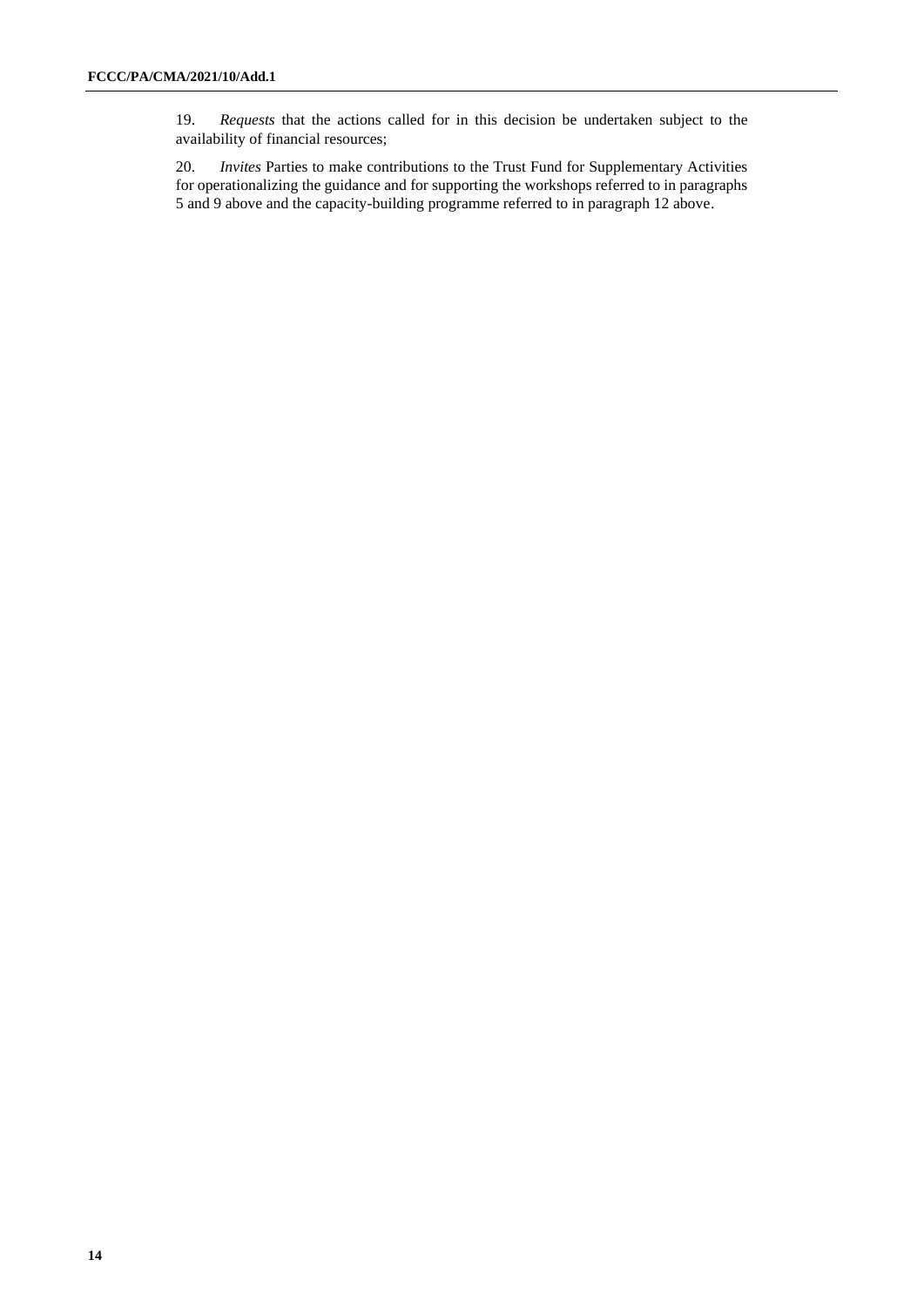## **Annex**

## **Guidance on cooperative approaches referred to in Article 6, paragraph 2, of the Paris Agreement**

## **I. Internationally transferred mitigation outcomes**

1. Internationally transferred mitigation outcomes (ITMOs) from a cooperative approach are:

(a) Real, verified and additional;

(b) Emission reductions and removals, including mitigation co-benefits resulting from adaptation actions and/or economic diversification plans or the means to achieve them, when internationally transferred;

(c) Measured in metric tonnes of carbon dioxide equivalent (t  $CO<sub>2</sub>$  eq) in accordance with the methodologies and metrics assessed by the Intergovernmental Panel on Climate Change and adopted by the Conference of the Parties serving as the meeting of the Parties to the Paris Agreement (CMA) or in other non-greenhouse gas (GHG) metrics determined by the participating Parties that are consistent with the nationally determined contributions (NDCs) of the participating Parties;

From a cooperative approach referred to in Article<sup>1</sup> 6, paragraph 2, (hereinafter referred to as a cooperative approach) that involves the international transfer of mitigation outcomes authorized for use towards an NDC pursuant to Article 6, paragraph 3;

(e) Generated in respect of or representing mitigation from 2021 onward;

(f) Mitigation outcomes authorized by a participating Party for use for international mitigation purposes other than achievement of an NDC (hereinafter referred to as international mitigation purposes) or authorized for other purposes as determined by the first transferring participating Party (hereinafter referred to as other purposes) (international mitigation purposes and other purposes are hereinafter referred to together as other international mitigation purposes);

Article 6, paragraph 4, emission reductions issued under the mechanism established by Article 6, paragraph 4, when they are authorized for use towards achievement of NDCs and/or authorized for use for other international mitigation purposes;

2. A "first transfer" is:

(a) For a mitigation outcome authorized by a participating Party for use towards the achievement of an NDC, the first international transfer of the mitigation outcome or;

(b) For a mitigation outcome authorized by a participating Party for use for other international mitigation purposes, (1) the authorization, (2) the issuance or (3) the use or cancellation of the mitigation outcome, as specified by the participating Party.

## **II. Participation**

3. Each Party participating in a cooperative approach that involves the use of ITMOs (hereinafter referred as a participating Party) shall ensure that its participation in the cooperative approach and the authorization, transfer and use of ITMOs is consistent with this guidance and relevant decisions of the CMA and that it applies this guidance to all corresponding adjustments and cooperative approaches in which it participates.

- 4. Each participating Party shall ensure that:
	- (a) It is a Party to the Paris Agreement;

<sup>&</sup>lt;sup>1</sup> "Article" refers to an Article of the Paris Agreement, unless otherwise specified.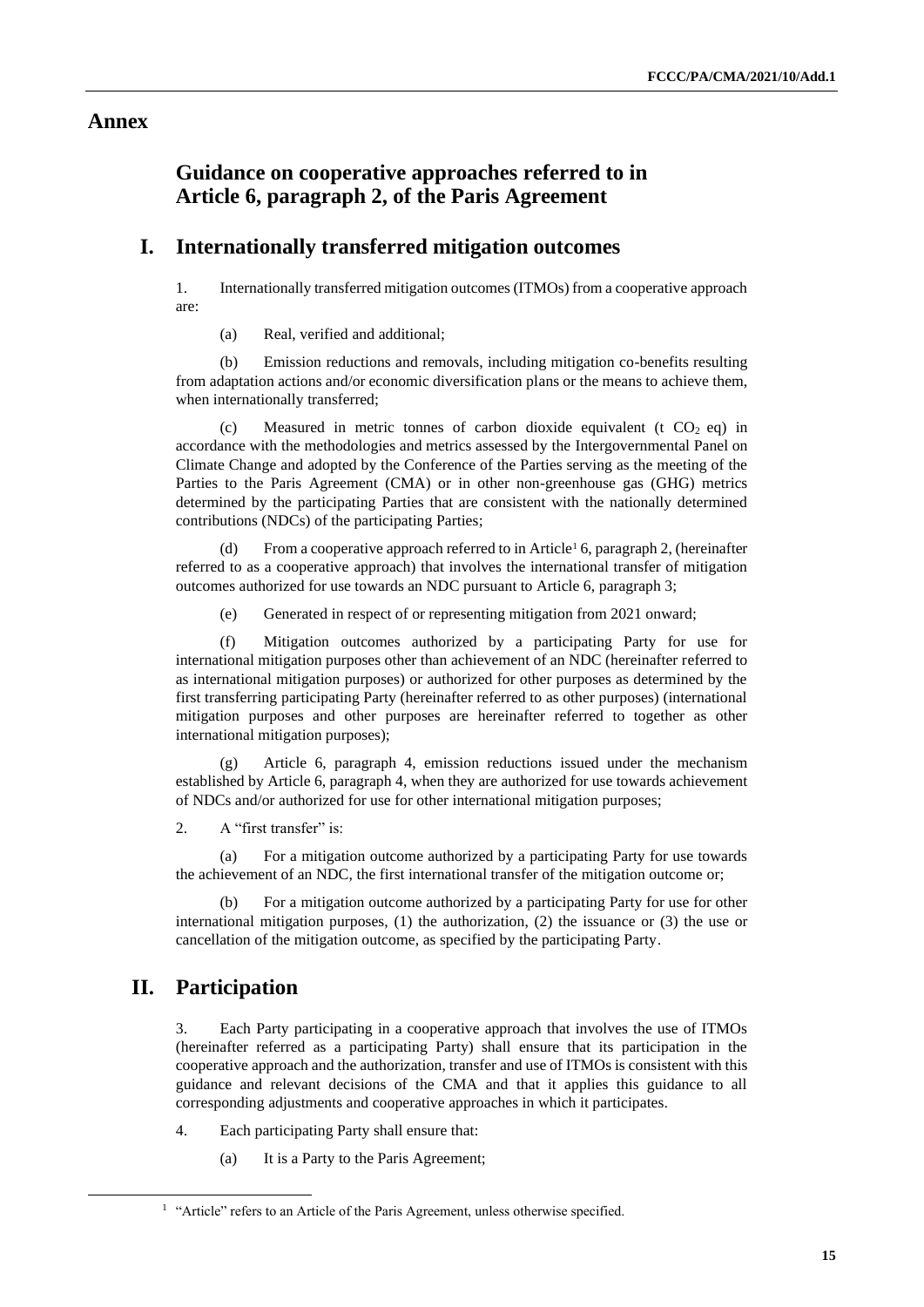(b) It has prepared, communicated and is maintaining an NDC in accordance with Article 4, paragraph 2;

(c) It has arrangements in place for authorizing the use of ITMOs towards achievement of NDCs pursuant to Article 6, paragraph 3;

(d) It has arrangements in place that are consistent with this guidance and relevant decisions of the CMA for tracking ITMOs;

(e) It has provided the most recent national inventory report required in accordance with decision 18/CMA.1;

Its participation contributes to the implementation of its NDC and long-term low-emission development strategy, if it has submitted one, and the long-term goals of the Paris Agreement.

5. In relation to the least developed countries and small island developing States, pursuant to Article 4, paragraph 6, their special circumstances shall be recognized where this guidance relates to NDCs, and other aspects of their special circumstances may be recognized in further decisions of the CMA relating to this guidance.

#### **III. Corresponding adjustments**

#### **A. Internationally transferred mitigation outcome metrics**

6. For all ITMOs (ITMOs in a non-GHG metric determined by the participating Parties and ITMOs measured in  $t CO<sub>2</sub> eq$ , each participating Party shall apply corresponding adjustments consistently with this guidance and relevant future decisions of the CMA.

#### **B. Application of corresponding adjustments**

7. Each participating Party shall apply corresponding adjustments in a manner that ensures transparency, accuracy, completeness, comparability and consistency; that participation in cooperative approaches does not lead to a net increase in emissions across participating Parties within and between NDC implementation periods; and that corresponding adjustments shall be representative and consistent with the participating Party's NDC implementation and achievement. Each participating Party shall apply one of the following methods consistently throughout the NDC period:

(a) Where the participating Party has a single-year NDC:

(i) Providing an indicative multi-year emissions trajectory, trajectories or budget for the NDC implementation period that is consistent with implementation and achievement of the NDC, and annually applying corresponding adjustments for the total amount of ITMOs first transferred and used for each year in the NDC implementation period;

(ii) Calculating the average annual amount of ITMOs first transferred and used over the NDC implementation period, by taking the cumulative amount of ITMOs and dividing by the number of elapsed years in the NDC implementation period and annually applying indicative corresponding adjustments equal to this average amount for each year in the NDC implementation period and applying corresponding adjustments equal to this average amount in the NDC year;

Where the participating Party has a multi-year NDC, calculating a multi-year emissions trajectory, trajectories or budget for its NDC implementation period that is consistent with the NDC, and annually applying corresponding adjustments for the total amount of ITMOs first transferred and used each year in the NDC implementation period and cumulatively at the end of the NDC implementation period.

8. Each participating Party with an NDC measured in  $t CO<sub>2</sub>$  eq shall apply corresponding adjustments pursuant to paragraph 7 above, resulting in an emissions balance as referred to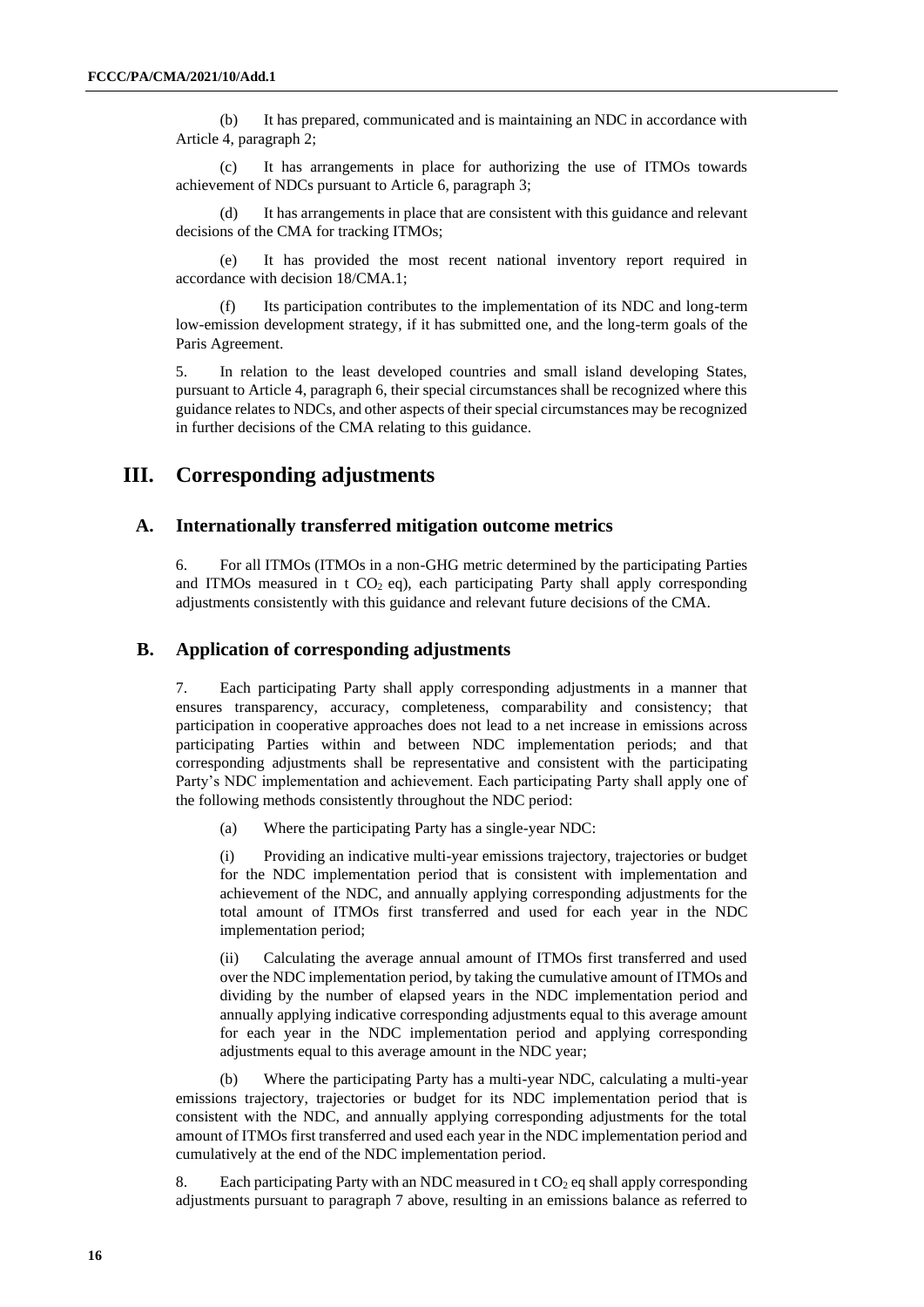in paragraph 77(d)(ii) of the annex to decision 18/CMA.1, reported pursuant to paragraph 23 below for each year, by applying corresponding adjustments in the following manner to the anthropogenic emissions by sources and removals by sinks from the sectors and GHGs covered by its NDC consistently with this chapter and relevant future decisions of the CMA:

Adding the quantity of ITMOs authorized and first transferred, for the calendar year in which the mitigation outcomes occurred, pursuant to paragraph 7 above;

(b) Subtracting the quantity of ITMOs used pursuant to paragraph 7 above for the calendar year in which the mitigation outcomes are used towards the implementation and achievement of the NDC, ensuring that the mitigation outcomes are used within the same NDC implementation period as when they occurred.

9. Each participating Party with an NDC containing non-GHG metrics determined by the participating Parties engaging in a cooperative approach involving ITMOs traded in non-GHG metrics shall apply corresponding adjustments pursuant to paragraph 7 above, on the basis of ITMOs recorded in a metric-specific registry account, resulting in an annual adjusted indicator, reported pursuant to paragraph 23 below, by applying corresponding adjustments to the annual level of the relevant non-GHG indicator that was selected pursuant to paragraph 65 of the annex to decision 18/CMA.1 and is being used by the Party to track progress towards the implementation and achievement of its NDC, consistently with this chapter and relevant future decisions of the CMA, in the following manner:

(a) Subtracting the quantity of ITMOs authorized and first transferred, for the calendar year in which the mitigation outcomes occurred, pursuant to paragraph 7 above;

(b) Adding the quantity of ITMOs used pursuant to paragraph 7 above for the calendar year in which the mitigation outcomes are used towards the implementation and achievement of the NDC, ensuring that the mitigation outcomes are used within the same NDC implementation period as when they occurred.

10. Each participating Party with a first or first updated NDC consisting of policies and measures that are not quantified shall apply corresponding adjustments pursuant to paragraph 7 above, resulting in an emissions balance, as referred to in decision 18/CMA.1, reported pursuant to paragraph 23 below for each year, by applying corresponding adjustments in the following manner to the anthropogenic emissions by sources and removals by sinks for those emission or sink categories affected by the implementation of the cooperative approach and its mitigation activities and by those policies and measures that include the implementation of the cooperative approach and its mitigation activities, as applicable, consistently with this chapter and relevant future decisions of the CMA:

(a) Adding the quantity of ITMOs authorized and first transferred, for the calendar year in which the mitigation outcomes occurred, pursuant to paragraph 7 above;

Subtracting the quantity of ITMOs used pursuant to paragraph 7 above for the calendar year in which the mitigation outcomes are used towards the implementation and achievement of the NDC, ensuring that the mitigation outcomes are used within the same NDC implementation period as when they occurred.

11. Where, in this annex, the terms sectors and GHGs apply in relation to an NDC, that provision shall be read as referring to sectors and GHGs, or categories in the case referred to in paragraph 10 above.

12. Additions and subtractions for an NDC implementation period shall be considered final, prior to the initiation of the review of the first biennial transparency report that contains information on the end year or end of the period of the NDC, by a date to be determined by the CMA.

13. A participating Party that first transfers ITMOs from emission reductions and removals covered by its NDC shall apply corresponding adjustments consistently with this guidance.

14. A participating Party that first transfers ITMOs from emission reductions and removals that are not covered by its NDC shall apply corresponding adjustments consistently with this guidance.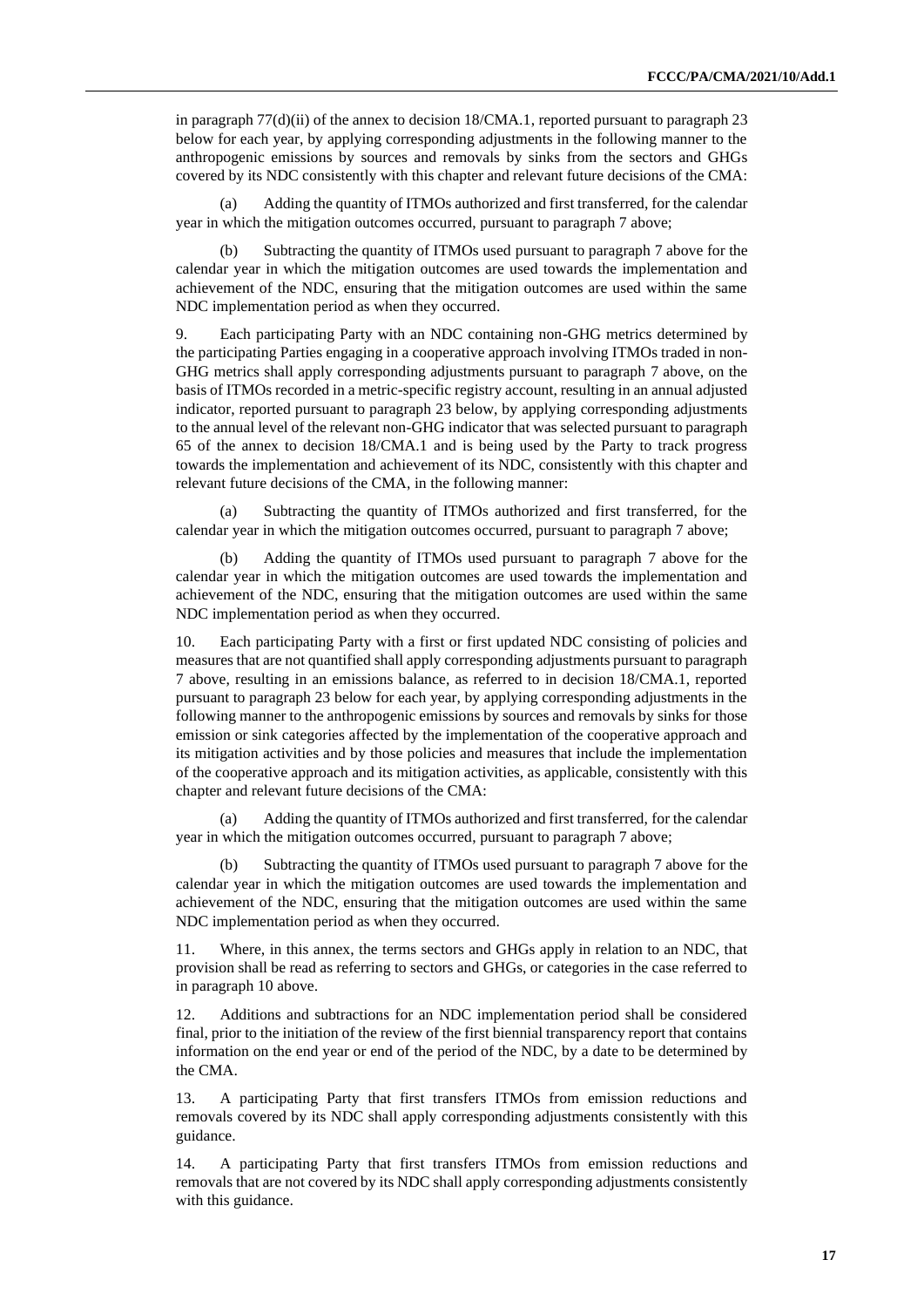15. This chapter shall not require a participating Party to update its NDC.

#### **C. Other international mitigation purposes**

16. Where a participating Party authorizes the use of mitigation outcomes for other international mitigation purposes, it shall apply a corresponding adjustment for the first transfer of such mitigation outcomes consistently with this guidance.

#### **D. Safeguards and limits to the transfer and use of internationally transferred mitigation outcomes**

17. Each participating Party shall ensure that the use of cooperative approaches does not lead to a net increase in emissions of participating Parties within and between NDC implementation periods or across participating Parties, and shall ensure transparency, accuracy, consistency, completeness and comparability in tracking progress in implementation and achievement of its NDC by applying safeguards and limits set out in further guidance from the CMA.

#### **IV. Reporting**

#### **A. Initial report**

18. Each participating Party shall submit an Article 6, paragraph 2, initial report (hereinafter referred to as an initial report) no later than authorization of ITMOs from a cooperative approach or where practical (in the view of the participating Party) in conjunction with the next biennial transparency report due pursuant to decision 18/CMA.1 for the period of NDC implementation. The initial report shall contain comprehensive information to:

(a) Demonstrate that the participating Party fulfils the participation responsibilities referred to in chapter II above (Participation);

(b) Provide, where the participating Party has not yet submitted a biennial transparency report, the information referred to in paragraph 64 of the annex to decision 18/CMA.1;

(c) Communicate the ITMO metrics and the method for applying corresponding adjustments as per chapter III.B above for multi- or single-year NDCs that will be applied consistently throughout the period of NDC implementation and where the method is a multiyear emissions trajectory, trajectories or budget, describe the method;

(d) Ouantify the Party's mitigation information in its NDC in t  $CO<sub>2</sub>$  eq, including the sectors, sources, GHGs and time periods covered by the NDC, the reference level of emissions and removals for the relevant year or period, and the target level for its NDC; or, where this is not possible, provide the methodology for the quantification of the NDC in t  $CO<sub>2</sub>$ eq;

(e) Quantify the NDC, or the portion in the relevant non-GHG indicator, in a non-GHG metric determined by each participating Party, if applicable;

(f) For a first or first updated NDC consisting of policies and measures that is not quantified, quantify the emission level resulting from the policies and measures that are relevant to the implementation of the cooperative approach and its mitigation activities for the categories of anthropogenic emissions by sources and removals by sinks as identified by the host Party pursuant to paragraph 10 above, and the time periods covered by the NDC;

Provide, for each cooperative approach, a copy of the authorization by the participating Party, a description of the approach, its duration, the expected mitigation for each year of its duration, and the participating Parties involved and authorized entities;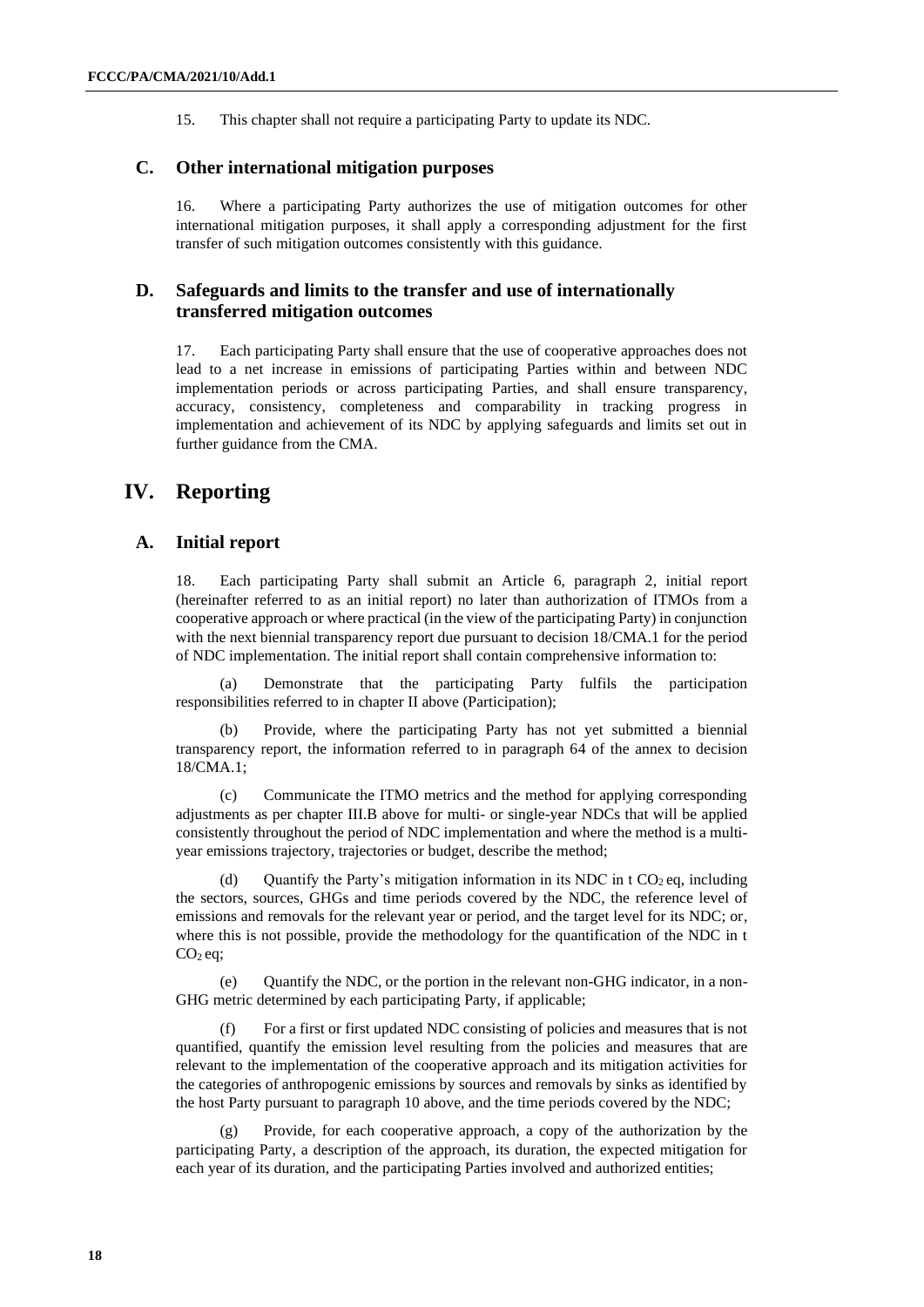(h) Describe how each cooperative approach ensures environmental integrity, including:

(i) That there is no net increase in global emissions within and between NDC implementation periods;

(ii) Through robust, transparent governance and the quality of mitigation outcomes, including through conservative reference levels, baselines set in a conservative way and below 'business as usual' emission projections (including by taking into account all existing policies and addressing uncertainties in quantification and potential leakage);

(iii) By minimizing the risk of non-permanence of mitigation across several NDC periods and how, when reversals of emission reductions or removals occur, the cooperative approach will ensure that these are addressed in full;

(i) Describe how each cooperative approach will:

(i) Minimize and, where possible, avoid negative environmental, economic and social impacts;

(ii) Reflect the eleventh preambular paragraph of the Paris Agreement, acknowledging that climate change is a common concern of humankind, Parties should, when taking action to address climate change, respect, promote and consider their respective obligations on human rights, the right to health, the rights of indigenous peoples, local communities, migrants, children, persons with disabilities and people in vulnerable situations and the right to development, as well as gender equality, empowerment of women and intergenerational equity;

(iii) Be consistent with the sustainable development objectives of the Party, noting national prerogatives;

(iv) Apply any safeguards and limits set out in further guidance from the CMA pursuant to chapter III.D above (Safeguards and limits to the transfer and use of internationally transferred mitigation outcomes);

(v) Contribute resources for adaptation pursuant to chapter VII below (Ambition in mitigation and adaptation actions), if applicable;

(vi) Deliver overall mitigation in global emissions pursuant to chapter VII below (Ambition in mitigation and adaptation actions), if applicable.

19. For each further cooperative approach, each participating Party shall submit the information referred to in paragraph  $18(g-i)$  above in an updated initial report and for inclusion in the centralized accounting and reporting platform referred to in chapter VI.C below (Centralized accounting and reporting platform) and include it in the next biennial transparency report due.

#### **B. Annual information**

20. Each participating Party shall, on an annual basis by no later than 15 April of the following year and in an agreed electronic format, submit for recording in the Article 6 database referred to in chapter VI.B below (Article 6 database):

(a) Annual information on authorization of ITMOs for use towards achievement of NDCs, authorization of ITMOs for use towards other international mitigation purposes, first transfer, transfer, acquisition, holdings, cancellation, voluntary cancellation, voluntary cancellation of mitigation outcomes or ITMOs towards overall mitigation in global emissions, and use towards NDCs;

In respect of the above, the cooperative approach, the other international mitigation purpose authorized by the Party, the first transferring participating Party, the using participating Party or authorized entity or entities, as soon as known, the year in which the mitigation occurred, the sector(s) and activity type(s), and the unique identifiers.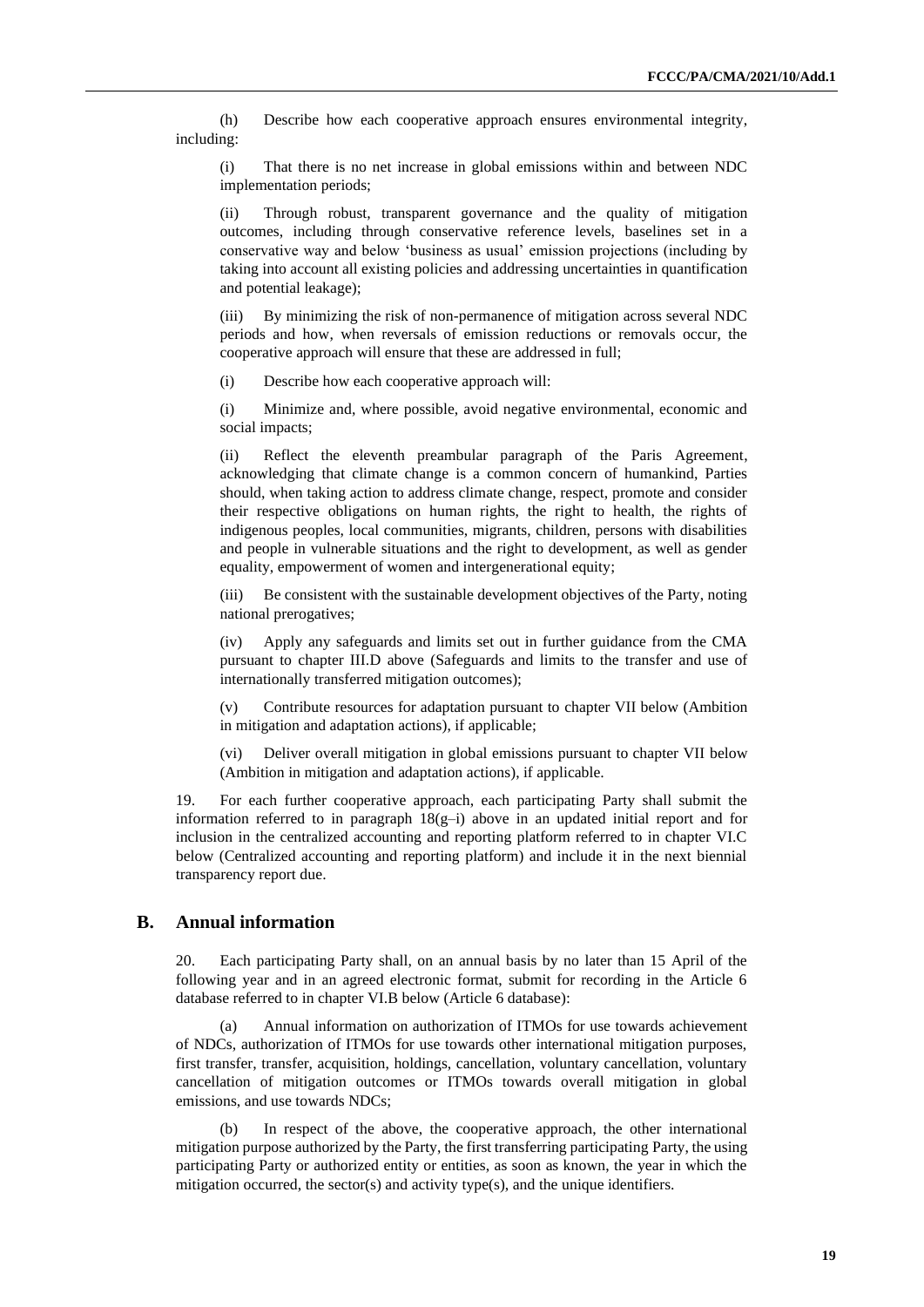#### **C. Regular information**

21. Each participating Party shall include, as an annex to its biennial transparency reports that are submitted in accordance with paragraph 10(b) of the annex to decision 18/CMA.1 and no later than 31 December of the relevant year, the following information in relation to its participation in cooperative approaches:

(a) How it is fulfilling the participation responsibilities referred to in chapter II above (Participation);

(b) Updates to the information provided in its initial report as per chapter IV.A above (Initial report), and any previous biennial transparency reports for any information that is not included in the biennial transparency report pursuant to paragraph 64 of the annex to decision 18/CMA.1;

(c) Authorizations and information on its authorization(s) of use of ITMOs towards achievement of NDCs and authorization for use for other international mitigation purposes, including any changes to earlier authorizations, pursuant to Article 6, paragraph 3;

How corresponding adjustments undertaken in the latest reporting period, pursuant to chapter III above (Corresponding adjustments), ensure that double counting is avoided in accordance with paragraph 36 of decision 1/CP.21 and are representative of progress towards implementation and achievement of its NDC, and how those corresponding adjustments ensure that participation in cooperative approaches does not lead to a net increase in emissions across participating Parties within and between NDC implementation periods;

(e) How it has ensured that ITMOs that have been used towards achievement of its NDC or mitigation outcome(s) authorized for use and that have been used for other international mitigation purposes will not be further transferred, further cancelled or otherwise used.

22. Each participating Party shall also include, as an annex to its biennial transparency reports that are submitted in accordance with paragraph 10(b) of the annex to decision 18/CMA.1 and no later than 31 December of the relevant year, the following information on how each cooperative approach in which it participates:

- (a) Contributes to the mitigation of GHGs and the implementation of its NDC;
- (b) Ensures environmental integrity, including:

(i) That there is no net increase in global emissions within and between NDC implementation periods;

(ii) Through robust, transparent governance and the quality of mitigation outcomes, including through conservative reference levels, baselines set in a conservative way and below 'business as usual' emission projections (including by taking into account all existing policies and addressing uncertainties in quantification and potential leakage);

(iii) By minimizing the risk of non-permanence of mitigation across several NDC periods and when reversals of emission removals occur, ensuring that these are addressed in full;

(c) Where a mitigation outcome is measured and transferred in t  $CO<sub>2</sub>$  eq, provides for the measurement of mitigation outcomes in accordance with the methodologies and metrics assessed by the Intergovernmental Panel on Climate Change and adopted by the CMA;

(d) Where a mitigation outcome is measured and first transferred in a non-GHG metric determined by the participating Parties, ensures that the method for converting the non-GHG metric into t  $CO<sub>2</sub>$  eq is appropriate for the specific non-GHG metric and the mitigation scenario in which it is applied, including how the conversion method:

(i) Represents the emission reductions or removals that occur within the geographical boundaries and time frame in which the non-GHG mitigation outcome was generated;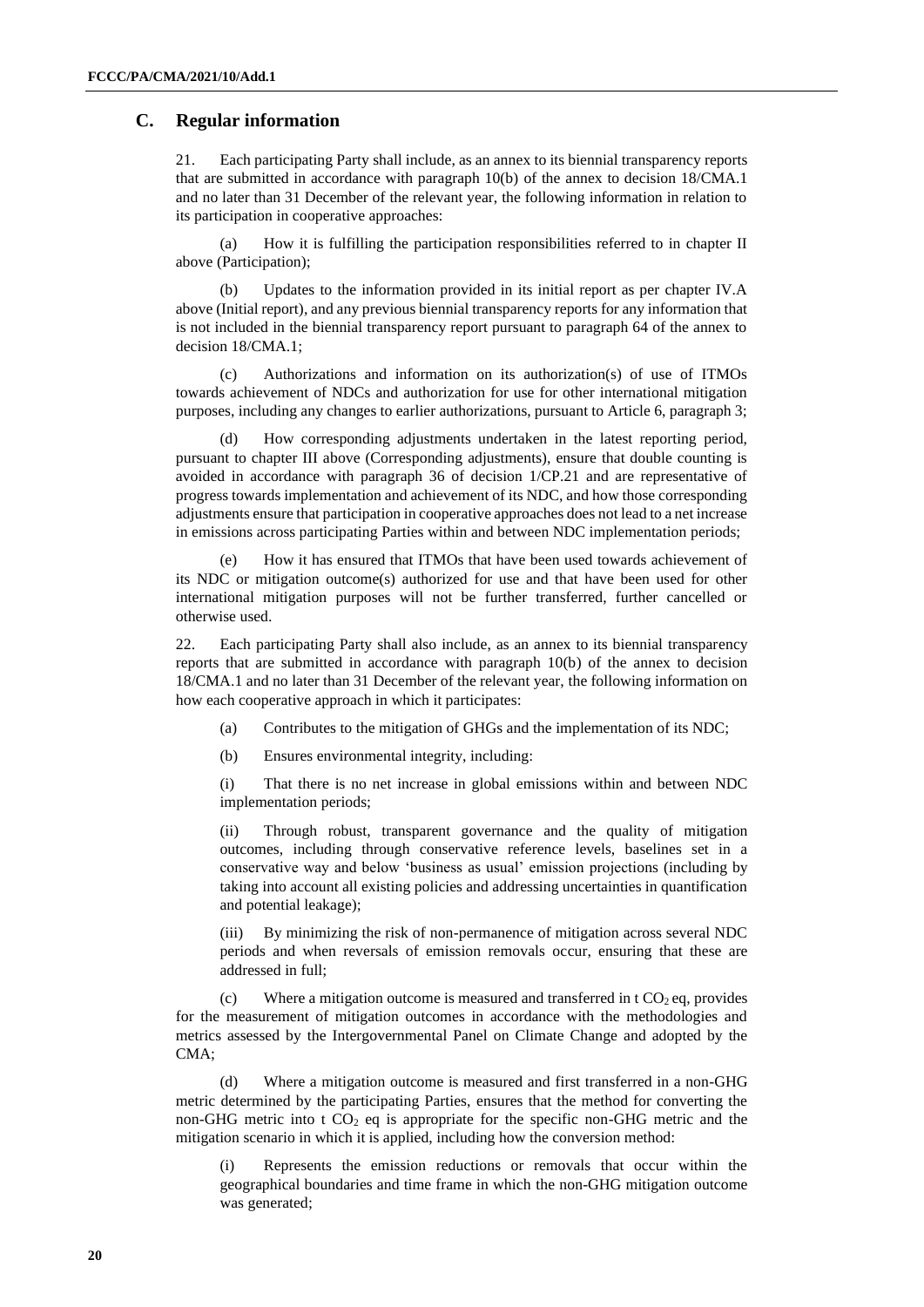(ii) Is appropriate for the specific non- $CO<sub>2</sub>$  eq metric, including a demonstration of how the selection of the conversion method and conversion factor(s) applied take into consideration the specific scenario in which the mitigation action occurs;

(iii) Is transparent, including a description of the method, the source of the underlying data, how the data are used, and how the method is applied in a conservative manner that addresses uncertainty and ensures environmental integrity;

(e) Provides for, as applicable, the measurement of mitigation co-benefits resulting from adaptation actions and/or economic diversification plans;

(f) Minimizes and, where possible, avoids negative, environmental, economic and social impacts;

(g) Reflects the eleventh preambular paragraph of the Paris Agreement, acknowledging that climate change is a common concern of humankind, Parties should, when taking action to address climate change, respect, promote and consider their respective obligations on human rights, the right to health, the rights of indigenous peoples, local communities, migrants, children, persons with disabilities and people in vulnerable situations and the right to development, as well as gender equality, empowerment of women and intergenerational equity;

(h) Is consistent with and contributes to the sustainable development objectives of the Party, noting national prerogatives;

(i) Applies any safeguards and limits set out in further guidance from the CMA pursuant to chapter III.D above (Safeguards and limits to the transfer and use of internationally transferred mitigation outcomes);

(j) Contributes resources for adaptation pursuant to chapter VII below (Ambition in mitigation and adaptation actions), if applicable;

(k) Delivers overall mitigation in global emissions pursuant to chapter VII below (Ambition in mitigation and adaptation actions), if applicable.

23. Each participating Party shall submit the following annual information (reported biennially) in a manner consistent with chapter III.B above (Application of corresponding adjustments) and any updates to information submitted for previous years in the NDC implementation period to the Article 6 database pursuant to chapter VI.B below (Article 6 database) and shall include it in the structured summary (required pursuant to paragraph 77(d) of the annex to decision 18/CMA.1 as part of the biennial transparency report):

(a) Annual anthropogenic emissions by sources and removals by sinks covered by its NDC or, where applicable, for the emission or sink categories as identified by the host Party pursuant to paragraph 10 above (as part of the information referred to in para. 77(d)(i) of the annex to decision 18/CMA.1);

(b) Annual anthropogenic emissions by sources and removals by sinks covered by its NDC or, where applicable, from the portion of its NDC in accordance with paragraph 10 above;

(c) Annual quantity of ITMOs first transferred;

(d) Annual quantity of mitigation outcomes authorized for use for other international mitigation purposes and entities authorized to use such mitigation outcomes, as appropriate;

- (e) Annual quantity of ITMOs used towards achievement of its NDC;
- (f) Net annual quantity of ITMOs resulting from paragraph  $23(c-e)$  above;

(g) Total quantitative corresponding adjustments used to calculate the emissions balance and/or annual adjusted indicator referred to in paragraph 23(k) below, in accordance with the Party's method for applying corresponding adjustments consistent with chapter III.B above (Application of corresponding adjustments);

(h) The cumulative information in respect of the annual information referred to in paragraph 23(f) above, as applicable;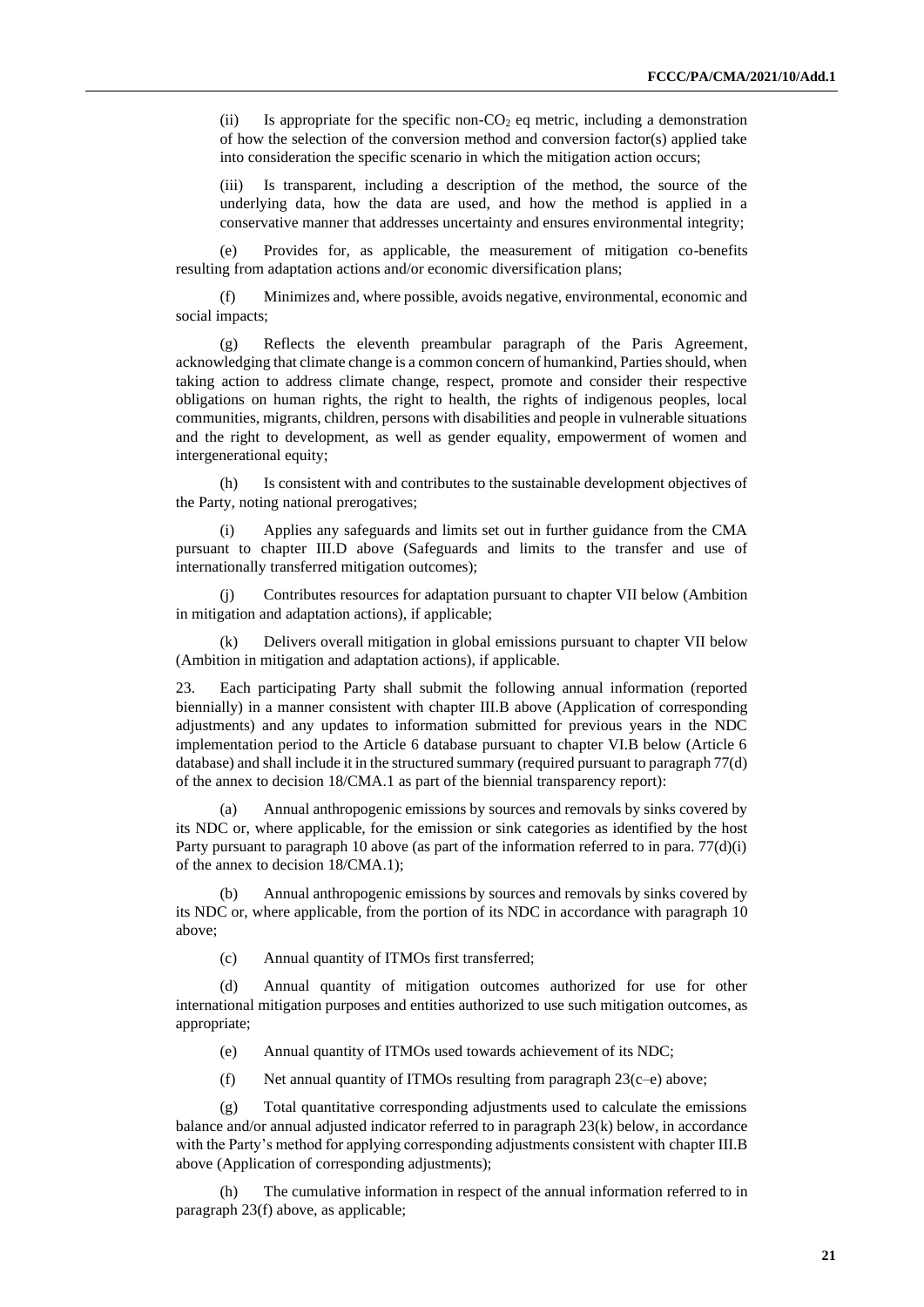(i) The annual level of the relevant non-GHG indicator that is being used by the Party to track progress towards the implementation and achievement of its NDC and was selected pursuant to paragraph 65 of the annex to decision 18/CMA.1;

(j) For the information referred to in paragraph  $23(c-e)$  above, the amounts per the cooperative approach, sector, transferring Party, using Party and vintage of the ITMO for each cooperative approach (in the annex referred to in para. 22 above);

(k) For metrics in:

(i) Tonnes of  $CO<sub>2</sub>$  eq or non-GHGs, an annual emissions balance consistent with chapter III.B above (Application of corresponding adjustments) (as part of the information referred to in para. 77(d)(ii) of the annex to decision 18/CMA.1);

Non-GHGs, for each non-GHG metric determined by participating Parties, annual adjustments resulting in an annual adjusted indicator, consistently with paragraph 9 in chapter III.B above (Application of corresponding adjustments) and future decisions of the CMA (as part of the information referred to in para.  $77(d)(iii)$ ) of the annex to decision 18/CMA.1);

(l) In biennial transparency reports that contain information on the end year of the NDC implementation period, in its assessment of whether it has achieved the target(s) for its NDC pursuant to paragraphs 70 and 77 of decision 18/CMA.1, the application of the necessary corresponding adjustments consistently with chapter III above (Corresponding adjustments) and consistently with future decisions of the CMA.

24. Information submitted by a Party pursuant to this chapter that is not identified by that Party as confidential (non-confidential information) shall be made public on the centralized accounting and reporting platform.

## **V. Review**

25. An Article 6 technical expert review consists of a desk or centralized review of the consistency of the information submitted by the Party under chapter IV.A and C above (Reporting) with this guidance. An Article 6 technical expert review shall be undertaken in a manner that minimizes burden on Parties and the secretariat.

26. An Article 6 technical expert review team shall review the information submitted pursuant to chapter IV.A and C above (Reporting) in accordance with guidelines adopted by the CMA. To the extent possible, information submitted by all the participating Parties on a cooperative approach shall be reviewed as part of the review.

27. The Article 6 technical expert review team shall prepare a report on its review, pursuant to paragraph 26 above, that shall, if applicable, include recommendations to the participating Party on how to improve consistency with this guidance and relevant decisions of the CMA, including on how to address inconsistencies in quantified information that is reported under chapter IV.B–C above (Reporting) and/or identified by the secretariat as part of the consistency check.

28. The Article 6 technical expert review team shall forward its reports for consideration in the technical expert review referred to in chapter VII of the annex to decision 18/CMA.1 in accordance with the guidelines referred to in paragraph 26 above, and the reports shall be made publicly available on the centralized accounting and recording platform.

## **VI. Recording and tracking**

#### **A. Tracking**

29. Each participating Party shall have, or have access to, a registry for the purpose of tracking and shall ensure that such registry records, including through unique identifiers, as applicable, authorization, first transfer, transfer, acquisition, use towards NDCs,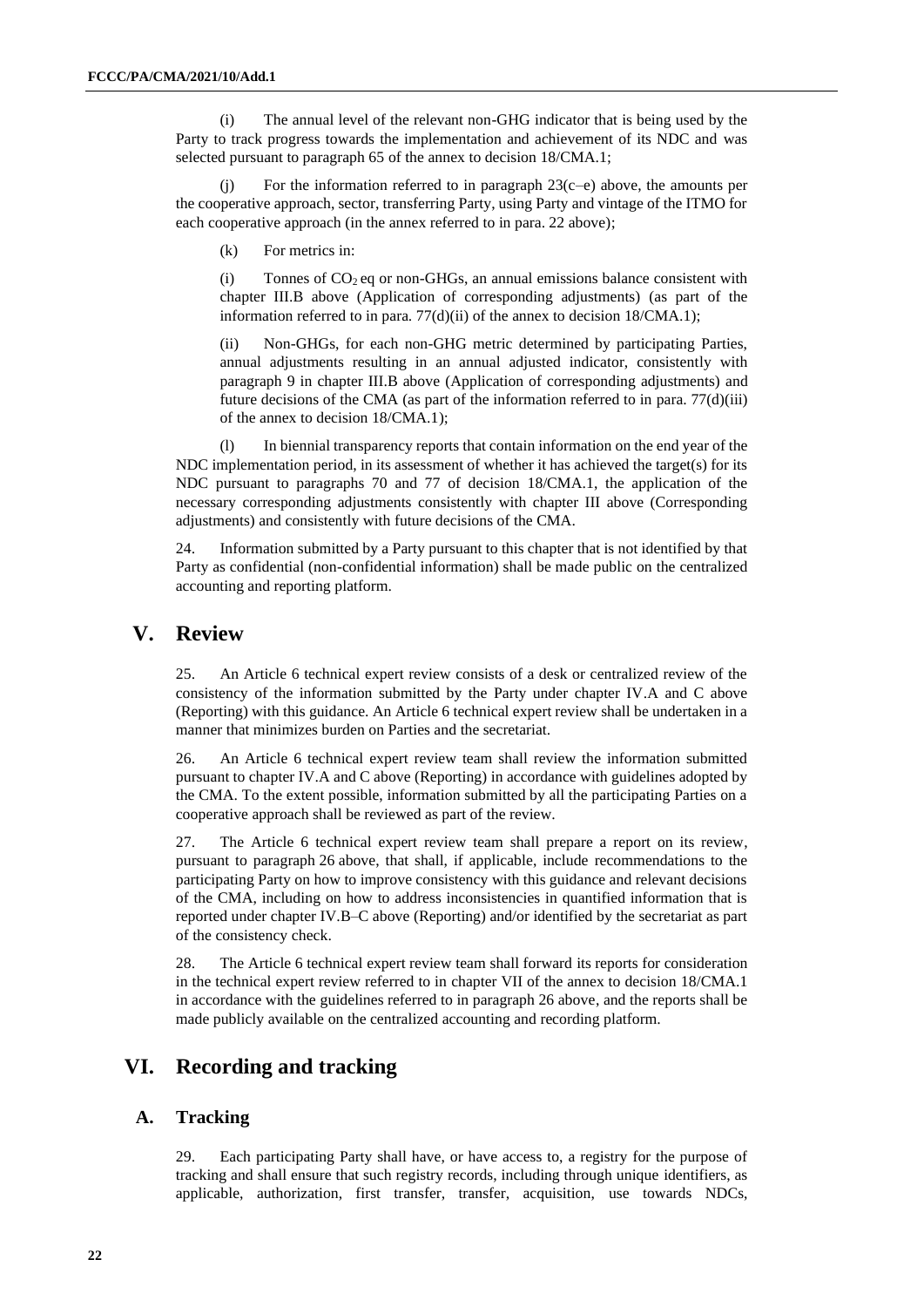authorization for use towards other international mitigation purposes, and voluntary cancellation (including for overall mitigation in global emissions, if applicable), and shall have accounts as necessary.

30. The secretariat shall implement an international registry for participating Parties that do not have or do not have access to a registry. The international registry shall be able to perform the functions set out in paragraph 29 above. Any Party may request an account in the international registry.

31. The international registry shall be part of the centralized accounting and reporting platform referred to in chapter VI.C below (Centralized accounting and reporting platform).

#### **B. Article 6 database**

32. For transparency in relation to cooperative approaches, to record and compile the information submitted by participating Parties pursuant to chapter IV.B–C above (Reporting) and to support the review referred to in chapter V above (Review), the secretariat shall implement an Article 6 database as part of and integrated with the centralized accounting and reporting platform referred to in chapter VI.C below (Centralized accounting and reporting platform). The Article 6 database shall enable the following:

(a) Recording of corresponding adjustments and emissions balances and information on ITMOs first transferred, transferred, acquired, held, cancelled, cancelled for overall mitigation in global emissions, if any, and/or used by participating Parties, through identification of ITMOs by unique identifiers that identify, at the minimum, the participating Party, vintage of underlying mitigation, activity type and sector(s);

(b) Identifying inconsistencies to be notified to the participating Party or participating Parties, as applicable.

33. The secretariat shall:

(a) Check the consistency of information reported by a participating Party pursuant to chapter IV above (Reporting) for recording in the Article 6 database with the requirements of this guidance and across the participating Parties in a cooperative approach (consistency check);

(b) Notify the participating Party(ies) of any inconsistencies identified in the information reported by the Party, including compared with information reported by another participating Party;

(c) Provide information relevant to the participating Party's cooperative approach(es) (and other participating Parties, as relevant), including the consistency check to the Article 6 technical expert review team in accordance with the guidelines referred to in paragraph 26 above;

Make non-confidential information in the consistency check publicly available on the centralized accounting and reporting platform.

34. Any amendments to the information recorded in the Article 6 database, including in response to any inconsistencies raised by the secretariat through the consistency check or as a result of recommendations arising from the Article 6 technical expert review pursuant to chapter V above (Review), shall be submitted by the participating Party to be recorded in the Article 6 database.

#### **C. Centralized accounting and reporting platform**

35. For transparency in relation to cooperative approaches and to support the review referred to in chapter V above (Review), the secretariat shall establish and maintain a centralized accounting and reporting platform for publishing information submitted by participating Parties pursuant to chapter IV above (Reporting).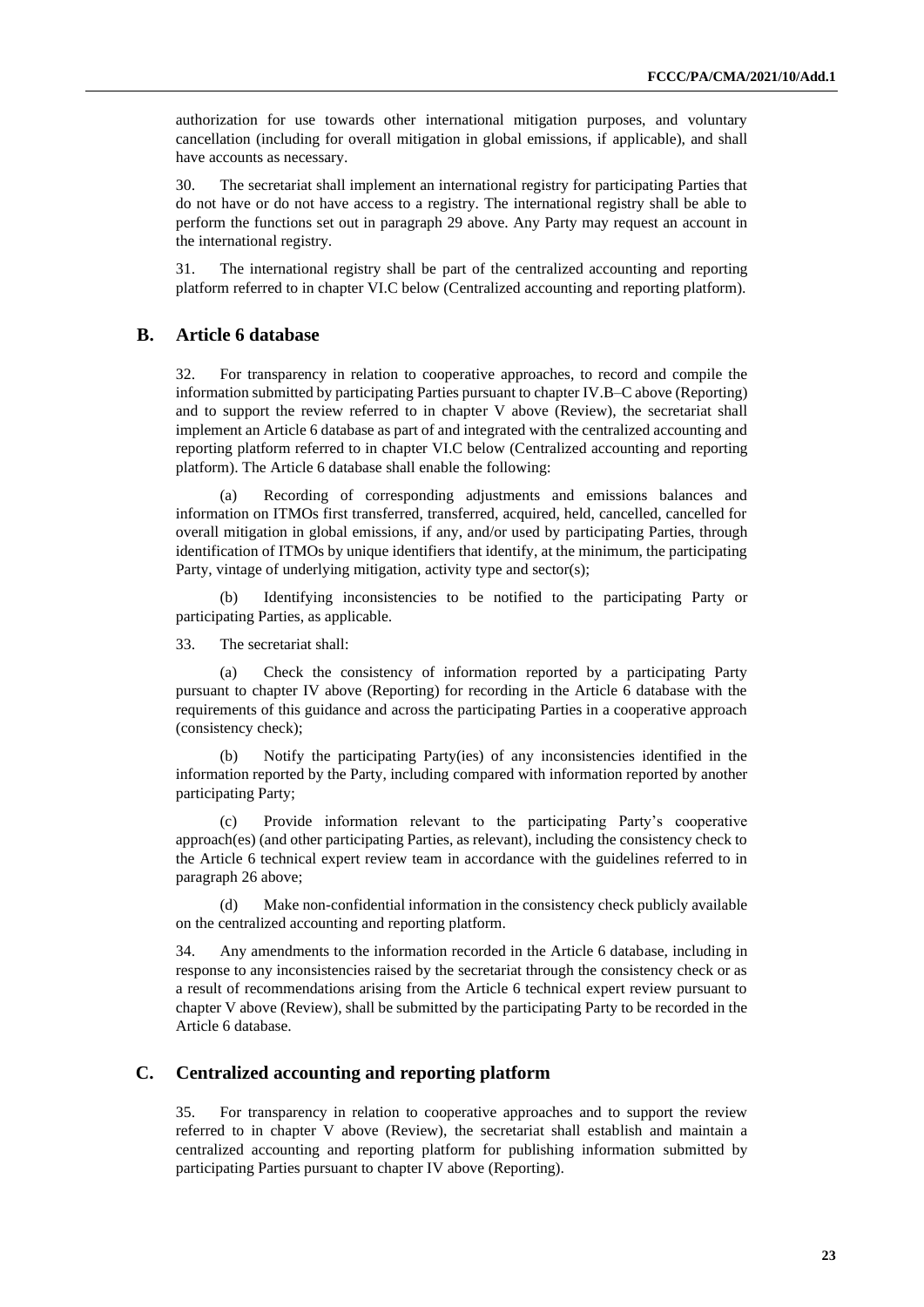36. The secretariat shall:

(a) Maintain public information on cooperative approaches and ITMOs by extracting relevant non-confidential information from the information submitted by participating Parties pursuant to chapter IV above (Reporting);

(b) Maintain links to the publicly available information submitted by participating Parties on the cooperative approaches in which they participate;

Provide an annual report to the CMA on the activities in relation to this chapter, including information on recorded ITMOs, corresponding adjustments and emission balances.

#### **VII. Ambition in mitigation and adaptation actions**

37. Participating Parties and stakeholders using cooperative approaches are strongly encouraged to commit to contribute resources for adaptation, in particular through contributions to the Adaptation Fund, and to take into account the delivery of resources under Article 6, paragraph 4, to assist developing country Parties that are particularly vulnerable to the adverse effects of climate change to meet the costs of adaptation.

38. Each participating Party shall report as part of their reporting in accordance with chapter IV.C above (Regular information) on any contributions made pursuant to paragraph 37 above.

39. Participating Parties and stakeholders are strongly encouraged to cancel ITMOs that are not counted towards any Party's NDC or for other international mitigation purposes, to deliver overall mitigation in global emissions, and to take into account the delivery of overall mitigation in global emissions under the mechanism established by Article 6, paragraph 4.

40. Each participating Party shall report as part of their reporting in accordance with chapter IV.C above (Regular information) on any delivery of overall mitigation in global emissions related to its participation in cooperative approaches.

> *12th plenary meeting 13 November 2021*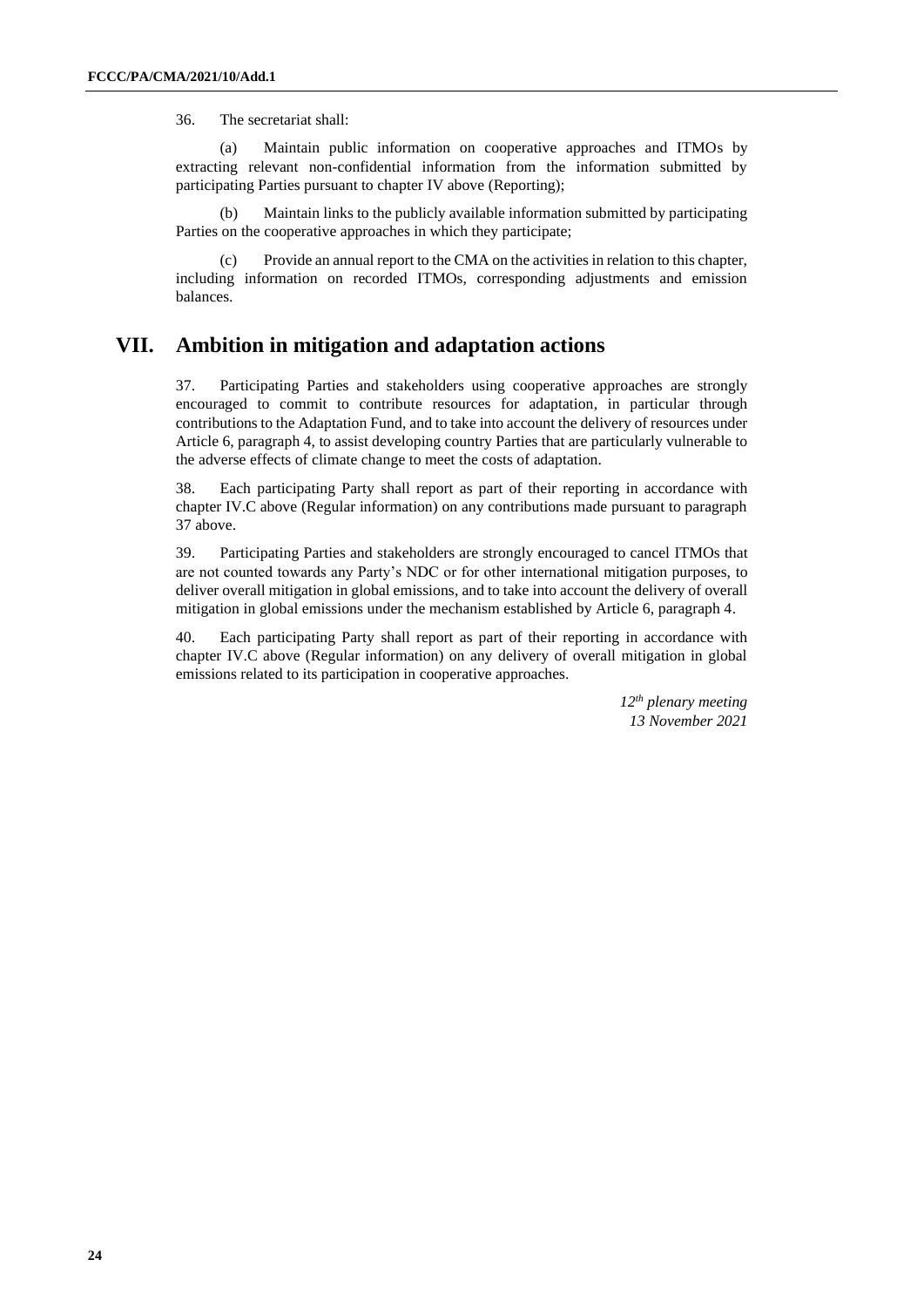## <span id="page-24-0"></span>**Decision 3/CMA.3**

## **Rules, modalities and procedures for the mechanism established by Article 6, paragraph 4, of the Paris Agreement**

*The Conference of the Parties serving as the meeting of the Parties to the Paris Agreement*,

*Recalling* the Paris Agreement,

*Also recalling* the tenth preambular paragraph of the Paris Agreement, in which Parties take into account the imperatives of a just transition of the workforce and the creation of decent work and quality jobs in accordance with nationally defined development priorities,

*Further recalling* the eleventh preambular paragraph of the Paris Agreement, acknowledging that climate change is a common concern of humankind, Parties should, when taking action to address climate change, respect, promote and consider their respective obligations on human rights, the right to health, the rights of indigenous peoples, local communities, migrants, children, persons with disabilities and people in vulnerable situations and the right to development, as well as gender equality, empowerment of women and intergenerational equity,

*Recalling* the mechanism established by Article 6, paragraph 4, of the Paris Agreement and the aims referred to therein,

*Also recalling* decisions 1/CP.21, 8/CMA.1, 13/CMA.1 and 9/CMA.2,

*Cognizant* of decision 2/CMP.16,

1. *Adopts* the rules, modalities and procedures for the mechanism established by Article<sup>1</sup> 6, paragraph 4, as contained in the annex;

2. *Designates* the body that will supervise the mechanism with its membership and rules of procedure as set out in the annex and names it the Supervisory Body;

3. *Invites* the nomination of members and alternate members for the Supervisory Body pursuant to paragraph 9 of the annex;

4. *Decides* that at least two meetings of the Supervisory Body shall be held in 2022;

5. *Requests* the Supervisory Body to:

(a) Develop provisions for the development and approval of methodologies, validation, registration, monitoring, verification and certification, issuance, renewal, first transfer from the mechanism registry, voluntary cancellation and other processes pursuant to chapters V.B–L and VIII of the annex (Delivering overall mitigation in global emissions);

(b) In the context of developing and approving new methodologies for the mechanism:

(i) Review the baseline and monitoring methodologies in use for the clean development mechanism under Article 12 of the Kyoto Protocol with a view to applying them with revisions, as appropriate, pursuant to chapter V.B of the annex (Methodologies) for the activities under the mechanism (hereinafter referred to as Article 6, paragraph 4, activities);

(ii) Consider the baseline and monitoring methodologies used in other marketbased mechanisms as a complementary input to the development of baselines and monitoring methodologies pursuant to chapter V.B of the annex (Methodologies);

(c) Review the sustainable development tool in use for the clean development mechanism and other tools and safeguard systems in use in existing market-based

<sup>&</sup>lt;sup>1</sup> "Article" refers to an Article of the Paris Agreement, unless otherwise specified.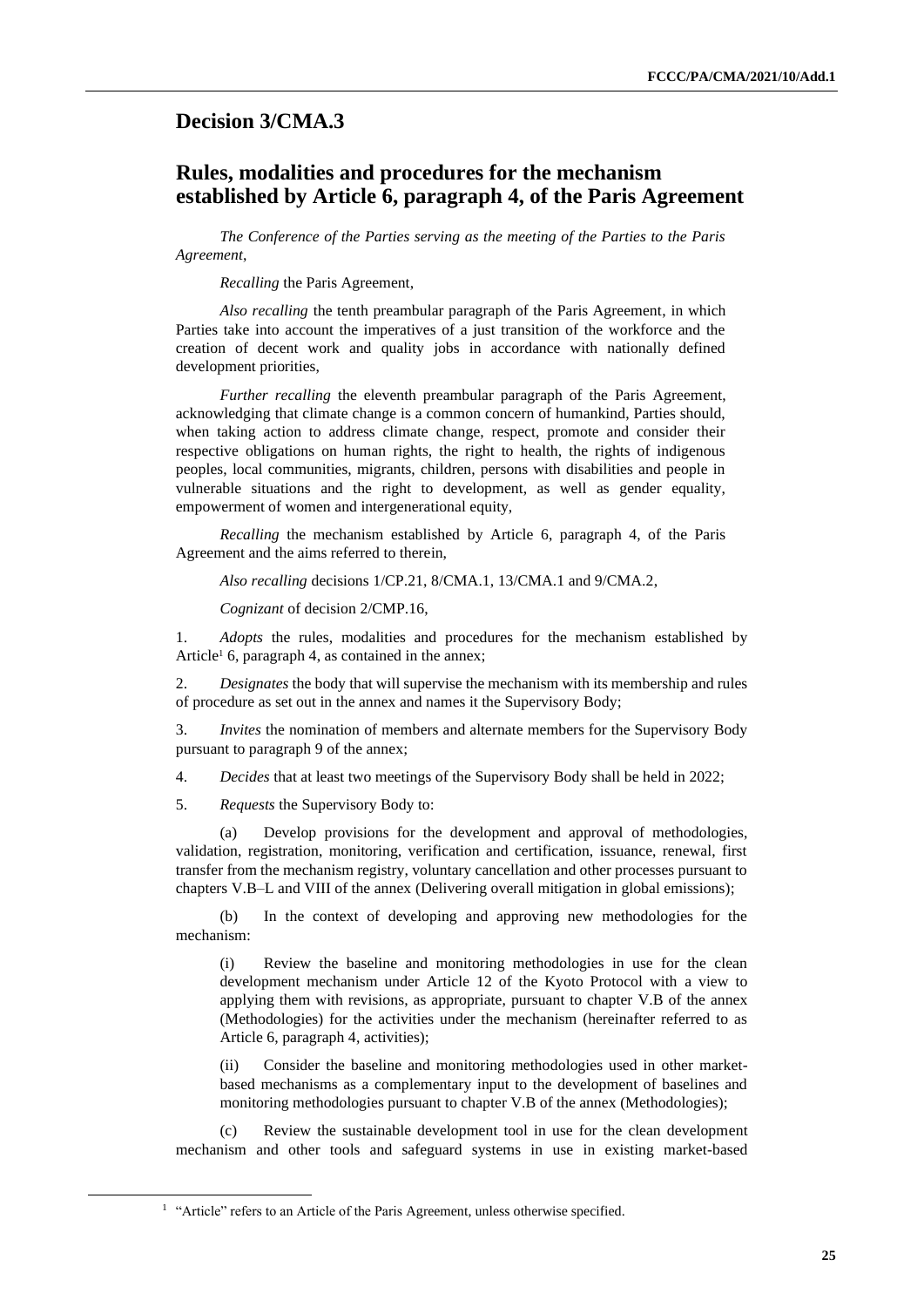mechanisms to promote sustainable development with a view to developing similar tools for the mechanism by the end of 2023;

(d) Review the accreditation standards and procedures of the clean development mechanism with a view to applying them with revisions, as appropriate, for the mechanism by the end of 2023;

(e) Expeditiously accredit operational entities as designated operational entities;

(f) Ensure the implementation of the requirements referred to in paragraph 29 of the annex in relation to the least developed countries and small island developing States;

(g) Consider ways to encourage participation by small and micro businesses in the mechanism, in particular in the least developed countries and small island developing States;

(h) Consider opportunities to engage with the Local Communities and Indigenous Peoples Platform and its Facilitative Working Group;

Consider the gender action plan and the incorporation of relevant actions into the work of the Supervisory Body;

6. *Also requests* the Supervisory Body to elaborate and further develop, on the basis of the rules, modalities and procedures contained in the annex, recommendations, for consideration and adoption by the Conference of the Parties serving as the meeting of the Parties to the Paris Agreement at its fourth session (November 2022), on:

Its rules of procedure (including in relation to transparency of meetings), and to operate and hold meetings on the basis of the annex pending any further decisions by the Conference of the Parties serving as the meeting of the Parties to the Paris Agreement on the rules of procedure;

(b) Appropriate levels for the share of proceeds for administrative expenses and its operation, including in order to enable a periodic contribution to the share of proceeds for adaptation for the Adaptation Fund;

(c) Activities involving removals, including appropriate monitoring, reporting, accounting for removals and crediting periods, addressing reversals, avoidance of leakage, and avoidance of other negative environmental and social impacts, in addition to the activities referred to in chapter V of the annex (Article 6, paragraph 4, activity cycle);

(d) The application of the requirements referred to in chapter V.B of the annex (Methodologies);

7. *Further requests* the Subsidiary Body for Scientific and Technological Advice to develop, on the basis of the rules, modalities and procedures contained in the annex, recommendations, for consideration and adoption by the Conference of the Parties serving as the meeting of the Parties to the Paris Agreement at its fourth session, on:

Further responsibilities of the Supervisory Body and of Parties that host Article 6, paragraph 4, activities (hereinafter referred to as host Parties) in order for such host Parties to elaborate and apply national arrangements for the mechanism under the approval and supervision of the Supervisory Body;

(b) Processes for implementation of the transition of activities from the clean development mechanism to Article 6, paragraph 4, in accordance with chapter XI.A of the annex (Transition of clean development mechanism activities);

Processes for implementation of chapter XI.B of the annex (Use of certified emission reductions towards first or first updated nationally determined contributions);

(d) Reporting by host Parties on their Article 6, paragraph 4, activities and the Article 6, paragraph 4, emission reductions issued for the activities, while avoiding unnecessary duplication of reporting information that is already publicly available;

(e) The operation of the mechanism registry referred to in chapter VI of the annex (Mechanism registry);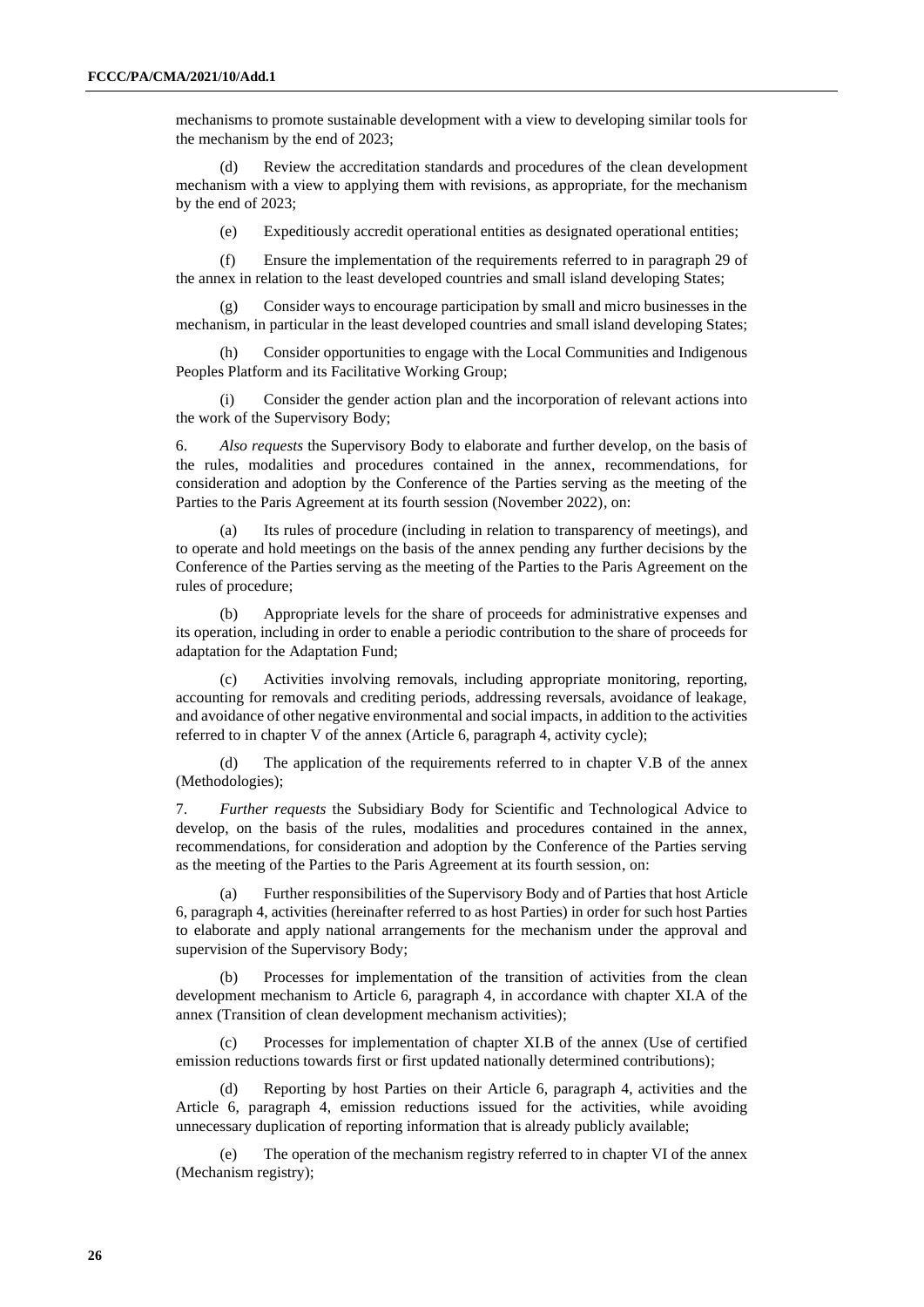(f) The processes necessary for implementation of the share of proceeds to cover administrative expenses and the share of proceeds to assist developing country Parties that are particularly vulnerable to the adverse effects of climate change to meet the costs of adaptation in accordance with chapter VII of the annex (Levy of share of proceeds for adaptation and administrative expenses);

The processes necessary for the delivery of overall mitigation in global emissions in accordance with chapter VIII of the annex (Delivering overall mitigation in global emissions);

(h) The consideration of whether activities could include emission avoidance and conservation enhancement activities;

8. *Requests* the Supervisory Body to evaluate the implementation of the share of proceeds set out in chapter VII of the annex (Levy of share of proceeds for adaptation and administrative expenses) no later than in 2026 and every five years thereafter and, following such review, to make recommendations on possible improvements in order to optimize the resources available to the Adaptation Fund for consideration and adoption by the Conference of the Parties serving as the meeting of the Parties to the Paris Agreement;

9. *Also requests* the Supervisory Body to evaluate the implementation and delivery of overall mitigation in global emissions set out in chapter VIII of the annex (Delivering overall mitigation in global emissions), including the percentage applied, no later than in 2026 and every five years thereafter and, following such review, to make recommendations on possible improvements in order to optimize the delivery of overall mitigation in global emissions for consideration and adoption by the Conference of the Parties serving as the meeting of the Parties to the Paris Agreement;

10. *Decides* that the Conference of the Parties serving as the meeting of the Parties to the Paris Agreement shall review the rules, modalities and procedures for the mechanism at its tenth session (2028) with a view to completing the review by no later than at its twelfth session (2030);

11. *Requests* the Subsidiary Body for Scientific and Technological Advice to develop recommendations with respect to the review referred to in paragraph 10 above taking into account:

(a) Any recommendations of the Supervisory Body pursuant to paragraphs 8–9 above;

(b) Consideration of any need for further safeguards;

12. *Also requests* the Supervisory Body to support the forum on the impact of the implementation of response measures (referred to in para. 33 of decision 1/CP.21) in considering ways to address any negative social or economic impacts, especially those on developing country Parties, resulting from Article 6, paragraph 4, activities, as requested by the forum;

13. *Notes with appreciation* decision 2/CMP.16, pursuant to which the Conference of the Parties serving as the meeting of the Parties to the Kyoto Protocol allocated funds from the Trust Fund for the Clean Development Mechanism under Article 12 of the Kyoto Protocol to the Trust Fund for Supplementary Activities for the purpose of expediting implementation of the Article 6, paragraph 4, mechanism;

14. *Requests* the secretariat, including through its regional collaboration centres and in consultation with the Supervisory Body, to design and implement, in consultation with Parties, a capacity-building programme to assist Parties wishing to voluntarily participate in the mechanism to, inter alia:

(a) Establish the necessary institutional arrangements to implement the requirements contained in the annex;

(b) Develop the technical capacity to design and set baselines for application in host Parties;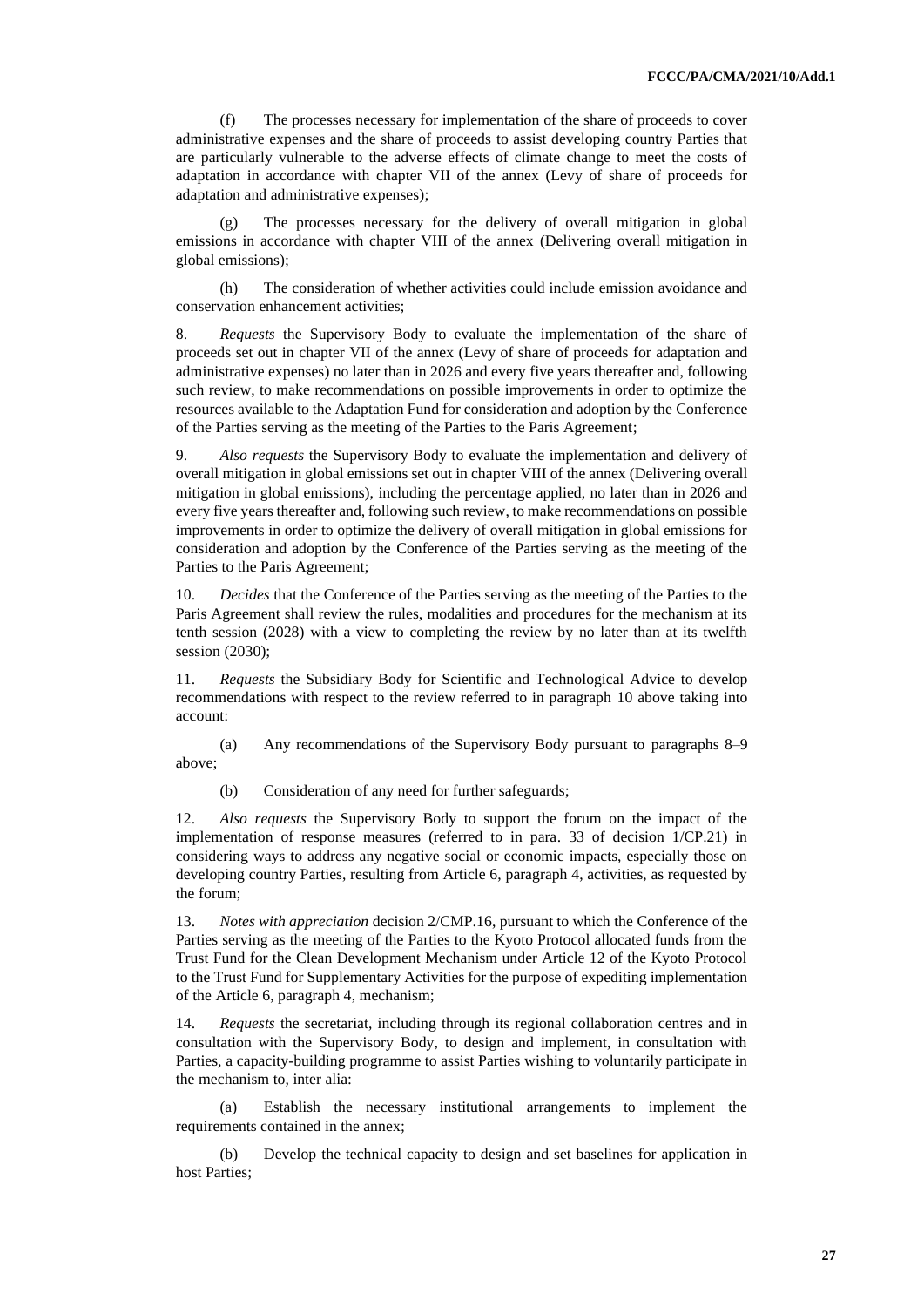15. *Takes note* of the estimated budgetary implications of the activities to be undertaken by the secretariat referred to in this decision;

16. *Requests* that the actions called for in this decision be undertaken subject to the availability of financial resources;

17. *Invites* Parties to make contributions to the Trust Fund for Supplementary Activities for the purpose of operationalizing the mechanism, which shall be reimbursed upon request.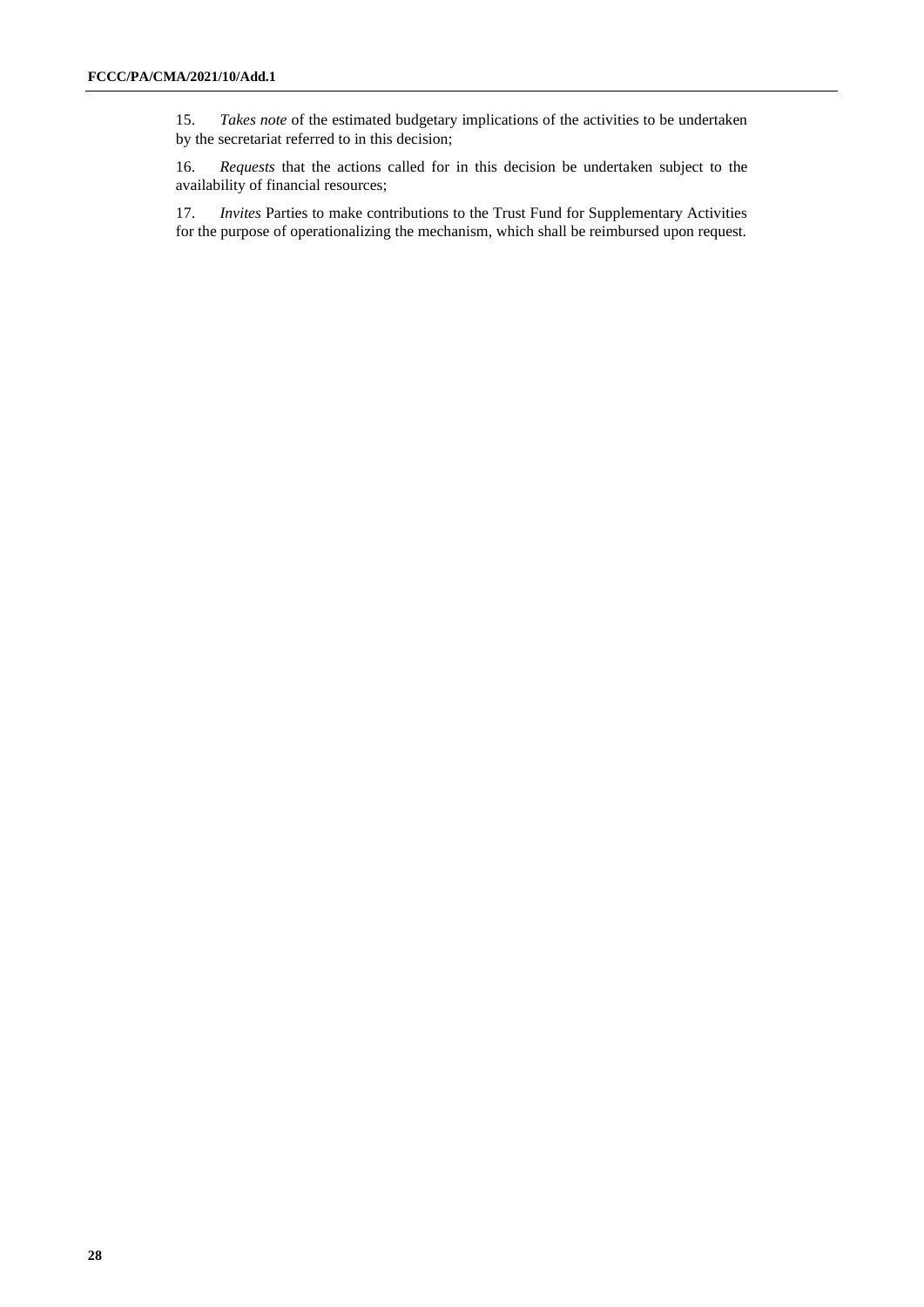#### **Annex**

## **Rules, modalities and procedures for the mechanism established by Article 6, paragraph 4, of the Paris Agreement**

## **I. Definitions**

1. For the purpose of these rules, modalities and procedures:

(a) An "**Article 6, paragraph 4, activity**" is an activity that meets the requirements of Article<sup>1</sup> 6, paragraphs  $4–6$ , these rules, modalities and procedures, and any further relevant decisions of the Conference of the Parties serving as the meeting of the Parties to the Paris Agreement (CMA);

(b) An "**Article 6, paragraph 4, emission reduction**" (A6.4ER) is issued for mitigation achieved pursuant to Article 6, paragraphs 4–6, these rules, modalities and procedures, and any further relevant decisions of the CMA. It is measured in carbon dioxide equivalent and is equal to 1 tonne of carbon dioxide equivalent calculated in accordance with the methodologies and metrics assessed by the Intergovernmental Panel on Climate Change and adopted by the CMA or in other metrics adopted by the CMA pursuant to these rules, modalities and procedures;

(c) "**International mitigation purposes**", "**other purposes**" and "**other international mitigation purposes**" have the same meanings as provided in paragraph 1(f) of the annex to decision 2/CMA.3.

## **II. Role of the Conference of the Parties serving as the meeting of the Parties to the Paris Agreement**

2. The CMA shall provide guidance to the Supervisory Body by taking decisions on, inter alia:

(a) The rules of procedure of the Supervisory Body;

(b) Recommendations made by the Supervisory Body relating to these rules, modalities and procedures;

(c) Matters relating to the operation of the mechanism established by Article 6, paragraph 4, as appropriate.

## **III. Supervisory Body**

3. The Supervisory Body shall supervise the mechanism under the authority and guidance of the CMA and be fully accountable to the CMA.

#### **A. Rules of procedure**

4. The Supervisory Body shall comprise 12 members from Parties to the Paris Agreement, ensuring broad and equitable geographical representation and striving to ensure gender-balanced representation, as follows:

- (a) Two members from each of the five United Nations regional groups;
- (b) One member from the least developed countries;
- (c) One member from small island developing States.

<sup>&</sup>lt;sup>1</sup> "Article" refers to an Article of the Paris Agreement, unless otherwise specified.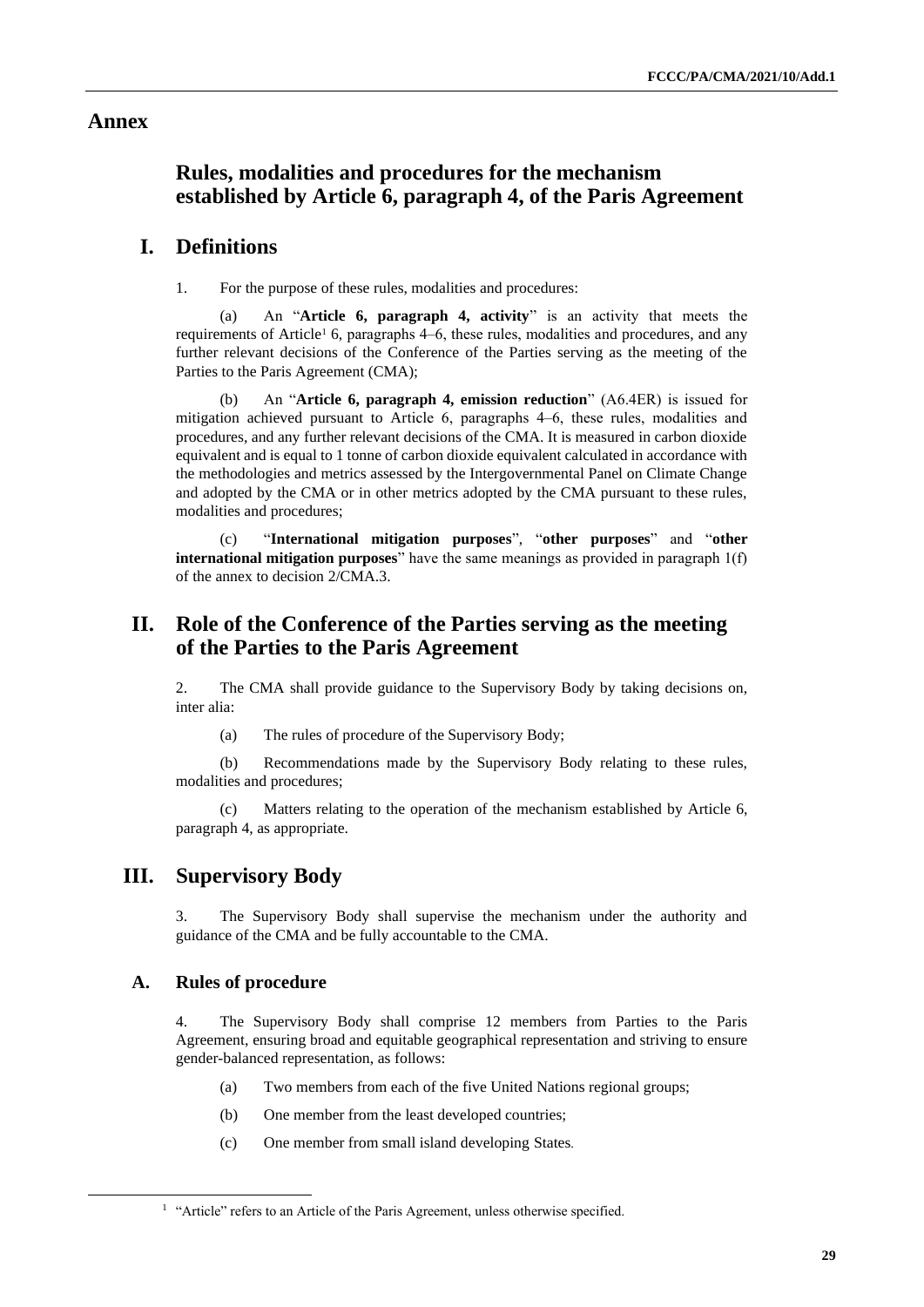5. The CMA shall elect members and an alternate for each member of the Supervisory Body on the basis of nominations by the respective groups and constituencies.

6. Members and alternate members shall serve in their individual expert capacity.

7. Members and alternate members shall possess relevant scientific, technical, socioeconomic or legal expertise.

8. Members and alternate members shall serve for a term of two years.

9. Notwithstanding paragraph 8 above, in the first election of members and alternate members, the CMA shall elect half of the members and their alternate members for a term of three years and the other half for a term of two years. At the expiry of the term of these members and their alternate members and thereafter, the CMA shall elect replacement members and their alternate members for a term of two years. The members and their alternate members shall remain in office until their successors have been elected.

10. The term of service of a member shall start at the first meeting of the Supervisory Body in the calendar year following their election and shall end immediately before the first meeting of the Supervisory Body in the calendar year in which the term ends.

11. The maximum number of terms of any individual shall be two terms, whether consecutive or not and including any period as an alternate member.

12. If a member or alternate member resigns or is otherwise unable to continue as a member or alternate member, the Supervisory Body may decide, bearing in mind the proximity to the next session of the CMA, to appoint a replacement member or replacement alternate member from the same constituency to serve the remainder of the term on the basis of a nomination from the relevant constituency, in which case the appointment shall count as one term.

13. Members and alternate members may be suspended, or their membership terminated by the CMA, if:

- (a) They fail to disclose a conflict of interest;
- (b) They fail to attend two consecutive meetings without proper justification.

14. Participation costs for members and alternate members will be covered by the share of proceeds for administrative expenses.

15. Members and alternate members shall avoid actual, potential and perceived conflicts of interest and shall:

(a) Declare any actual, potential or perceived conflict of interest at the start of a meeting;

(b) Recuse themselves from participating in any work of the Supervisory Body, including decision-making, in relation to which they have an actual, potential or perceived conflict of interest;

(c) Refrain from behaviour that may be incompatible with the requirements of independence and impartiality.

16. Members and alternate members shall ensure confidentiality, in line with relevant best practice and decisions of the CMA and the Supervisory Body.

17. At least three fourths of the members, including alternate members only when they are acting as members, shall constitute a quorum for meetings of the Supervisory Body.

18. Each year, the Supervisory Body shall elect a Chair and a Vice-Chair from among its members. The Chair and the Vice-Chair shall remain in office until their successors have been elected.

19. Meetings of the Supervisory Body shall be open to the public, including via electronic means, and a recording shall be made available via electronic means unless closed for reasons of confidentiality.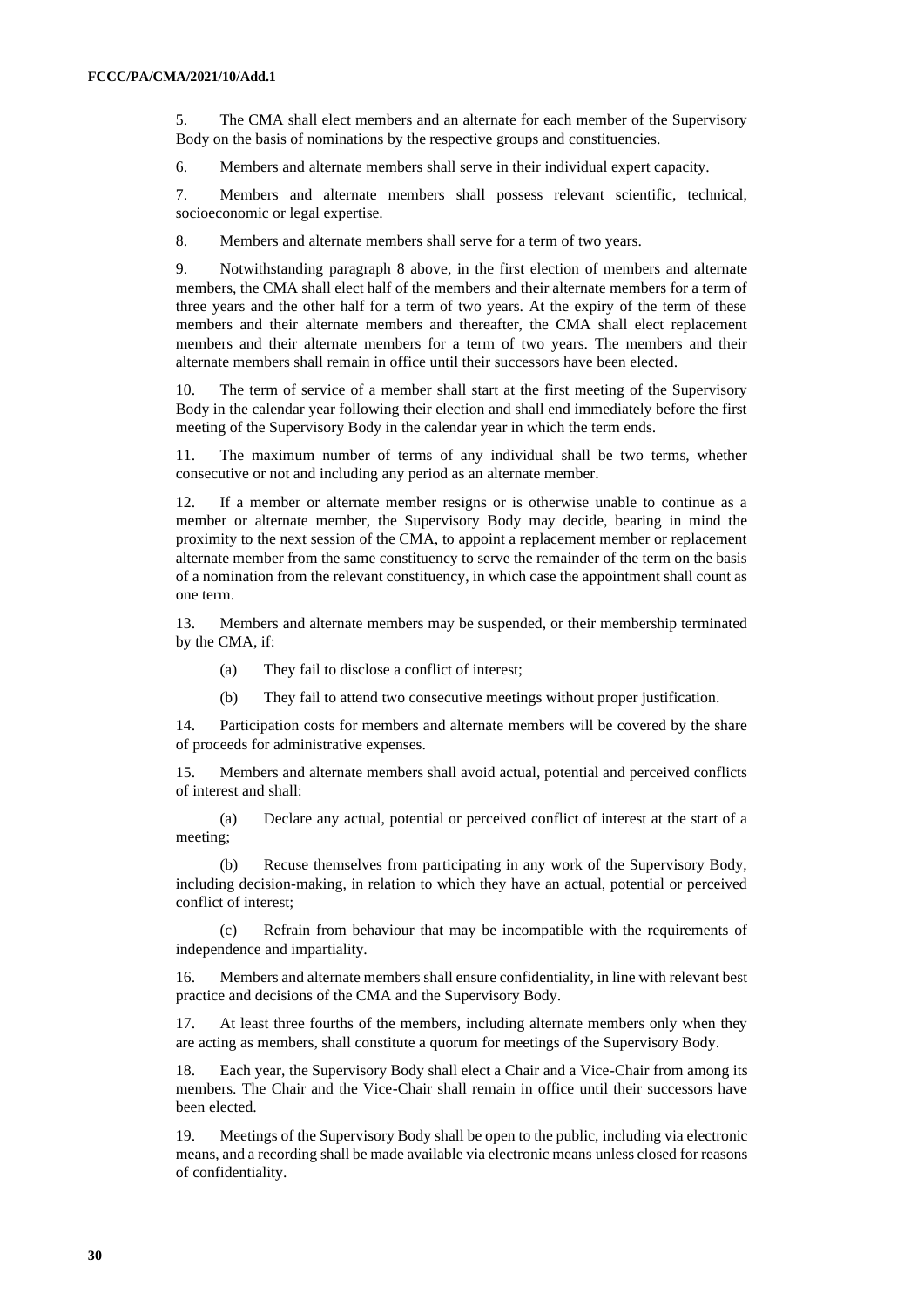20. Documents for meetings of the Supervisory Body shall be made publicly available, unless they are confidential.

21. The Supervisory Body shall ensure transparency of decision-making and make publicly available its decision-making framework and decisions, including standards, procedures and related documents.

22. Decisions of the Supervisory Body shall be taken by consensus whenever possible. If all efforts at reaching consensus have been exhausted, decisions shall be put to vote and adopted by a majority of three fourths of the members, including alternate members only when they are acting as members, present and voting.

23. The Supervisory Body shall adopt reports on its meetings and make them publicly available.

#### **B. Governance and functions**

24. The Supervisory Body shall, in accordance with relevant decisions of the CMA:

(a) Establish the requirements and processes necessary to operate the mechanism, relating to, inter alia:

(i) The accreditation of operational entities as designated operational entities;

(ii) The development and/or approval of methodologies (hereinafter referred to as mechanism methodologies) and standardized baselines for Article 6, paragraph 4, activities;

(iii) The registration of activities as Article 6, paragraph 4, activities, the renewal of crediting periods of registered Article 6, paragraph 4, activities and the issuance of A6.4ERs;

(iv) Ensuring that activities follow reasonable maximum time intervals between the steps in the activity cycle;

(v) The registry for the mechanism;

(vi) The share of proceeds levied to assist developing country Parties that are particularly vulnerable to the adverse effects of climate change to meet the costs of adaptation as set out in chapter VII below (Levy of share of proceeds for adaptation and administrative expenses);

(vii) The delivery of overall mitigation in global emissions as set out in chapter VIII below (Delivering overall mitigation in global emissions);

(viii) The approval and supervision of host Party national arrangements for accreditation of operational entities; development of mechanism methodologies, including applying baselines and other methodological requirements as defined in chapter V.B below (Methodologies); and application of the crediting periods and renewal of crediting periods consistent with or more stringent than as set out in chapter V.A, C and I below;

(ix) The eleventh preambular paragraph of the Paris Agreement, acknowledging that climate change is a common concern of humankind, Parties should, when taking action to address climate change, respect, promote and consider their respective obligations on human rights, the right to health, the rights of indigenous peoples, local communities, migrants, children, persons with disabilities and people in vulnerable situations and the right to development, as well as gender equality, empowerment of women and intergenerational equity;

(x) The application of robust, social and environmental safeguards;

(xi) The development of tools and approaches for assessing and reporting information about how each activity is fostering sustainable development, while acknowledging that the consideration of sustainable development is a national prerogative;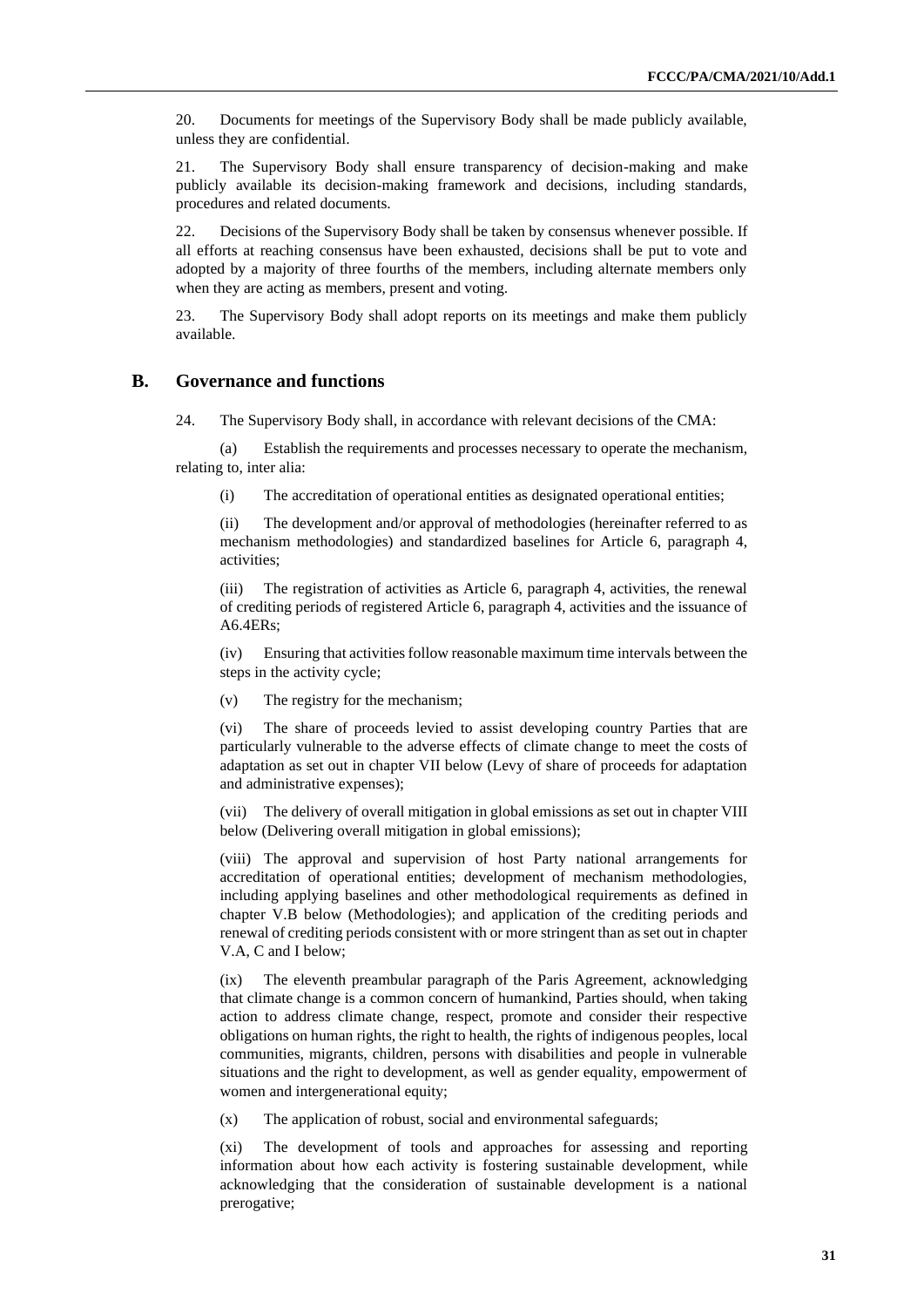(xii) Ensuring that the mechanism facilitates achievement of the long-term goals of the Paris Agreement;

- (b) Accredit operational entities as designated operational entities;
- (c) Support the implementation of the mechanism by, inter alia:

(i) Developing and maintaining a public website for information related to proposed and registered Article 6, paragraph 4, activities, subject to confidentiality;

(ii) Taking appropriate measures to promote the regional availability of designated operational entities in all regions;

(iii) Promoting public awareness of the mechanism;

(iv) Facilitating dialogue with host Parties and other stakeholders in the mechanism;

(v) Providing public information to the CMA on all registered Article 6, paragraph 4, activities hosted by each Party and all A6.4ERs issued for those activities;

- (vi) Implementing capacity-building activities;
- (d) Report annually to the CMA.

#### **C. Role of the secretariat**

25. Pursuant to Article 17 and in accordance with relevant decisions of the CMA, the secretariat shall serve as the secretariat of the Supervisory Body and perform its functions in the operation of the mechanism in accordance with these rules, modalities and procedures.

#### **IV. Participation responsibilities**

26. Each host Party of Article 6, paragraph 4, activities shall, prior to participating in the mechanism, ensure that:

(a) It is a Party to the Paris Agreement;

(b) It has prepared, has communicated and is maintaining a nationally determined contribution (NDC) in accordance with Article 4, paragraph 2;

(c) It has designated a national authority for the mechanism and has communicated that designation to the secretariat;

(d) It has indicated publicly to the Supervisory Body how its participation in the mechanism contributes to sustainable development, while acknowledging that the consideration of sustainable development is a national prerogative;

(e) It has indicated publicly to the Supervisory Body the types of Article 6, paragraph 4, activity that it would consider approving pursuant to chapter V.C below (Approval and authorization) and how such types of activity and any associated emission reductions would contribute to the achievement of its NDC, if applicable, its long-term low greenhouse gas (GHG) emission development strategy, if it has submitted one, and the longterm goals of the Paris Agreement.

27. A host Party may specify to the Supervisory Body, prior to participating in the mechanism:

(a) Baseline approaches and other methodological requirements, including additionality, to be applied for Article 6, paragraph 4, activities that it intends to host, in addition and subject to and consistent with these rules, modalities and procedures, under the supervision of the Supervisory Body, and subject to further relevant decisions of the CMA, with an explanation of how those approaches and requirements are compatible with its NDC and, if it has submitted one, its long-term low GHG emission development strategy;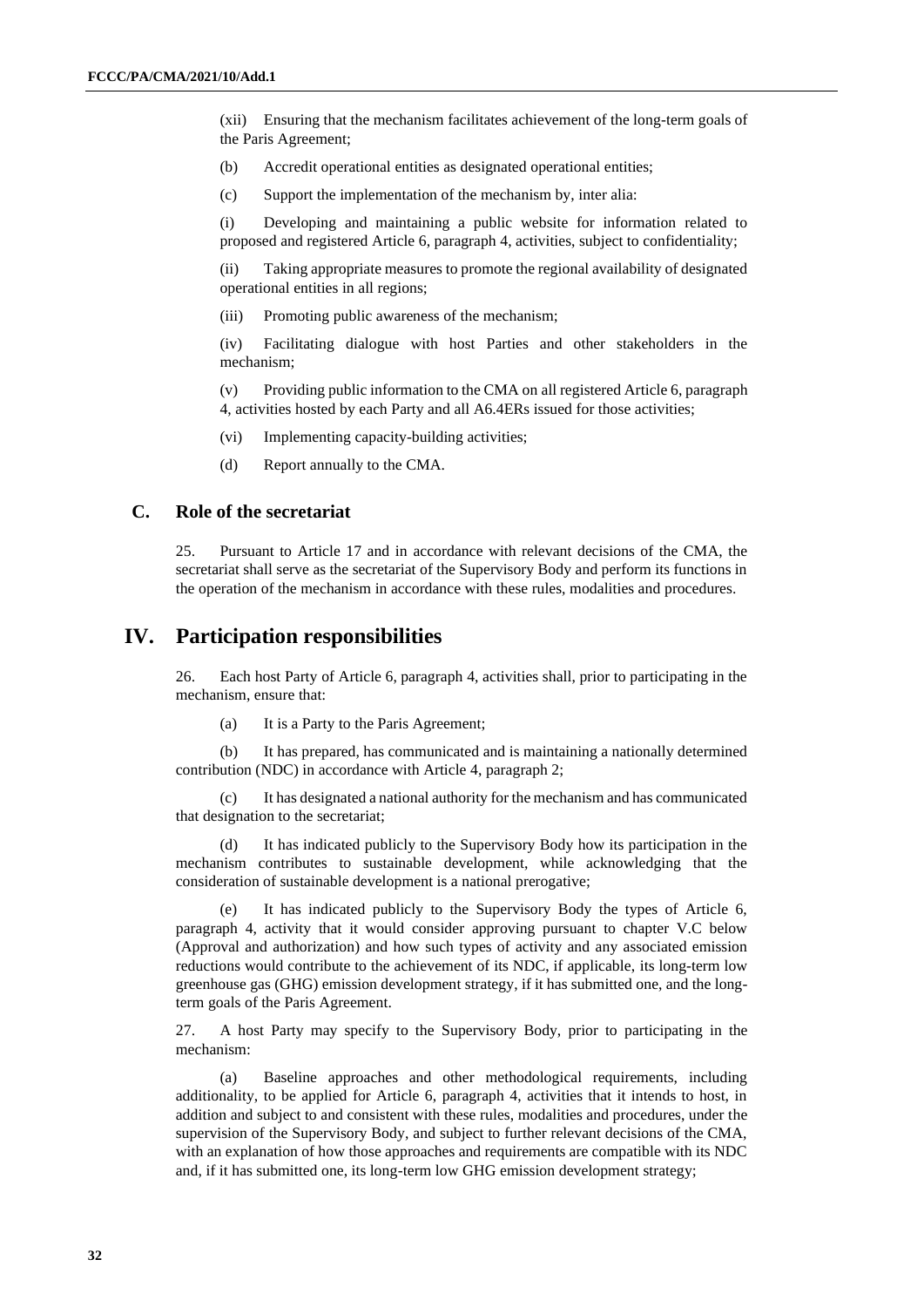(b) Crediting periods to be applied for Article 6, paragraph 4, activities that it intends to host, including whether the crediting periods may be renewed, subject to these rules, modalities and procedures and under the supervision of the Supervisory Body, and in accordance with further relevant decisions of the CMA, with an explanation of how those crediting periods are compatible with its NDC and, if it has submitted one, its long-term low GHG emission development strategy.

28. Each host Party shall ensure that, on a continuing basis:

(a) It is maintaining an NDC in accordance with Article 4, paragraph 2;

(b) Its participation in the mechanism contributes to the implementation of its NDC and its long-term low GHG emission development strategy, if it has submitted one.

29. In relation to the least developed countries and small island developing States, pursuant to Article 4, paragraph 6, their special circumstances shall be recognized where these rules, modalities and procedures relate to NDCs, and other aspects of their special circumstances may be recognized in further decisions of the CMA relating to these rules, modalities and procedures.

## **V. Article 6, paragraph 4, activity cycle**

#### **A. Activity design**

30. The public or private entities participating in an activity (hereinafter referred to as activity participants) that wish to register the activity as an Article 6, paragraph 4, activity shall design the activity according to the requirements in this chapter and any other relevant requirements adopted by the CMA or the Supervisory Body.

31. The activity:

(a) Shall be designed to achieve mitigation of GHG emissions that is additional, including reducing emissions, increasing removals and mitigation co-benefits of adaptation actions and/or economic diversification plans (hereinafter collectively referred to as emission reductions), and not lead to an increase in global emissions;

(b) May be a project, programme of activities or other type of activity approved by the Supervisory Body;

(c) Shall be designed to achieve emission reductions in the host Party;

(d) Shall also:

(i) Deliver real, measurable and long-term benefits related to climate change in accordance with decision 1/CP.21, paragraph 37(b);

(ii) Minimize the risk of non-permanence of emission reductions over multiple NDC implementation periods and, where reversals occur, ensure that these are addressed in full;

(iii) Minimize the risk of leakage and adjust for any remaining leakage in the calculation of emission reductions or removals;

(iv) Minimize and, where possible, avoid negative environmental and social impacts;

(e) Shall undergo local and, where appropriate, subnational stakeholder consultation consistent with applicable domestic arrangements in relation to public participation and local communities and indigenous peoples, as applicable;

(f) Shall apply a crediting period for the issuance of A6.4ERs, that is a maximum of 5 years renewable a maximum of twice, or a maximum of 10 years with no option of renewal, that is appropriate to the activity, or, in respect of activities involving removals, a crediting period of a maximum of 15 years renewable a maximum of twice that is appropriate to the activity, and that is subject to approval by the Supervisory Body, or any shorter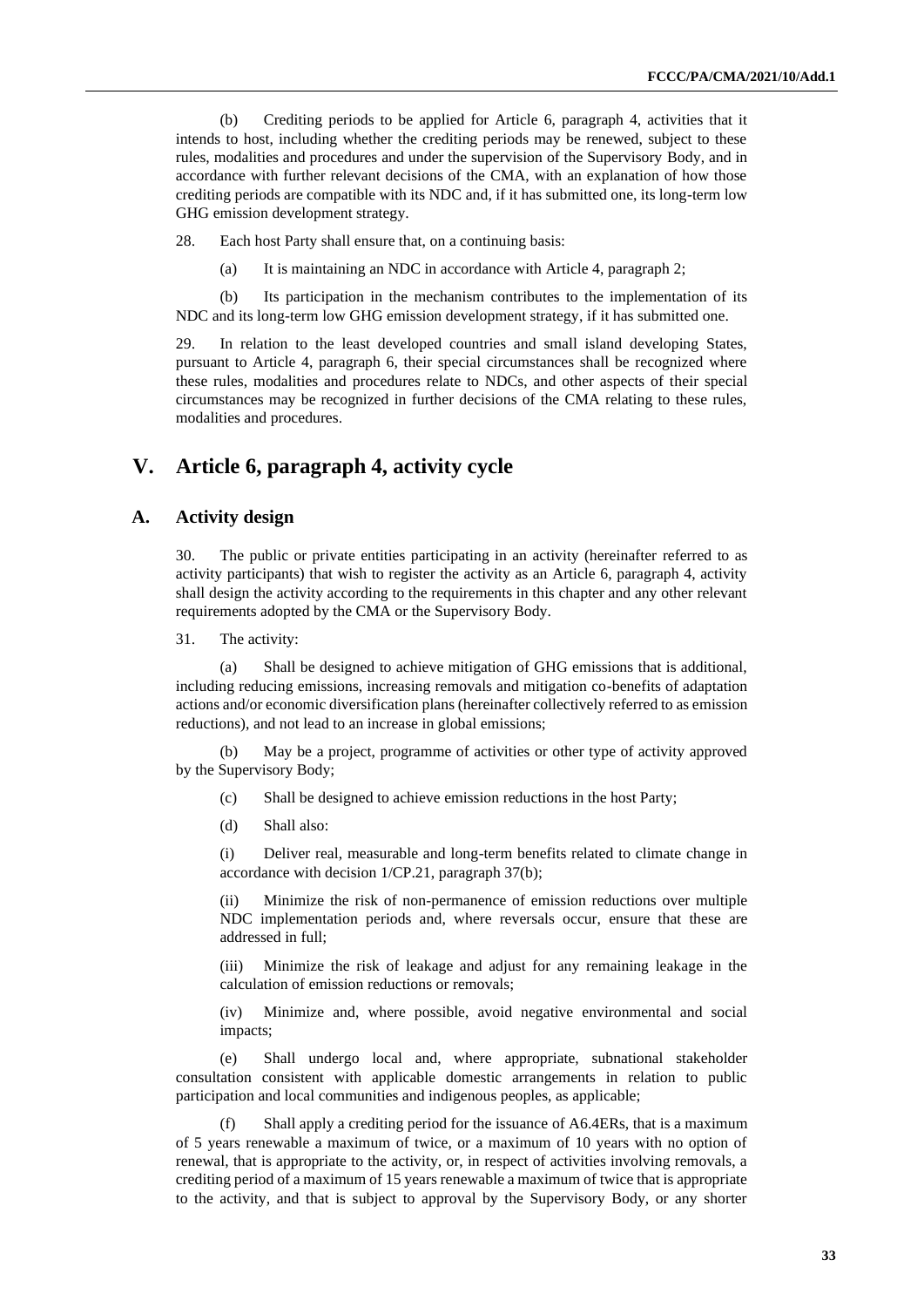crediting period specified by the host Party pursuant to paragraph 27(b) above. The crediting period shall not start before 2021.

32. The activity shall apply a mechanism methodology that has been developed in accordance with chapter V.B below (Methodologies) and approved by the Supervisory Body following its technical assessment, in order to:

(a) Set a baseline for the calculation of emission reductions to be achieved by the activity;

- (b) Demonstrate the additionality of the activity;
- (c) Ensure accurate monitoring of emission reductions;
- (d) Calculate the emission reductions achieved by the activity.

#### **B. Methodologies**

33. Mechanism methodologies shall encourage ambition over time; encourage broad participation; be real, transparent, conservative, credible and below 'business as usual'; avoid leakage, where applicable; recognize suppressed demand; align with the long-term temperature goal of the Paris Agreement; contribute to the equitable sharing of mitigation benefits between the participating Parties; and, in respect of each participating Party, contribute to reducing emission levels in the host Party, and align with its NDC, if applicable, its long-term low GHG emission development strategy, if it has submitted one, and the longterm goals of the Paris Agreement.

34. Mechanism methodologies shall include relevant assumptions, parameters, data sources and key factors and take into account uncertainty, leakage, policies and measures, and relevant circumstances, including national, regional or local, social, economic, environmental and technological circumstances, and address reversals, where applicable.

35. Mechanism methodologies may be developed by activity participants, host Parties, stakeholders or the Supervisory Body. Mechanism methodologies shall be approved by the Supervisory Body where they meet the requirements of these rules, modalities and procedures and the requirements established by the Supervisory Body.

36. Each mechanism methodology shall require the application of one of the approach(es) below to setting the baseline, while taking into account any guidance by the Supervisory Body, and with justification for the appropriateness of the choices, including information on how the proposed baseline approach is consistent with paragraphs 33 and 35 above and recognizing that a host Party may determine a more ambitious level at its discretion:

A performance-based approach, taking into account:

(i) Best available technologies that represent an economically feasible and environmentally sound course of action, where appropriate;

(ii) An ambitious benchmark approach where the baseline is set at least at the average emission level of the best performing comparable activities providing similar outputs and services in a defined scope in similar social, economic, environmental and technological circumstances;

(iii) An approach based on existing actual or historical emissions, adjusted downwards to ensure alignment with paragraph 33 above.

37. Standardized baselines may be developed by the Supervisory Body at the request of the host Party or may be developed by the host Party and approved by the Supervisory Body. Standardized baselines shall be established at the highest possible level of aggregation in the relevant sector of the host Party and be consistent with paragraph 33 above.

38. Each mechanism methodology shall specify the approach to demonstrating the additionality of the activity. Additionality shall be demonstrated using a robust assessment that shows the activity would not have occurred in the absence of the incentives from the mechanism, taking into account all relevant national policies, including legislation, and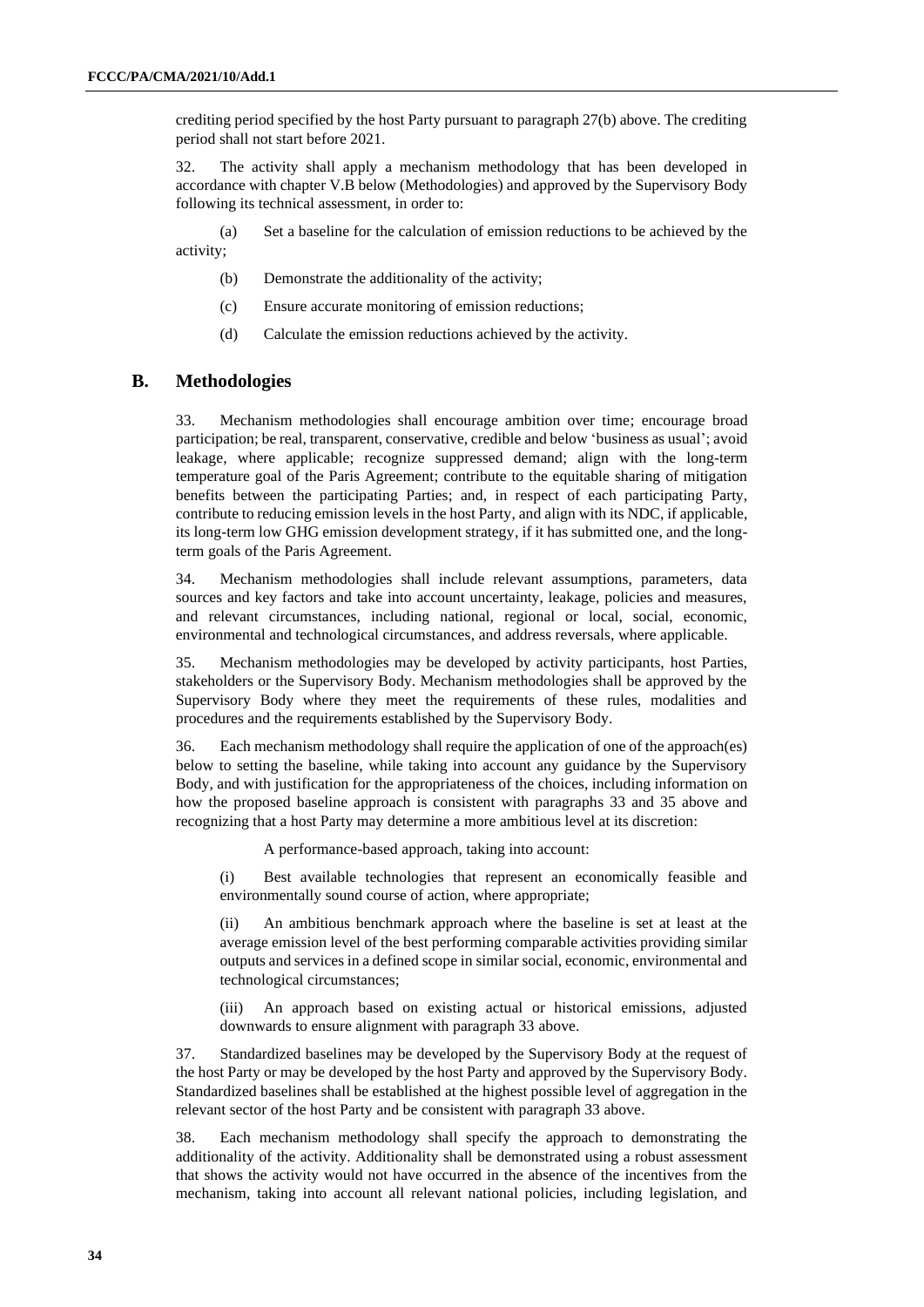representing mitigation that exceeds any mitigation that is required by law or regulation, and taking a conservative approach that avoids locking in levels of emissions, technologies or carbon-intensive practices incompatible with paragraph 33 above.

39. The Supervisory Body may apply simplified approaches for demonstration of additionality for any least developed country or small island developing State at the request of that Party, in accordance with requirements developed by the Supervisory Body.

#### **C. Approval and authorization**

40. The host Party shall provide to the Supervisory Body an approval of the activity, prior to a request for registration. The approval shall include:

(a) Confirmation that and information on how the activity fosters sustainable development in the host Party;

(b) Approval of any potential renewal of the crediting period, if the Party intends to allow the activity to continue beyond the first crediting period, where the Party has specified that the crediting periods of Article 6, paragraph 4, activities that it intends to host may be renewed pursuant to paragraph 27(b) above;

Explanation of how the activity relates to the implementation of its NDC and how the expected emission reductions or removals contribute to the host Party's NDC and the purposes referred to in Article 6, paragraph 1.

41. The host Party shall provide to the Supervisory Body the Article 6, paragraph 4(b), authorization of public or private entities to participate in the activity as activity participants under the mechanism.

42. The host Party shall provide a statement to the Supervisory Body specifying whether it authorizes A6.4ERs issued for the activity for use towards achievement of NDCs and/or for other international mitigation purposes as defined in decision 2/CMA.3. If the host Party authorizes any such uses, the Party may provide relevant information on the authorization, such as any applicable terms and provisions. If the host Party authorizes A6.4ERs for use for other international mitigation purposes, it shall specify how it defines "first transfer" consistently with paragraph 2(b) of the annex to decision 2/CMA.3.

43. A6.4ERs may only be used towards NDCs or towards international mitigation purposes if they are authorized in accordance with paragraph 42 above. The host Party shall apply corresponding adjustments for such A6.4ERs first transferred in accordance with chapters IX (Avoiding the use of emission reductions by more than one Party) and X (Use of emission reductions for other international mitigation purposes) below and shall apply corresponding adjustments for the associated A6.4ERs levied for a share of proceeds in accordance with chapter VII below (Levy of share of proceeds for adaptation and administrative expenses) and cancelled for overall mitigation of global emissions in accordance with chapter VIII below (Delivering overall mitigation in global emissions).

44. The host Party shall apply a corresponding adjustment for A6.4ERs that are authorized for other purposes, in accordance with chapter X below (Use of emission reductions for other international mitigation purposes), and shall apply corresponding adjustments for the associated A6.4ERs levied for a share of proceeds in accordance with chapter VII below (Levy of share of proceeds for adaptation and administrative expenses) and cancelled for overall mitigation of global emissions in accordance with chapter VIII below (Delivering overall mitigation in global emissions).

45. Other participating Parties shall provide to the Supervisory Body the Article 6, paragraph 4(b), authorization for public or private entities to participate in the activity as activity participants under the mechanism prior to any first transfer of any A6.4ERs to the mechanism registry account of such Party or public or private entity.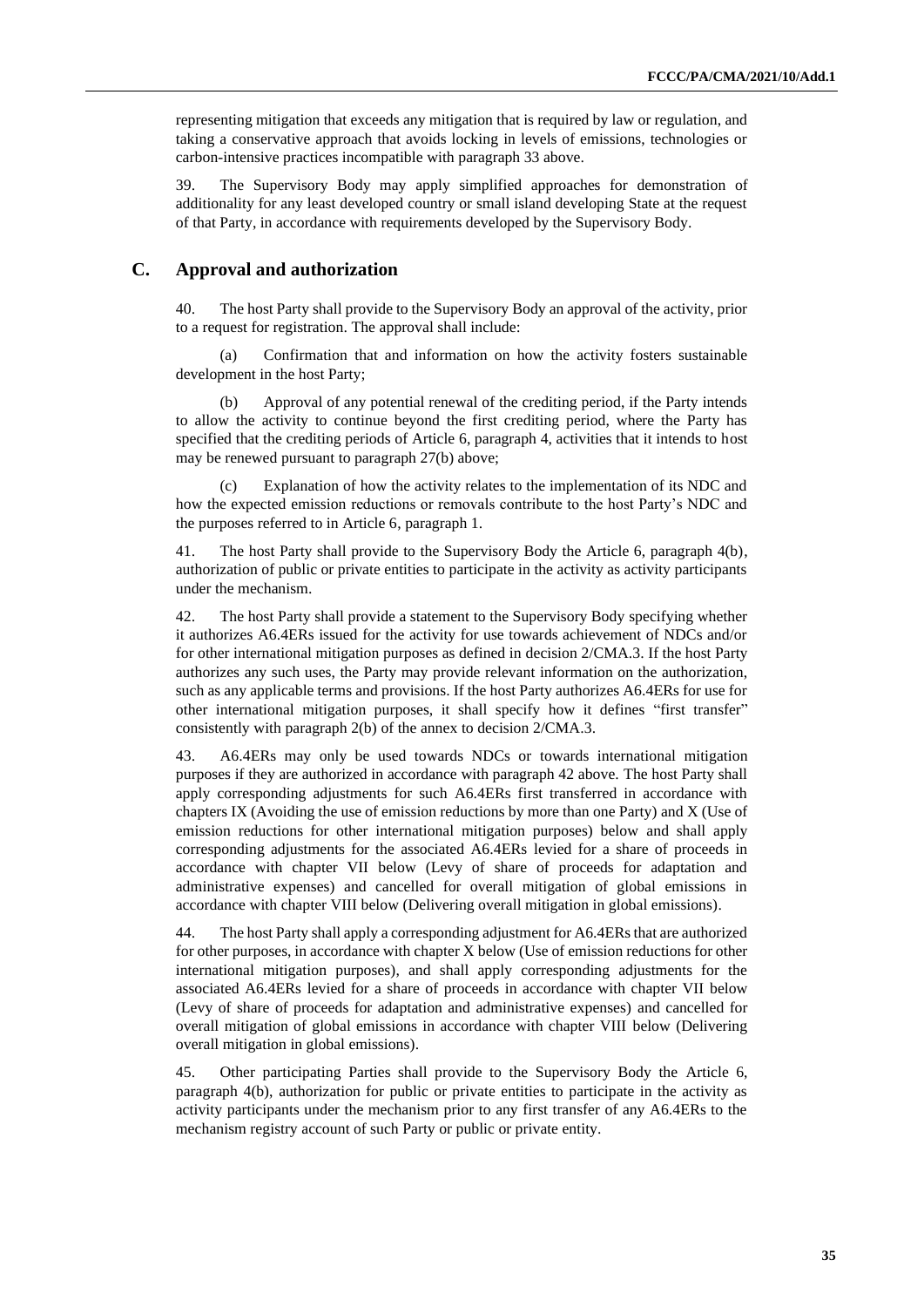#### **D. Validation**

46. A designated operational entity shall independently assess the activity against the requirements set out in these rules, modalities and procedures, further relevant decisions of the CMA and relevant requirements adopted by the Supervisory Body (hereinafter referred to as validation).

#### **E. Registration**

47. If the designated operational entity concludes that the outcome of the validation is positive, it shall submit to the Supervisory Body a request for registration with the validation outcome in accordance with the relevant requirements adopted by the Supervisory Body.

48. The activity participants shall pay a share of proceeds, at a level determined by the CMA, taking into account the likely scale of the activity, to cover the administrative expenses for registering the activity when submitting a request for registration.

49. If the Supervisory Body decides that the validation and its outcome meet the relevant requirements adopted by the Supervisory Body, it shall register the activity as an Article 6, paragraph 4, activity.

#### **F. Monitoring**

50. The activity participants shall monitor emission reductions achieved by the activity during each monitoring period, in accordance with the relevant requirements adopted by the Supervisory Body. The activity participants shall also monitor potential reversals over a period to be decided by the Supervisory Body.

#### **G. Verification and certification**

51. A designated operational entity shall independently review and determine the implementation of, and the emission reductions achieved by, the Article 6, paragraph 4, activity during the monitoring period (hereinafter referred to as verification) against the requirements set out in these rules, modalities and procedures, further relevant decisions of the CMA and relevant requirements adopted by the Supervisory Body, and provide written assurance of the verified emission reductions (hereinafter referred to as certification).

#### **H. Issuance**

52. For the issuance of A6.4ERs, the designated operational entity shall submit to the Supervisory Body a request for issuance with the verification outcome and certification in accordance with the relevant requirements adopted by the Supervisory Body.

53. If the Supervisory Body decides that the verification, certification and their outcome meet the relevant requirements adopted by the Supervisory Body, it shall approve the issuance of A6.4ERs.

54. The mechanism registry administrator shall, in accordance with the relevant requirements adopted by the Supervisory Body, issue the A6.4ERs into the mechanism registry.

55. The mechanism registry shall distinguish A6.4ERs that are authorized for use towards the achievement of NDCs and/or for use for other international mitigation purposes pursuant to chapter V.C above (Approval and authorization), including any specified uses for which the A6.4ERs are authorized.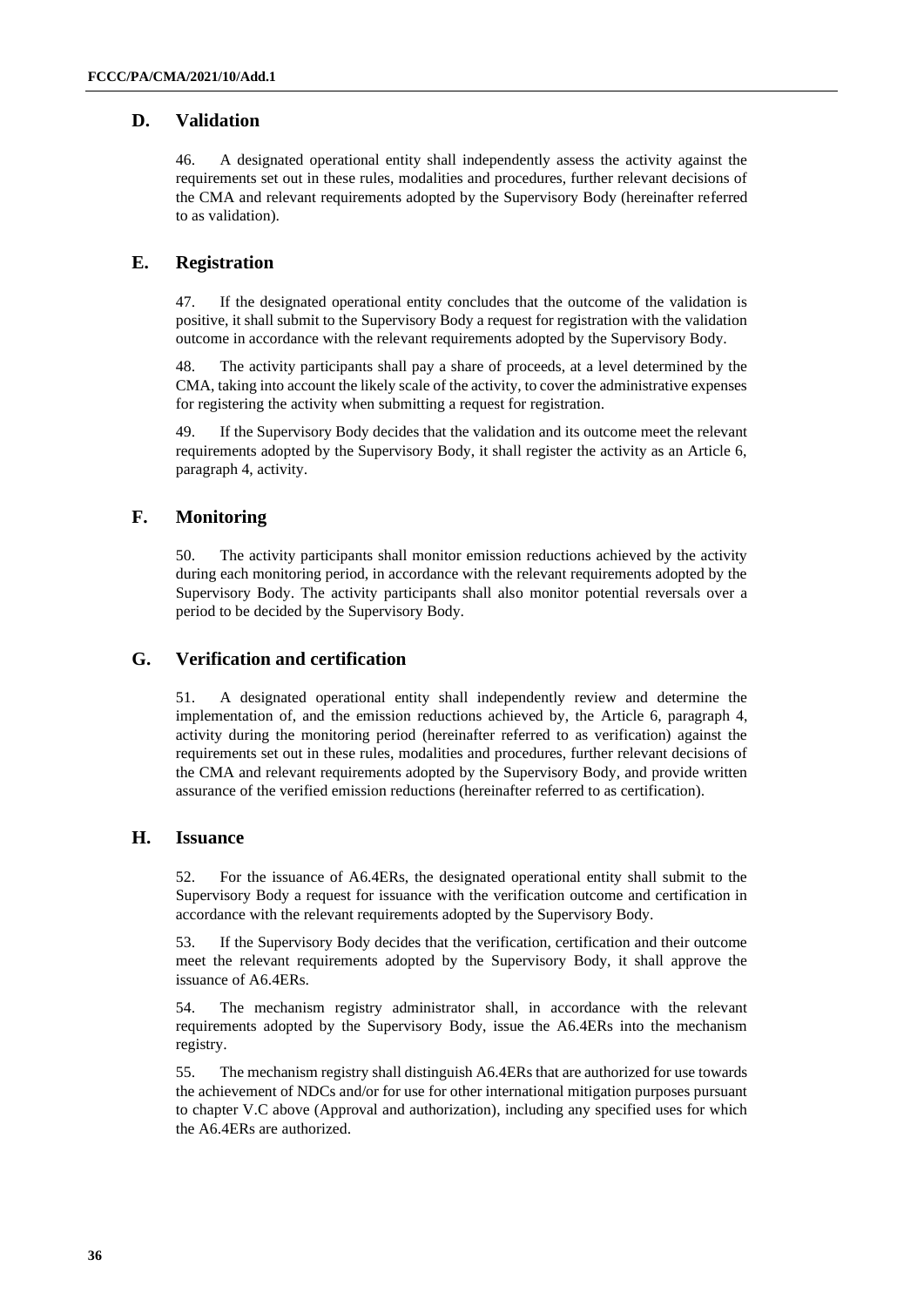#### **I. Renewal of the crediting period**

56. The crediting period of a registered Article 6, paragraph 4, activity may be renewed in accordance with further relevant decisions of the CMA and relevant requirements adopted by the Supervisory Body, if the host Party has approved such renewal in accordance with paragraph 27(b) above.

57. The renewal of a crediting period shall be approved by the Supervisory Body and the host Party following a technical assessment by a designated operational entity to determine necessary updates to the baseline, the additionality and the quantification of emission reductions.

#### **J. First transfer from the mechanism registry**

58. At issuance, the mechanism registry administrator shall effect a first transfer of 5 per cent of the issued A6.4ERs to an account held by the Adaptation Fund in the mechanism registry for assisting developing country Parties that are particularly vulnerable to the adverse effects of climate change to meet the costs of adaptation.

59. At issuance, the mechanism registry administrator shall also effect a first transfer, for cancellation, of a minimum of 2 per cent of the issued A6.4ERs to the account for cancellation for delivering overall mitigation in global emissions in accordance with chapter VIII below (Delivering overall mitigation in global emissions).

60. The mechanism registry administrator shall forward or effect a first transfer, as applicable, of the remaining issued A6.4ERs in accordance with the instructions of the activity participants and with any further modalities adopted by the CMA and relevant requirements adopted by the Supervisory Body.

#### **K. Voluntary cancellation**

61. Activity participants may voluntarily request the mechanism registry administrator to cancel in the mechanism registry a specified amount of A6.4ERs issued in respect of their Article 6, paragraph 4, activity.

#### **L. Other processes associated with Article 6, paragraph 4, activities**

62. Stakeholders, activity participants and participating Parties may appeal decisions of the Supervisory Body or request that a grievance be addressed by an independent grievance process.

#### **VI. Mechanism registry**

63. The mechanism registry shall contain at least a pending account, holding account, retirement account, cancellation account, account for cancellation towards overall mitigation in global emissions and a share of proceeds for adaptation account, as well as a holding account for each Party and each public or private entity authorized per Article 6, paragraph 4(b), by a Party that requests an account where that entity meets the requisite identification requirements developed by the Supervisory Body. The mechanism registry shall be connected to the international registry referred to in decision 2/CMA.3.

64. The mechanism registry shall be developed and operationalized in accordance with the relevant requirements adopted by the Supervisory Body that shall include operating at best practice standards for registries.

65. The secretariat shall serve as the mechanism registry administrator and maintain and operate the mechanism registry under the supervision of the Supervisory Body.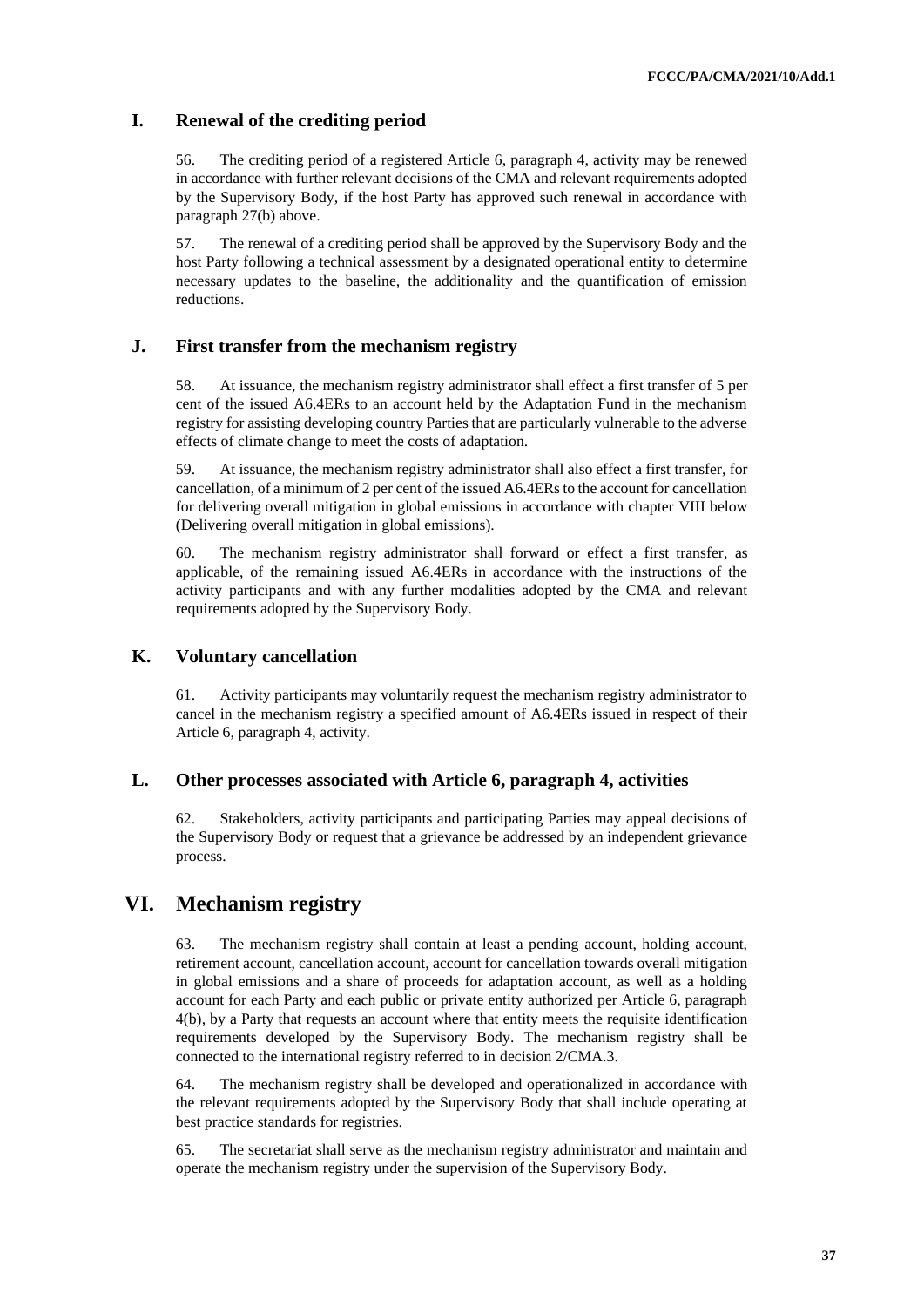## **VII. Levy of share of proceeds for adaptation and administrative expenses**

66. The share of proceeds that is levied to assist developing country Parties that are particularly vulnerable to the adverse effects of climate change to meet the costs of adaptation shall be delivered to the Adaptation Fund pursuant to decisions 13/CMA.1 and 1/CMP.14.

67. The share of proceeds to assist developing country Parties that are particularly vulnerable to the adverse effects of climate change to meet the costs of adaptation shall be comprised of:

(a) A levy of 5 per cent of A6.4ERs at issuance;

(b) A monetary contribution related to the scale of the Article 6, paragraph 4, activity or to the number of A6.4ERs issued, to be set by the Supervisory Body;

(c) After the mechanism becomes self-financing, a periodic contribution from the remaining funds received from administrative expenses as per paragraph 68 below, after setting aside the operating costs for the mechanism and an operating reserve, at a level and frequency to be determined by the CMA.

68. The share of proceeds to cover administrative expenses shall be set in monetary terms at a level and implemented in a manner to be determined by the CMA.

## **VIII. Delivering overall mitigation in global emissions**

69. Delivery of overall mitigation in global emissions shall be enhanced through mandatory cancellation of A6.4ERs that are also accounted for in accordance with the following:

(a) The mechanism registry administrator shall effect a first transfer of a minimum of 2 per cent of the issued A6.4ERs to the cancellation account in the mechanism registry for overall mitigation in accordance with chapter V above (Article 6, paragraph 4, activity cycle), where those A6.4ERs shall be cancelled;

The cancelled A6.4ERs shall not be further transferred or used for any purpose, including towards achievement of any NDC or for other international mitigation purposes or for other purposes;

At first transfer of the remaining issued A6.4ERs, the host Party shall make a corresponding adjustment consistently with decision 2/CMA.3 for the number of issued A6.4ERs first transferred.

70. In addition to the above, Parties, activity participants and stakeholders may also request the voluntary cancellation of A6.4ERs in the mechanism registry for the purpose of delivering further overall mitigation in global emissions that have been correspondingly adjusted in accordance with chapter III.B of decision 2/CMA.3.

## **IX. Avoiding the use of emission reductions by more than one Party**

71. Where a host Party has authorized A6.4ERs for use towards the achievement of NDCs pursuant to chapter V.C above (Approval and authorization), it shall apply a corresponding adjustment for the first transfer of all authorized A6.4ERs, consistently with decision 2/CMA.3.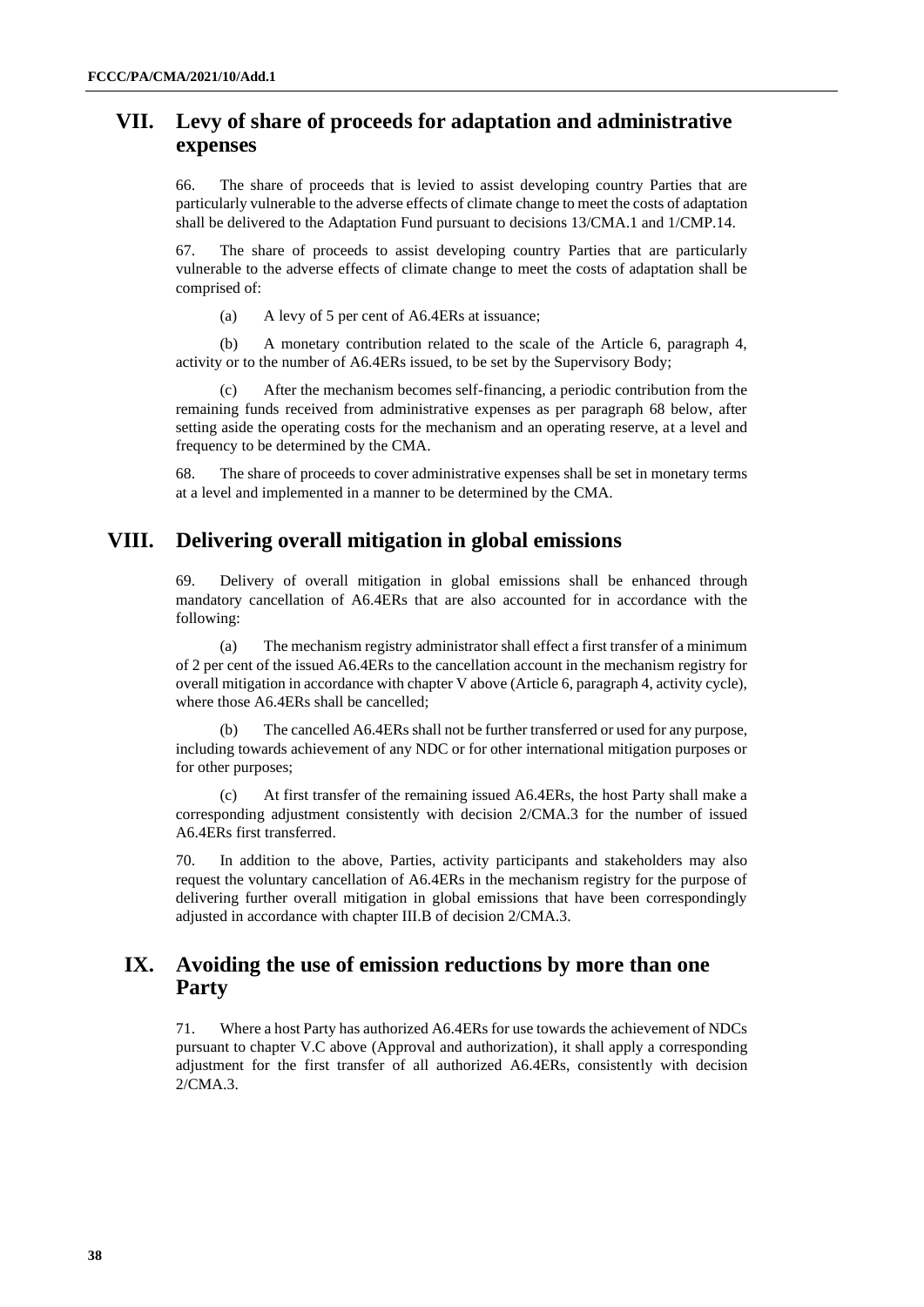## **X. Use of emission reductions for other international mitigation purposes**

72. Where a host Party has authorized A6.4ERs for use for other international mitigation purposes pursuant to chapter V.C above (Approval and authorization) above, it shall apply a corresponding adjustment for the first transfer of all authorized A6.4ERs, consistently with decision 2/CMA.3.

## **XI. Transition of clean development mechanism activities and use of certified emission reductions towards first nationally determined contribution**

#### **A. Transition of clean development mechanism activities**

73. Project activities and programmes of activities registered under the clean development mechanism under Article 12 of the Kyoto Protocol (CDM) or listed as provisional as per the temporary measures adopted by the Executive Board of the CDM may transition to the mechanism and be registered as Article 6, paragraph 4, activities subject to all of the following conditions:

(a) The request to transition the CDM project activity or programme of activity being made to the secretariat and the CDM host Party as defined by decision 3/CMP.1 by or on behalf of the project participants that were approved by that CDM host Party by no later than 31 December 2023;

(b) The approval for such transition of the CDM project activity or programme of activity being provided to the Supervisory Body by the CDM host Party by no later than 31 December 2025;

(c) Subject to paragraph 73(d) below, the compliance with these rules, modalities and procedures, including on the application of a corresponding adjustment consistent with decision 2/CMA.3, relevant requirements adopted by the Supervisory Body and any further relevant decisions of the CMA;

The activity may continue to apply its current approved CDM methodology until the earlier of the end of its current crediting period or 31 December 2025, following which it shall apply an approved methodology pursuant to chapter V.B above (Methodologies).

74. The Supervisory Body shall ensure that small-scale CDM project activities and CDM programmes of activities undergo an expedited transition process in accordance with decisions of the Supervisory Body by prioritizing the requests to transition from such activities following the approval referred to in paragraph 73(b) above.

#### **B. Use of certified emission reductions towards first or first updated nationally determined contributions**

75. Certified emission reductions (CERs) issued under the CDM may be used towards achievement of an NDC provided the following conditions are met:

(a) The CDM project activity or programme of activities was registered on or after 1 January 2013;

(b) The CERs shall be transferred to and held in the mechanism registry and identified as pre-2021 emission reductions;

(c) The CERs may be used towards achievement of the first NDC only;

(d) The CDM host Party shall not be required to apply a corresponding adjustment consistently with decision 2/CMA.3 in respect of the CERs and not be subject to the share of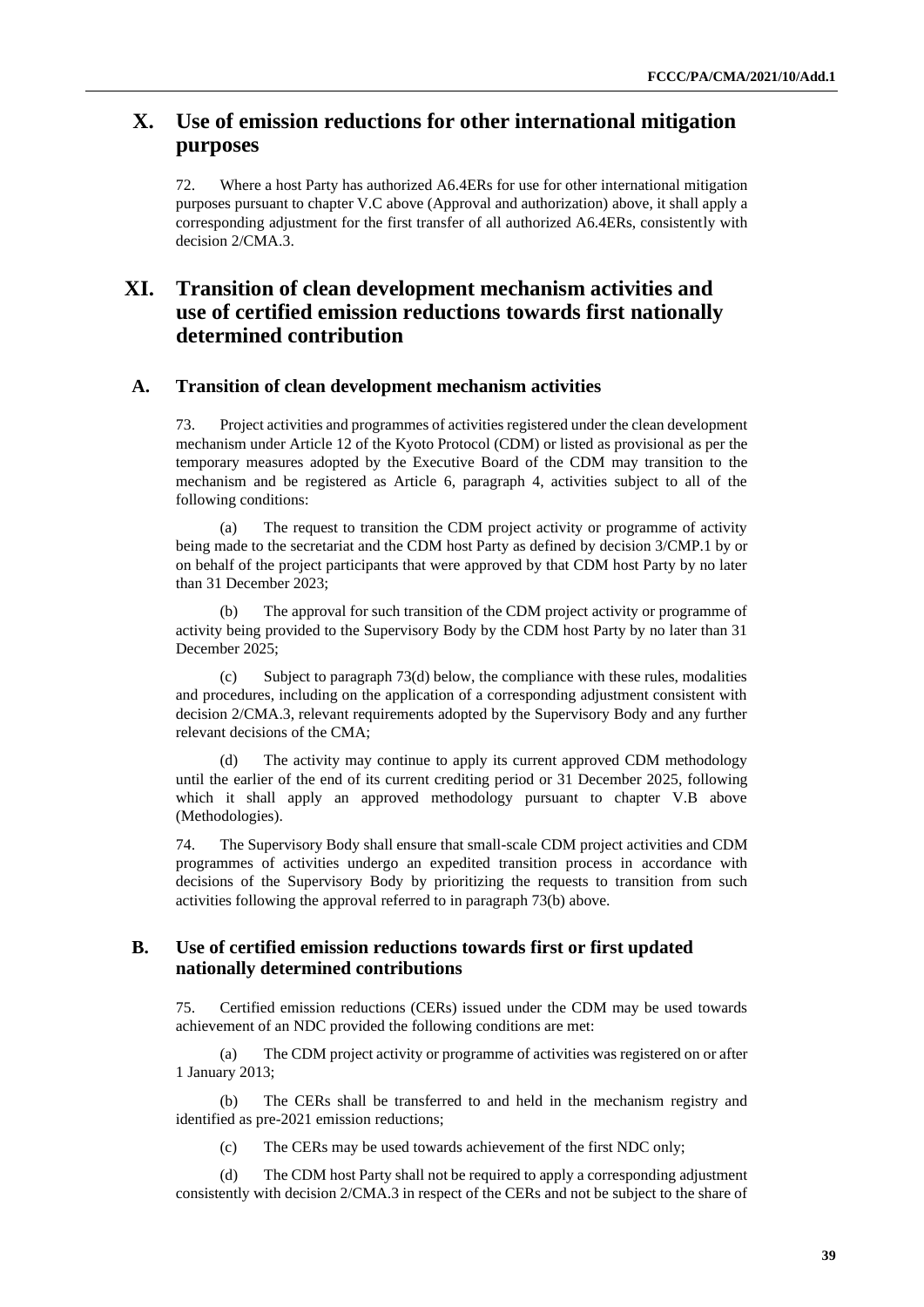proceeds pursuant to chapter VII above (Levy of share of proceeds for adaptation and administrative expenses);

(e) CERs not meeting the conditions referred to in paragraph 75(a–d) above may only be used for achievement of an NDC in accordance with a relevant future decision of the CMA;

(f) Temporary CERs and long-term CERs shall not be used towards NDCs.

*12th plenary meeting 13 November 2021*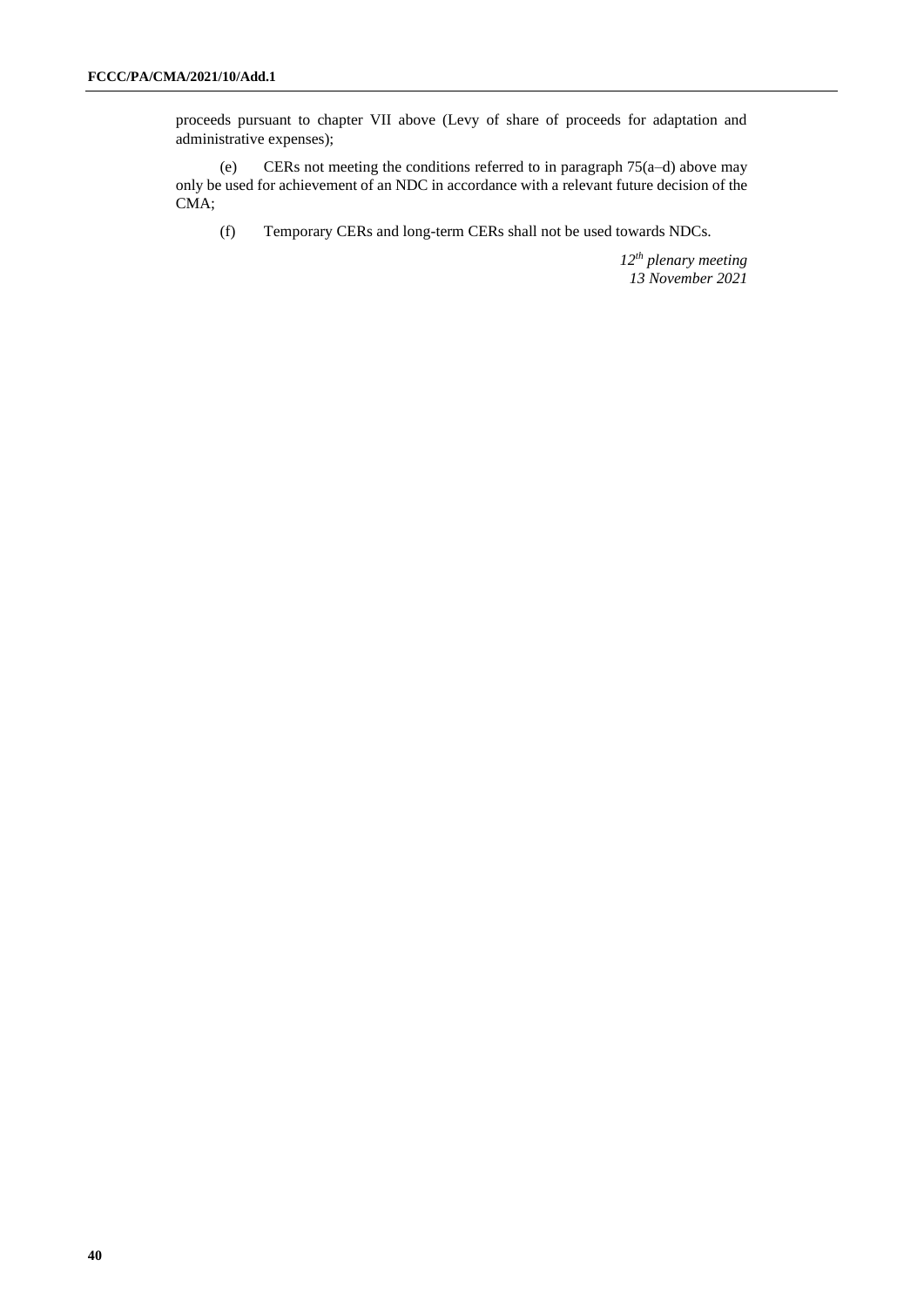#### <span id="page-40-0"></span>**Decision 4/CMA.3**

## **Work programme under the framework for non-market approaches referred to in Article 6, paragraph 8, of the Paris Agreement**

*The Conference of the Parties serving as the meeting of the Parties to the Paris Agreement*,

*Recalling* the framework for non-market approaches to sustainable development referred to in Article 6, paragraph 9, of the Paris Agreement,

*Also recalling* the tenth preambular paragraph of the Paris Agreement, in which Parties take into account the imperatives of a just transition of the workforce and the creation of decent work and quality jobs in accordance with nationally defined development priorities,

*Further recalling* the eleventh preambular paragraph of the Paris Agreement, acknowledging that climate change is a common concern of humankind, Parties should, when taking action to address climate change, respect, promote and consider their respective obligations on human rights, the right to health, the rights of indigenous peoples, local communities, migrants, children, persons with disabilities and people in vulnerable situations and the right to development, as well as gender equality, empowerment of women and intergenerational equity,

*Recalling* the objective, referred to in decision 1/CP.21, paragraph 39, of the work programme under the framework for non-market approaches referred to in Article 6, paragraph 8, of the Paris Agreement,

*Recognizing* that the work programme is to be implemented in the context of the Paris Agreement in its entirety, including its preamble,

1. *Recognizes* the importance of integrated, holistic and balanced non-market approaches to enable voluntary cooperation being available to Parties to assist in the implementation of their nationally determined contributions, in the context of sustainable development and poverty eradication, in a coordinated and effective manner;

2. *Adopts* the work programme under the framework for non-market approaches referred to in decision 1/CP.21, paragraph 39, as contained in the annex;

3. *Decides* that initial focus areas of the work programme activities, referred to in paragraph 8(a)(i).a of the annex, include, but are not limited to, the following:

(a) Adaptation, resilience and sustainability;

(b) Mitigation measures to address climate change and contribute to sustainable development;

(c) Development of clean energy sources;

4. *Requests* the Glasgow Committee on Non-market Approaches to develop and recommend a schedule for implementing the work programme activities referred to in chapter V of the annex (Work programme activities), which may contain the timeline and expected outcomes for each activity, including specifications for the UNFCCC web-based platform referred to in paragraph 8(b)(i) of the annex, such as its functions, form, target users and information to be contained thereon, with a view to supporting the effective implementation of the work programme, for consideration and adoption by the Conference of the Parties serving as the meeting of the Parties to the Paris Agreement at its fourth session (November 2022);

5. *Encourages* Parties, public and private sector stakeholders and civil society organizations to actively engage in the research, development and implementation of nonmarket approaches;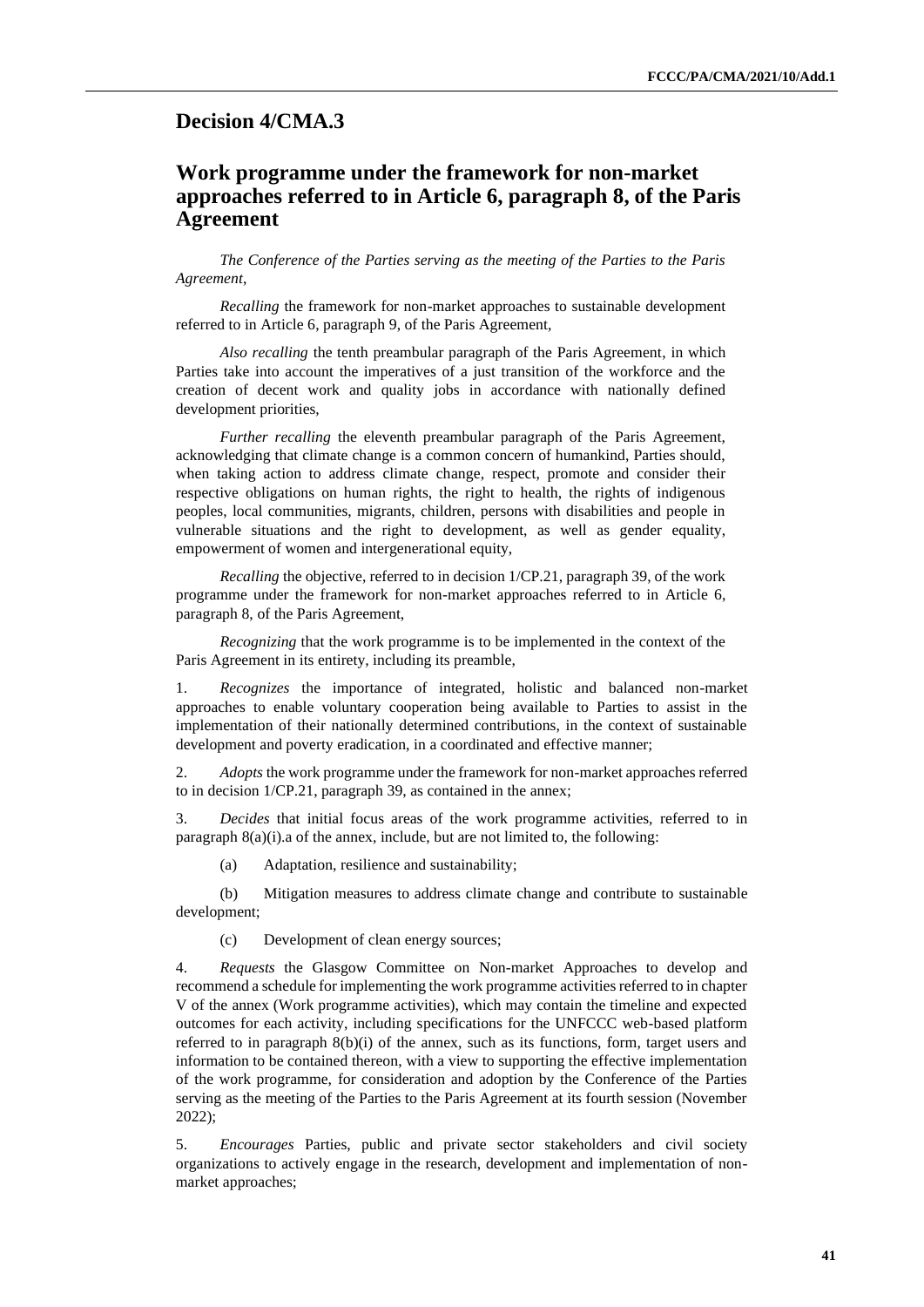6. *Invites* Parties and observers to submit via the submission portal<sup>1</sup> by 28 February 2022 views and information on:

(a) Existing relevant non-market approaches that may be facilitated under the framework in the initial focus areas referred to in paragraph 3 above that are in accordance with the provisions referred to in chapter II of the annex (Non-market approaches under the framework);

(b) Examples of potential additional focus areas of non-market approaches that may be facilitated under the framework (e.g. social inclusivity, financial policies and measures, circular economy, blue carbon, just transition of the workforce, adaptation benefit mechanism) and existing relevant non-market approaches that may be facilitated under the framework in the potential additional focus areas that are in accordance with the provisions referred to in chapter II of the annex (Non-market approaches under the framework);

(c) The UNFCCC web-based platform referred to in paragraph 8(b)(i) of the annex, including how to operationalize it (e.g. functions, form, target users, information to be contained thereon, timeline for development and implementation, and lessons learned from existing relevant tools, including under the Convention and the Paris Agreement);

(d) The schedule for implementing the work programme activities;

7. *Requests* the secretariat to prepare a synthesis report on the matters referred to in paragraph 6 above for consideration by the Glasgow Committee on Non-market Approaches at its  $1<sup>st</sup>$  meeting, to be held in June 2022;

8. *Also requests* the secretariat to:

(a) Organize an in-session workshop, with the broad participation of relevant experts, on the matters referred to in paragraph 6 above, taking into consideration the submissions and synthesis report on the matters, to be held in conjunction with the fifty-sixth session of the Subsidiary Body for Scientific and Technological Advice (June 2022);

(b) Prepare a report on that workshop for consideration by the Glasgow Committee on Non-market Approaches at its 2nd meeting, to be held in November 2022;

9. *Decides* to review the report of the Glasgow Committee on Non-market Approaches and provide guidance on the framework and the work programme, as appropriate;

10. *Requests* the Subsidiary Body for Scientific and Technological Advice to review the work programme, including its activities, at its sixty-fourth (June 2026) and sixty-fifth (November 2026) sessions with a view to enhancing the effectiveness of the work programme, taking into account relevant inputs, including the outcomes of the global stocktake, and to make recommendations thereon for consideration and adoption by the Conference of the Parties serving as the meeting of the Parties to the Paris Agreement by no later than at its eighth session (2026);

11. *Takes note* of the estimated budgetary implications of the activities to be undertaken by the secretariat referred to in this decision;

12. *Requests* that the actions called for in this decision be undertaken subject to the availability of financial resources;

13. *Invites* Parties to make contributions to the Trust Fund for Supplementary Activities for implementing the work programme.

<sup>1</sup> [https://www4.unfccc.int/sites/submissionsstaging/Pages/Home.aspx.](https://www4.unfccc.int/sites/submissionsstaging/Pages/Home.aspx)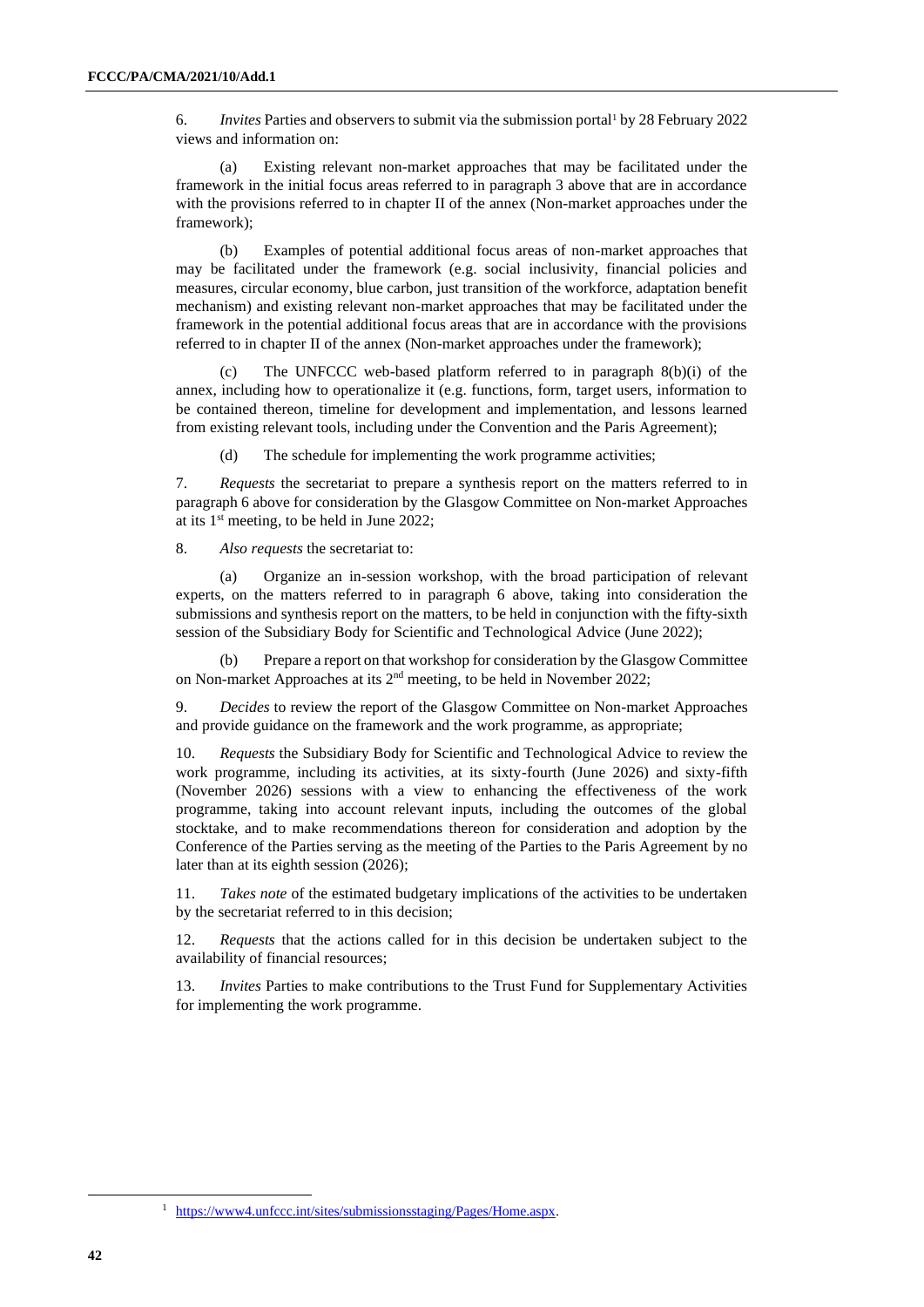#### **Annex**

## **Work programme under the framework for non-market approaches referred to in Article 6, paragraph 8, of the Paris Agreement**

## **I. Principles**

1. The following principles, in addition to the elements reflected in Article<sup>1</sup> 6, paragraphs 8–9, and decision 1/CP.21, paragraph 39, guide the implementation of the framework for non-market approaches (NMAs) referred to in Article 6, paragraph 9, and the work programme under the framework referred to in decision 1/CP.21, paragraph 39:

(a) The framework:

(i) Facilitates the use and coordination of NMAs in the implementation of Parties' nationally determined contributions (NDCs) in the context of sustainable development and poverty eradication;

(ii) Enhances linkages and creates synergies between, inter alia, mitigation, adaptation, finance, technology development and transfer, and capacity-building, while avoiding duplication of the efforts under the framework with the work of the subsidiary and constituted bodies under the Convention and the Paris Agreement, taking into account the mandates of these bodies;

(b) NMAs facilitated under the framework represent:

(i) Voluntary cooperative actions that are not reliant on market-based approaches and that do not include transactions or quid pro quo operations;

(ii) Integrated, innovative and transformational actions that have significant potential to deliver higher mitigation and adaptation ambition;

(iii) Actions that support the implementation of NDCs of Parties hosting NMAs (hereinafter referred to as host Parties) and contribute to achieving the long-term temperature goal of the Paris Agreement;

(c) The work programme, consistently with its objective referred to in decision 1/CP.21, paragraph 39, aims to identify measures to facilitate NMAs and enhance linkages and create synergies as referred to in paragraph 1(a) above.

## **II. Non-market approaches under the framework**

2. Each NMA facilitated under the framework, in the context of Article 6, paragraph 8:

- (a) Aims to:
- (i) Promote mitigation and adaptation ambition;

(ii) Enhance participation of public and private sector and civil society organizations in the implementation of NDCs;

(iii) Enable opportunities for coordination across instruments and relevant institutional arrangements;

(b) Assists participating Parties in implementing their NDCs in an integrated, holistic and balanced manner, including through, inter alia:

(i) Mitigation, adaptation, finance, technology development and transfer, and capacity-building, as appropriate;

<sup>&</sup>lt;sup>1</sup> "Article" refers to an Article of the Paris Agreement, unless otherwise specified.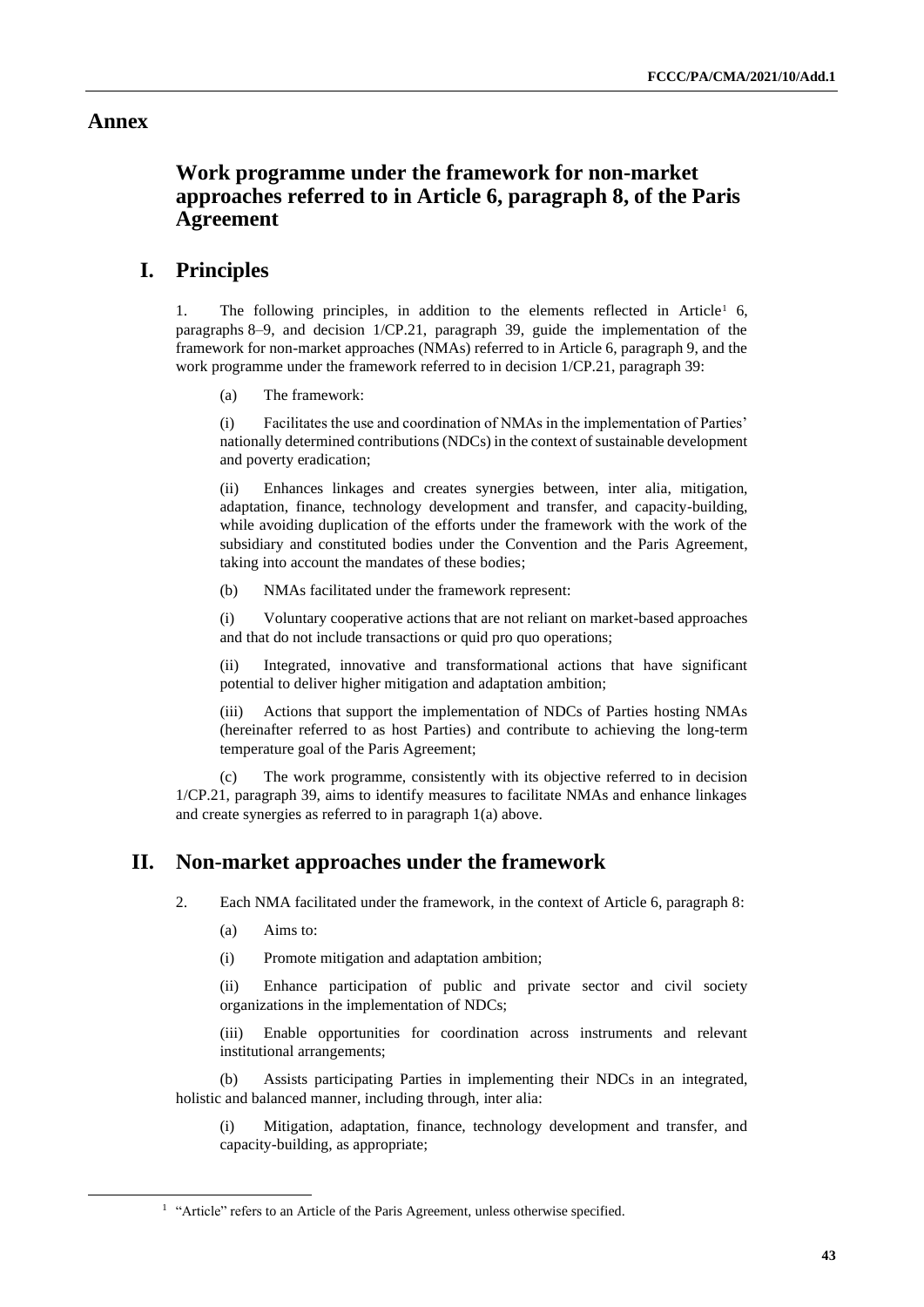- (ii) Contribution to sustainable development and poverty eradication.
- 3. In addition, each NMA facilitated under the framework:
	- (a) Is identified by the participating Parties on a voluntary basis;
	- (b) Involves more than one participating Party;
	- (c) Does not involve the transfer of any mitigation outcomes;

(d) Facilitates the implementation of NDCs of host Parties and contributes to achieving the long-term temperature goal of the Paris Agreement;

(e) Is conducted in a manner that respects, promotes and considers respective obligations of Parties on human rights, the right to health, the rights of indigenous peoples, local communities, migrants, children, persons with disabilities and people in vulnerable situations and the right to development, as well as gender equality, empowerment of women and intergenerational equity, consistently with the eleventh preambular paragraph of the Paris Agreement;

(f) Minimizes and, where possible, avoids negative environmental, economic and social impacts.

## **III. Governance of the framework**

4. The Glasgow Committee on Non-market Approaches is hereby established to implement the framework and the work programme by providing Parties with opportunities for non-market-based cooperation to implement mitigation and adaptation actions in their NDCs.

5. The Glasgow Committee will be convened by the Chair of the Subsidiary Body for Scientific and Technological Advice (SBSTA) and operate in accordance with the procedures applicable to contact groups and under the guidance of the Chair. It will meet in conjunction with the first and second sessional period meeting of the SBSTA each year, with its  $1<sup>st</sup>$ meeting to take place in conjunction with SBSTA 56 (June 2022).

6. The SBSTA will consider whether institutional arrangements for the framework that will supersede the Glasgow Committee are needed and make recommendations for consideration and adoption by the Conference of the Parties serving as the meeting of the Parties to the Paris Agreement (CMA) at its ninth session (2027).

#### **IV. Modalities of the work programme**

7. The modalities of the work programme may include, as appropriate:

(a) Workshops;

(b) Engagement with public and private sector stakeholders, including technical experts, businesses, civil society organizations and financial institutions;

(c) Submissions from Parties, observers and public and private sector stakeholders;

(d) Technical papers and synthesis reports prepared by the secretariat;

(e) The collaboration, where needed, of the Glasgow Committee with relevant bodies, institutional arrangements and processes under or related to the Convention and the Paris Agreement, taking into account their mandates.

#### **V. Work programme activities**

8. The work programme will be initiated in 2022 and include, but not be limited to, the following activities: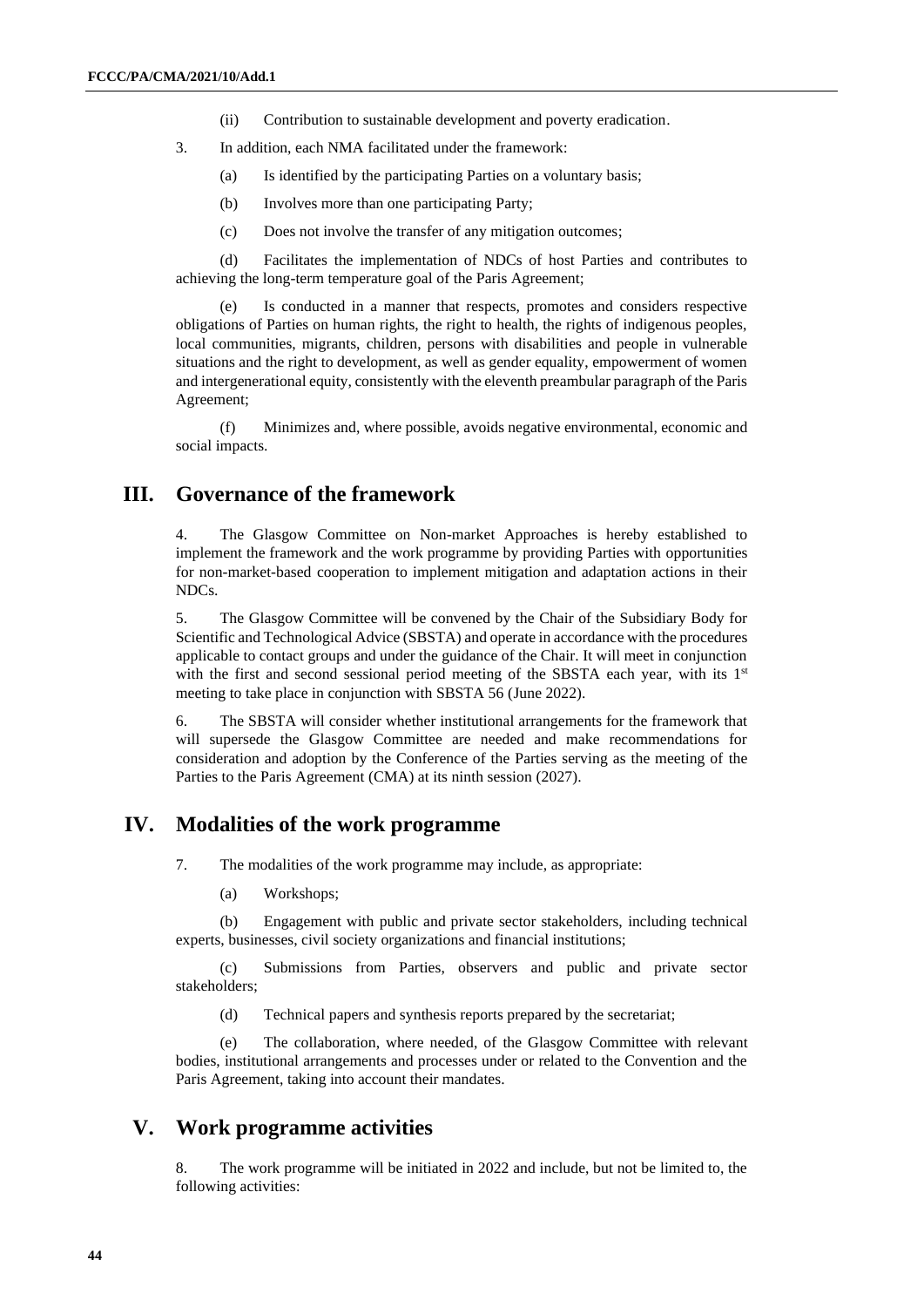(a) Identifying measures for enhancing existing linkages, creating synergies and facilitating coordination and implementation of NMAs:

- (i) Identification of NMAs:
	- a. Identifying focus areas of the work programme activities;

b. Identifying existing NMAs under the framework that are in accordance with the provisions referred to in chapter II above (Non-market approaches under the framework);

(ii) Identification of measures:

a. Identifying and evaluating positive and other experience of existing linkages, synergies, coordination and implementation in relation to NMAs;

b. Identifying measures for enhancing existing linkages, creating synergies and facilitating coordination and implementation of NMAs, including in the local, subnational, national and global context;

(b) Implementing measures:

(i) Developing and implementing tools, with the assistance of the secretariat, including a UNFCCC web-based platform for recording and exchanging information on NMAs, including information identified through the work programme, and supporting the identification of opportunities for participating Parties to identify, develop and implement NMAs;

(ii) Identifying and sharing information, best practices, lessons learned and case studies in relation to developing and implementing NMAs, including on how to:

a. Replicate successful NMAs, including in the local, subnational, national and global context;

b. Facilitate enabling environments and successful policy frameworks;

c. Enhance the engagement in NMAs by the private sector, civil society organizations and vulnerable and impacted sectors and communities;

d. Leverage and generate mitigation co-benefits resulting from adaptation actions and/or economic diversification plans that assist the implementation of NDCs;

e. Promote cooperation on NMAs between Parties that supports the implementation of ambitious NDCs contributing to the achievement of the long-term temperature goal of the Paris Agreement, including in relation to the development of NMAs;

f. Estimate and report the impacts of NMAs on mitigation and adaptation;

g. Establish guidelines, procedures and safeguards to facilitate NMAs;

(iii) Identifying initiatives, programmes and projects for facilitating NMAs that support the implementation of NDCs to allow for higher mitigation and adaptation ambition in NDCs by:

a. Establishing linkages with bodies, institutional arrangements and processes under or related to the Convention and the Paris Agreement in relation to, inter alia, mitigation, adaptation, finance, technology development and transfer, and capacity-building, as appropriate;

b. Mapping the initiatives, programmes and projects at the local, subnational and national level, including those that support Parties in meeting the requirements for receiving support and provide capacity-building for the implementation of NMAs.